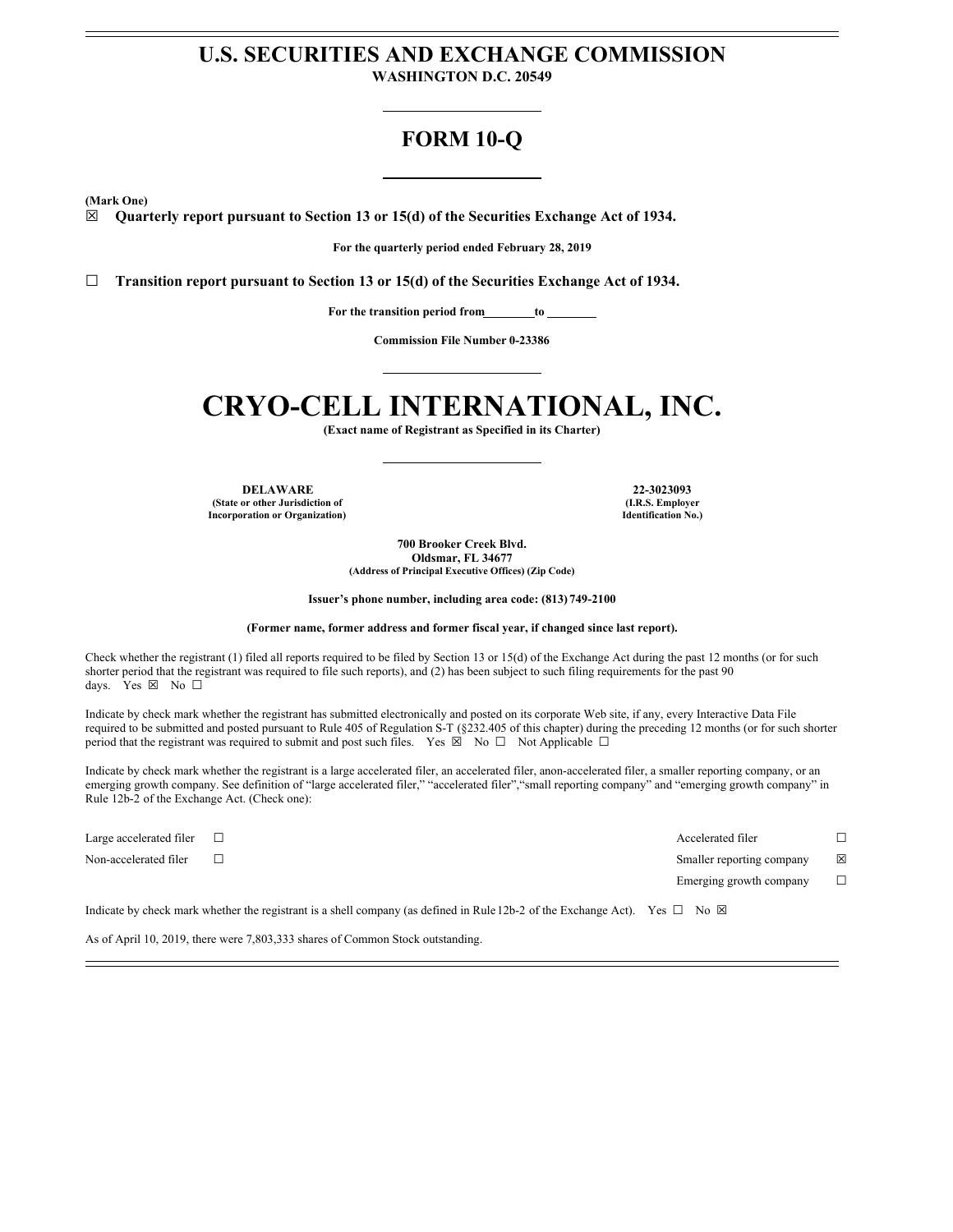# **CRYO-CELL INTERNATIONAL, INC. AND SUBSIDIARIES**

# **TABLE OF CONTENTS**

| <b>PART I - FINANCIAL INFORMATION (UNAUDITED)</b>                                                    |    |
|------------------------------------------------------------------------------------------------------|----|
| <b>Item 1. Financial Statements</b>                                                                  |    |
| <b>Consolidated Balance Sheets</b>                                                                   | 3  |
| <b>Consolidated Statements of Comprehensive Income (Loss)</b>                                        | 4  |
| <b>Consolidated Statements of Cash Flows</b>                                                         | 5  |
| <b>Consolidated Statements of Stockholders' Deficit</b>                                              | 6  |
| <b>Notes to Consolidated Financial Statements</b>                                                    | 7  |
| <b>Item 2. Management's Discussion and Analysis of Financial Condition and Results of Operations</b> | 33 |
| <b>Item 3. Quantitative and Qualitative Disclosures about Market Risk</b>                            | 41 |
| <b>Item 4. Controls and Procedures</b>                                                               | 41 |
| <b>PART II - OTHER INFORMATION</b>                                                                   |    |
| <b>Item 1. Legal Proceedings</b>                                                                     | 43 |
| <b>Item 1A. Risk Factors</b>                                                                         | 43 |
| <b>Item 2. Unregistered Sales of Equity Securities and Use of Proceeds</b>                           | 43 |
| <b>Item 3. Defaults Upon Senior Securities</b>                                                       | 43 |
| <b>Item 4. Mine Safety Disclosures</b>                                                               | 43 |
| <b>Item 5. Other Information</b>                                                                     | 43 |
| <b>Item 6. Exhibits</b>                                                                              | 44 |
| <b>SIGNATURES</b>                                                                                    | 45 |

# 2

# **PAGE**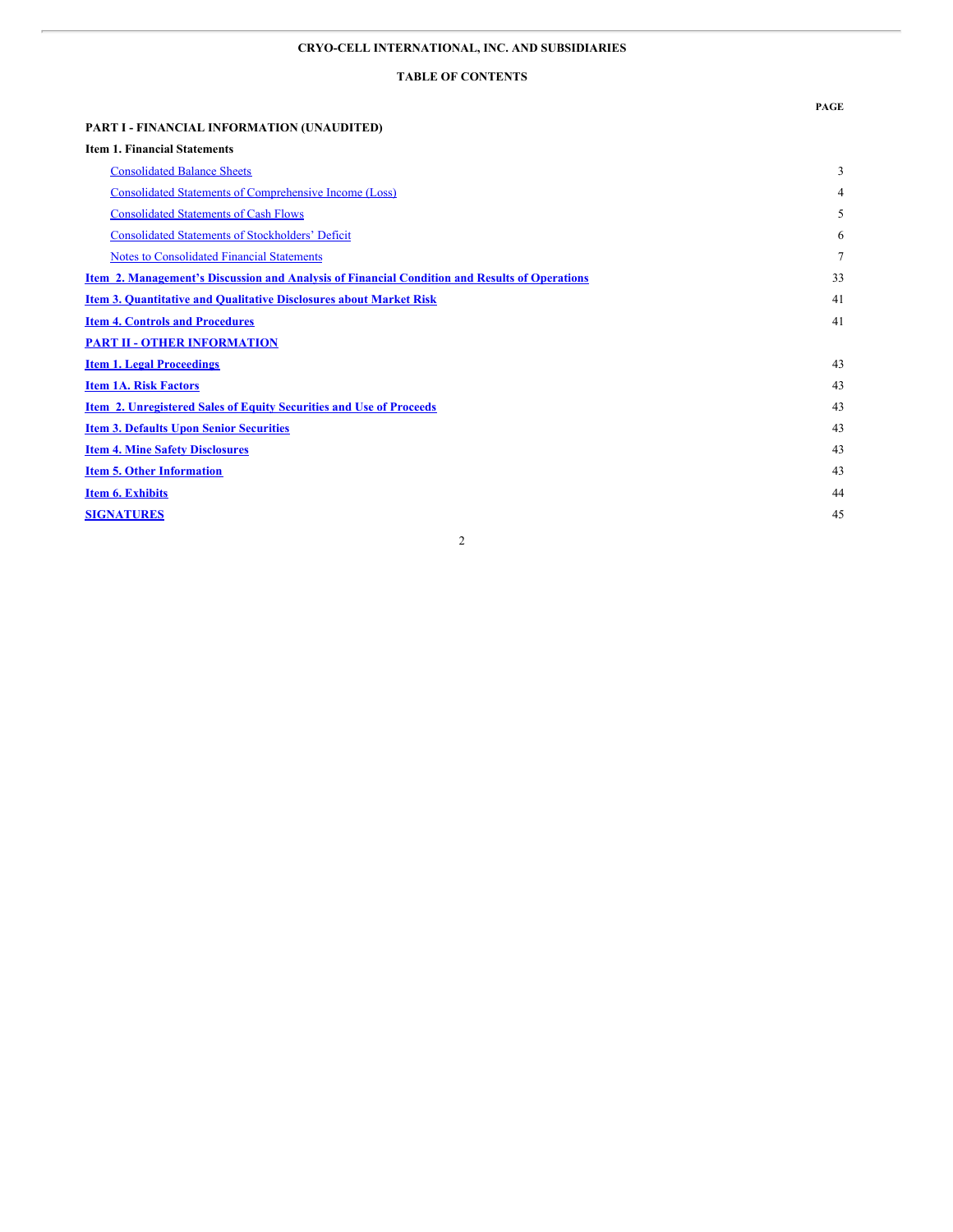#### <span id="page-2-0"></span>**CRYO-CELL INTERNATIONAL, INC. AND SUBSIDIARIES** CONSOLIDATED BALANCE SHEETS

|                                                                                                                    | (Unaudited)<br>February 28,<br>2019 | November 30,<br>2018 |
|--------------------------------------------------------------------------------------------------------------------|-------------------------------------|----------------------|
| <b>ASSETS</b>                                                                                                      |                                     |                      |
| <b>Current Assets</b>                                                                                              |                                     |                      |
| Cash and cash equivalents                                                                                          | \$ 7,075,691                        | \$6,040,033          |
| Marketable securities                                                                                              | 808,510                             | 875,689              |
| Accounts receivable (net of allowance for doubtful accounts of \$2,368,309 and \$2,264,848, respectively)          | 5,694,162                           | 5,867,335            |
| Prepaid expenses                                                                                                   | 460,554                             | 461,815              |
| Inventory, net                                                                                                     | 16,132,585                          | 16,035,873           |
| Other current assets                                                                                               | 204,895                             | 254,465              |
| Total current assets                                                                                               | 30,376,397                          | 29,535,210           |
| <b>Property and Equipment-net</b>                                                                                  | 1,464,511                           | 1,493,401            |
| <b>Other Assets</b>                                                                                                |                                     |                      |
| <b>Investment - Tiahne Stock</b>                                                                                   | 308,000                             | 308,000              |
| Intangible assets, net                                                                                             | 1,314,441                           | 1,341,336            |
| Goodwill                                                                                                           | 1,941,411                           | 1,941,411            |
| Deferred tax assets                                                                                                | 7,562,705                           | 7,656,897            |
| Deposits and other assets, net                                                                                     | 374,869                             | 113,888              |
| Total other assets                                                                                                 | 11,501,426                          | 11,361,532           |
| Total assets                                                                                                       | \$43,342,334                        | \$42,390,143         |
| <b>LIABILITIES AND STOCKHOLDERS' DEFICIT</b>                                                                       |                                     |                      |
| <b>Current Liabilities</b>                                                                                         |                                     |                      |
| Accounts payable                                                                                                   | \$1,010,392                         | \$1,261,653          |
| Accrued expenses                                                                                                   | 2.901.600                           | 2,702,788            |
| Current portion of note payable                                                                                    | 3,100,000                           | 3,100,000            |
| Deferred revenue                                                                                                   | 8,266,997                           | 8,365,284            |
| Total current liabilities                                                                                          | 15,278,989                          | 15,429,725           |
| <b>Other Liabilities</b>                                                                                           |                                     |                      |
| Deferred revenue, net of current portion                                                                           | 21,124,200                          | 20,317,231           |
| <b>Contingent Consideration</b>                                                                                    | 4,650,032                           | 4,282,975            |
| Note payable, net of current portion and debt issuance costs                                                       | 9,098,405                           | 9,843,510            |
| Long-term liability - revenue sharing agreements                                                                   | 1,425,000                           | 1,425,000            |
| Total other liabilities                                                                                            | 36,297,637                          | 35,868,716           |
| <b>Total liabilities</b>                                                                                           | 51,576,626                          | 51,298,441           |
|                                                                                                                    |                                     |                      |
| Commitments and contingencies (Note 10)<br><b>Stockholders' Deficit</b>                                            |                                     |                      |
| Preferred stock (\$.01 par value, 500,000 authorized and none issued and outstanding)                              |                                     |                      |
| Series A Junior participating preferred stock (\$.01 par value, 20,000 authorized and none issued and outstanding) |                                     |                      |
| Common stock (\$.01 par value, 20,000,000 authorized; 13,598,909 issued and 7,803,333 outstanding as of            |                                     |                      |
| February 28, 2019 and 13,596,409 issued and 7,800,833 outstanding as of November 30, 2018)                         | 135,989                             | 135,964              |
| Additional paid-in capital                                                                                         | 35,660,039                          | 35,515,382           |
| Treasury stock, at cost                                                                                            | (19, 571, 113)                      | (19, 571, 113)       |
| Accumulated other comprehensive income                                                                             |                                     | 340,984              |
| Accumulated deficit                                                                                                | (24, 459, 207)                      | (25,329,515)         |
| Total stockholders' deficit                                                                                        | (8, 234, 292)                       | (8,908,298)          |
| Total liabilities and stockholders' deficit                                                                        | \$43,342,334                        | \$42,390,143         |
|                                                                                                                    |                                     |                      |

The accompanying notes are an integral part of these consolidated financial statements.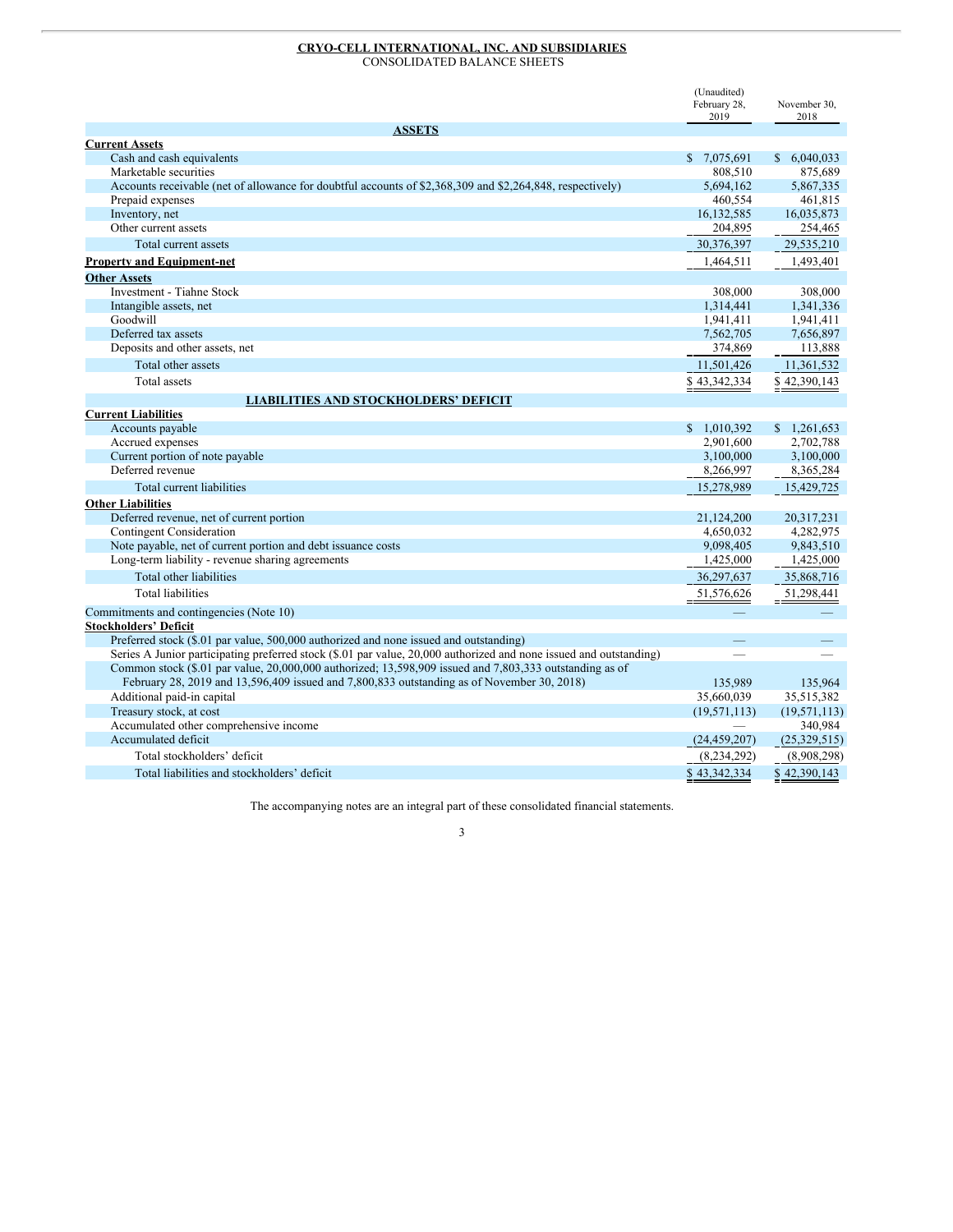#### <span id="page-3-0"></span>**CRYO-CELL INTERNATIONAL, INC. AND SUBSIDIARIES** CONSOLIDATED STATEMENTS OF COMPREHENSIVE INCOME (LOSS) (Unaudited)

February 28, 2019 February 28, 2018 **Revenue:** Processing and storage fees \$ 7,335,027 \$ 6,200,067 Public banking revenue 134,365 and 134,365 and 134,365 and 134,365 and 134,365 and 134,365 and 134,365 and 134,365 and 134,365 and 134,365 and 134,365 and 134,365 and 134,365 and 134,365 and 135,720 and 135,720 and 135,720 Product revenue 25,720 28,051 Total revenue 7,495,112 6,228,118 **Costs and Expenses:** Cost of sales 2,466,227 1,601,508 Selling, general and administrative expenses 3,745,302 3,589,519 Change in fair value of contingent consideration and the state of contingent consideration 367,057 — 367,057 — 367,057 — 367,057 — 36884 13,409 Research, development and related engineering 5,884 13,409<br>
Depreciation and amortization 56,980 56,980 56,545 Depreciation and amortization Total costs and expenses 6,641,450 5,240,981 **Operating Income** 853,662 987,137 **Other Expense:** Other income (expense) (66,193) (33,565)<br>Interest expense (406,925) (280,977) Interest expense (406,925) Total other expense (473,118) (314,542) Income before income tax expense 380,544 672,595<br>Income tax expense  $(104,667)$   $(3,202,667)$ Income tax expense **Net Income (Loss)** \$ 275,877 \$ (2,530,072) Net income (loss) per common share - basic  $$ 0.04 \$ 0.06$ Weighted average common shares outstanding - basic 7,801,333 7,105,135 7,801,333 7,105,135 Net income (loss) per common share - diluted  $$ 0.03 \$ 0.03 \$ 0.036$ Weighted average common shares outstanding - diluted 8,424,905 7,105,135 **Other Comprehensive Income** Unrealized gain on marketable securities (net of tax)  $\frac{S}{s}$  =  $\frac{118,746}{S}$ **Comprehensive Income (Loss)** \$ 275,877 \$ (2,411,326)

The accompanying notes are an integral part of these consolidated financial statements.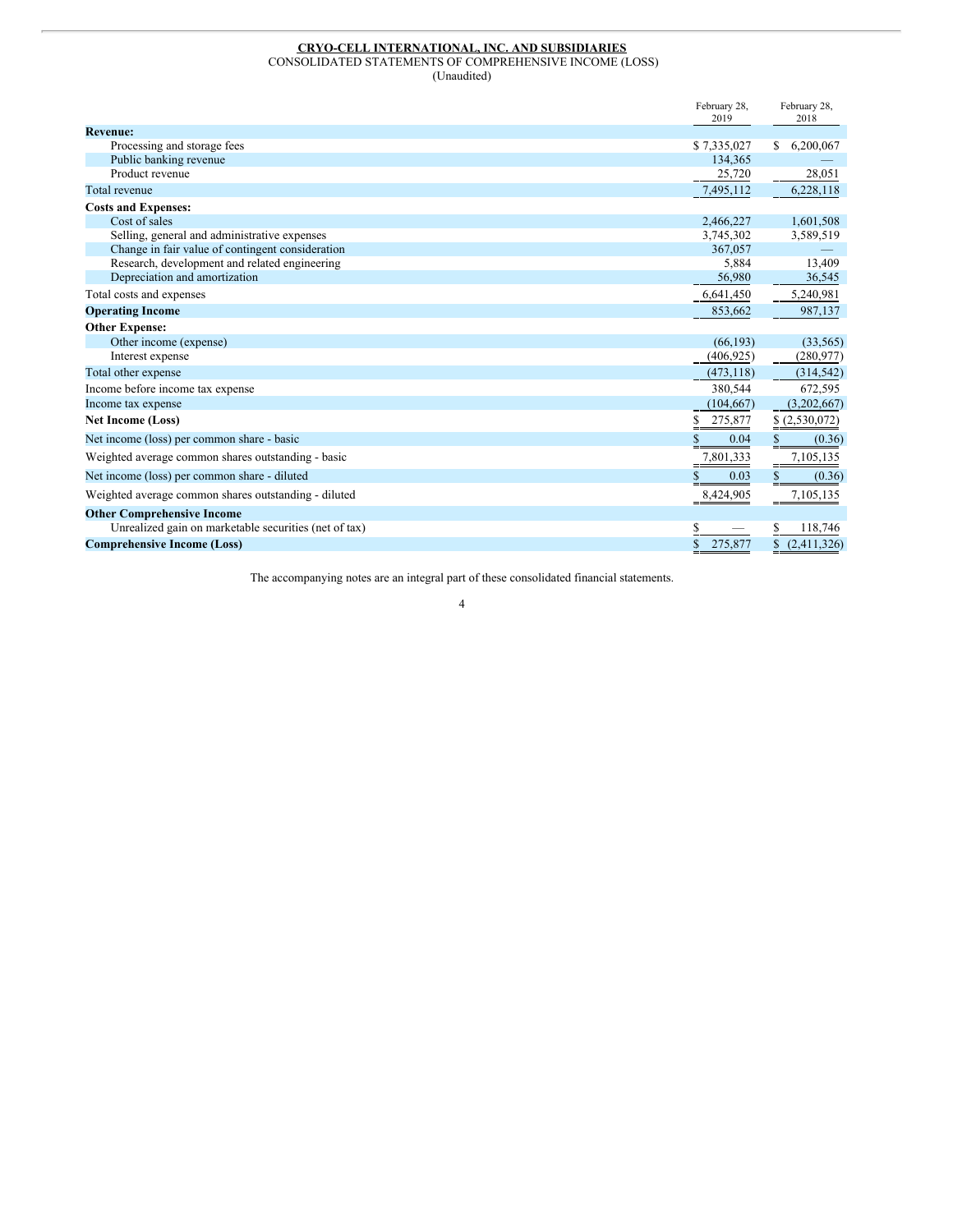#### <span id="page-4-0"></span>**CRYO-CELL INTERNATIONAL, INC. AND SUBSIDIARIES** CONSOLIDATED STATEMENTS OF CASH FLOWS

(Unaudited)

|                                                                                          | February 28,<br>2019 | February 28,<br>2018 |
|------------------------------------------------------------------------------------------|----------------------|----------------------|
| Cash flows from operating activities:                                                    |                      |                      |
| Net income (loss)                                                                        | 275,877<br>S         | \$(2,530,072)        |
| Adjustments to reconcile net income (loss) to net cash provided by operating activities: |                      |                      |
| Depreciation and amortization expense                                                    | 104,870              | 60,278               |
| Change in fair value of contingent consideration                                         | 367,057              |                      |
| Compensatory element of stock options                                                    | 138,982              | 555,595              |
| Provision for doubtful accounts                                                          | 240,643              | 69,432               |
| Deferred income tax expense                                                              |                      | 3,047,332            |
| Amortization of debt issuance costs                                                      | 29.894               | 26,702               |
| Changes in assets and liabilities:                                                       |                      |                      |
| Accounts receivable                                                                      | (67, 470)            | 128,408              |
| Prepaid expenses                                                                         | 1,261                | 74,052               |
| Inventory                                                                                | (96, 712)            | (59, 876)            |
| Other current assets                                                                     | 49,570               | (7,681)              |
| Deposits and other assets, net                                                           | 68,250               |                      |
| Accounts payable                                                                         | (251, 261)           | (730, 624)           |
| Accrued expenses                                                                         | 217,220              | 282,972              |
| Deferred revenue                                                                         | 708,682              | 775,345              |
| Net provided by operating activities                                                     | 1,786,863            | 1,691,863            |
| Cash flows used in investing activities:                                                 |                      |                      |
| Purchases of property and equipment                                                      | (49,085)             | (253,704)            |
| Purchase of intangible asset                                                             |                      | (200,000)            |
| Sales (purchases) of marketable securities and other investments, net                    | 67,179               | (28, 162)            |
| Net cash provided by (used in) investing activities                                      | 18,094               | (481, 866)           |
| Cash flows from financing activities:                                                    |                      |                      |
| Repayments of note payable                                                               | (774, 999)           | (500,000)            |
| Proceeds from the exercise of stock options                                              | 5,700                | 2,250                |
| Net cash used in financing activities                                                    | (769, 299)           | (497,750)            |
| Increase in cash and cash equivalents                                                    | 1,035,658            | 712,247              |
| Cash and cash equivalents - beginning of period                                          | 6,040,033            | 6,279,154            |
| Cash and cash equivalents - end of period                                                | \$7,075,691          | \$6,991,401          |
| Supplemental non-cash investing activities:                                              |                      |                      |
| Unrealized gain on marketable securities, net of tax                                     | \$                   | 118,746<br>\$        |
| Cumulative-effect adjustment due to the adoption of ASU 2016-01                          | S<br>(340, 984)      | S                    |

The accompanying notes are an integral part of these consolidated financial statements.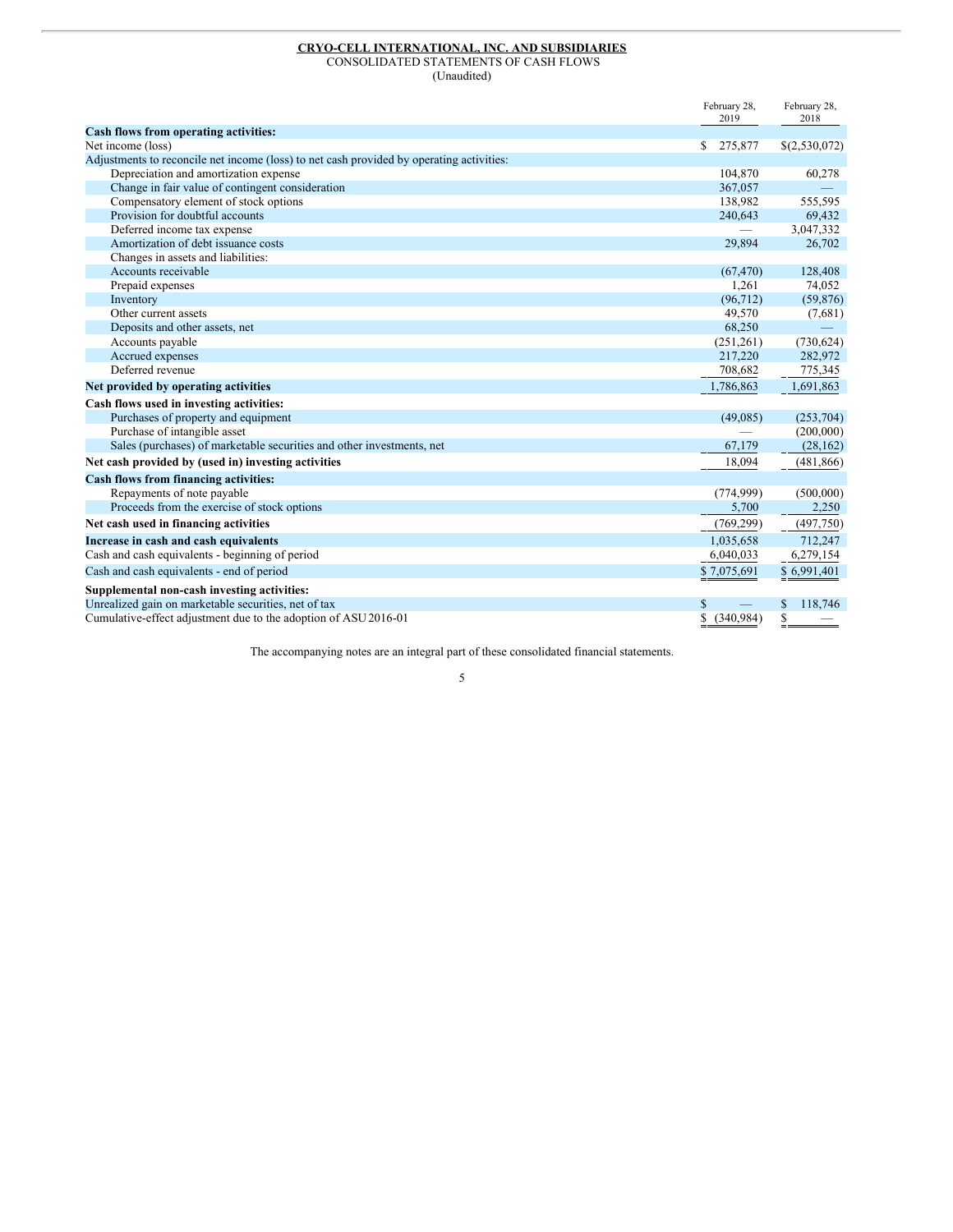#### <span id="page-5-0"></span>**CRYO-CELL INTERNATIONAL, INC. AND SUBSIDIARIES** CONSOLIDATED STATEMENTS OF STOCKHOLDERS' DEFICIT (Unaudited)

|                                         |               |           | Additional   |                |    | Accumulated<br>Other |                | Total          |
|-----------------------------------------|---------------|-----------|--------------|----------------|----|----------------------|----------------|----------------|
|                                         | Common Stock  |           | Paid-In      | Treasury       |    | Comprehensive        | Accumulated    | Stockholders'  |
|                                         | <b>Shares</b> | Amount    | Capital      | Stock          |    | Income/(Loss)        | Deficit        | Deficit        |
| Balance at November 30, 2018            | 13,596,409    | \$135,964 | \$35,515,382 | \$(19,571,113) |    | 340,984              | \$(25,329,515) | \$ (8,908,298) |
| Common stock issued                     | 2,500         | 25        | 5,675        |                |    |                      |                | 5,700          |
| Compensatory element of stock options   |               |           | 138,982      |                |    |                      |                | 138,982        |
| Cumulative-effect adjustment due to the |               |           |              |                |    |                      |                |                |
| adoption of ASU 2016-01                 |               |           |              |                |    | (340,984)            | 340,984        |                |
| ASC 606 adoption adjustment, net of tax |               |           |              |                |    |                      | 253,447        | 253,447        |
| Net income                              |               |           |              |                |    |                      | 275,877        | 275,877        |
| Balance at February 28, 2019            | 13,598,909    | \$135,989 | \$35,660,039 | \$(19,571,113) | ъ  |                      | \$(24,459,207) | \$ (8,234,292) |
| Balance at November 30, 2017            | 12,899,517    | \$128,995 | \$31,373,048 | \$(19,571,113) | S  | 40,865               | \$(24,474,691) | \$(12,502,896) |
| Common stock issued                     | 1250          | 13        | 2,237        |                |    |                      |                | 2,250          |
| Compensatory element of stock options   |               |           | 555,595      |                |    |                      |                | 555,595        |
| Unrealized gain on available for sale   |               |           |              |                |    |                      |                |                |
| securities                              |               |           |              |                |    | 118,746              |                | 118,746        |
| Net income                              |               |           |              |                |    |                      | (2,530,072)    | (2,530,072)    |
| Balance at February 28, 2018            | 12,900,767    | \$129,008 | \$31,930,880 | \$(19,571,113) | \$ | 159,611              | \$(27,004,763) | \$(14,356,377) |

The accompanying notes are an integral part of these consolidated financial statements.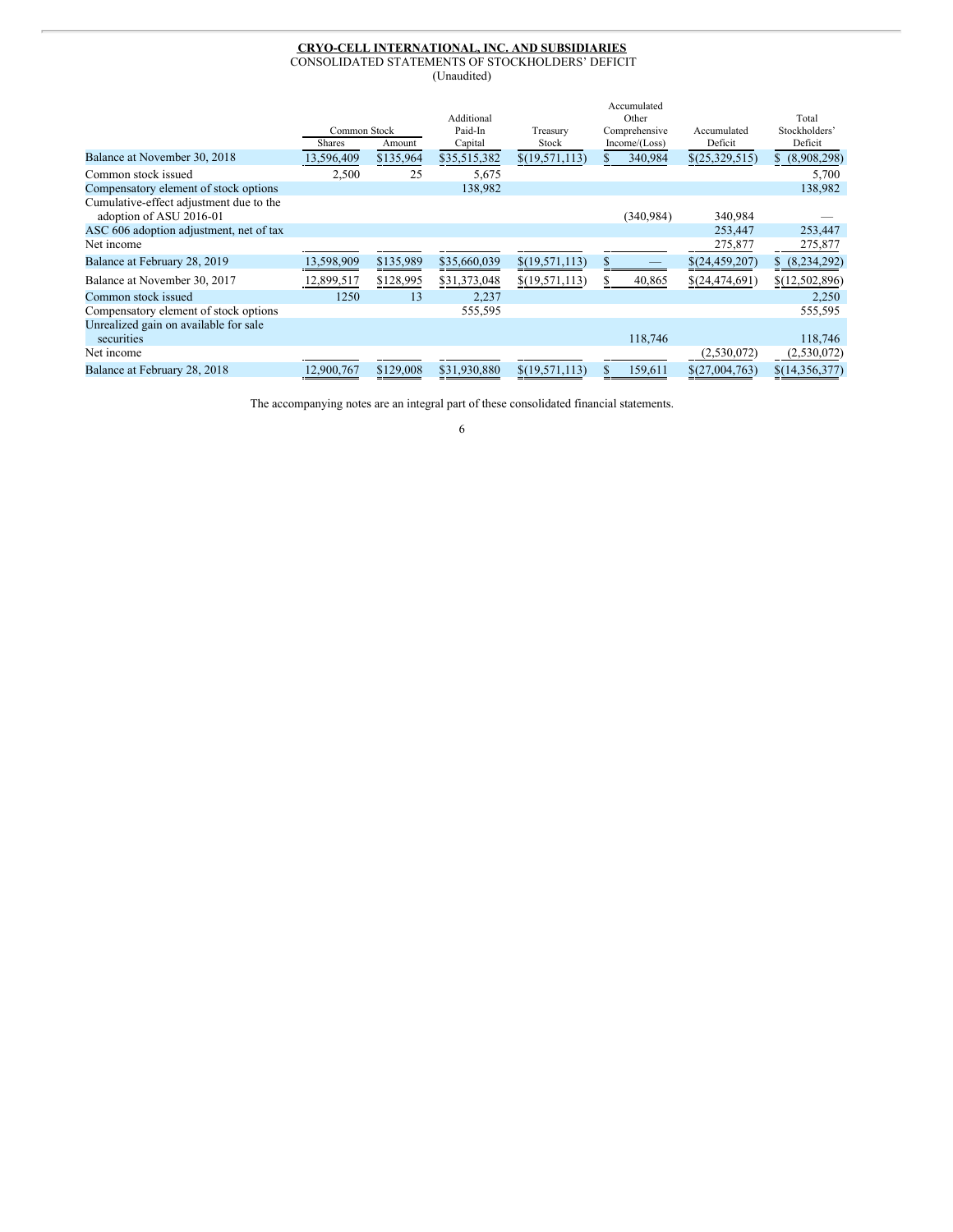#### <span id="page-6-0"></span>**CRYO-CELL INTERNATIONAL, INC. AND SUBSIDIARIES NOTES TO CONSOLIDATED FINANCIAL STATEMENTS February 28, 2019 (Unaudited)**

#### **Note 1 – Description of Business, Basis of Presentation and Significant Accounting Policies**

Cryo-Cell International, Inc. ("the Company" or "Cryo-Cell") was incorporated in Delaware on September 11, 1989 and is headquartered in Oldsmar, Florida. The Company is organized in three reportable segments, cellular processing and cryogenic cellular storage, with a current focus on the collection and preservation of umbilical cord blood stem cells for family use, the manufacture of PrepaCyte CB units, the processing technology used to process umbilical cord blood stem cells and cellular processing and cryogenic storage of umbilical cord blood stem cells for public use. Revenues recognized for the cellular processing and cryogenic cellular storage represent sales of the umbilical cord blood stem cells program to customers and income from licensees selling the umbilical cord blood stem cells program to customers outside the United States. Revenues recognized for the manufacture of PrepaCyte CB units represent sales of the PrepaCyte CB units to customers. Revenue recognized for the cryogenic storage of umbilical cord blood stem cells for public use is generated from the sale of the cord blood units to the National Marrow Donor Program ("NMDP"), which distributes the cord blood units to transplant centers located in the United States and around the world. The Company's headquarters facility in Oldsmar, Florida handles all aspects of its U.S.-based business operations including the processing and storage of specimens, including specimens obtained from certain of its licensees' customers. The specimens are stored in commercially available cryogenic storage equipment.

The unaudited consolidated financial statements including the Consolidated Balance Sheets as of February 28, 2019, the related Consolidated Statements of Comprehensive Income (Loss), Cash Flows and Stockholders' Deficit for the three months ended February 28, 2019 and February 28, 2018 have been prepared by Cryo-Cell International, Inc. and its subsidiaries pursuant to the rules and regulations of the Securities and Exchange Commission for interim financial reporting. Certain financial information and note disclosures, which are normally included in annual financial statements prepared in accordance with accounting principles generally accepted in the United States of America, have been condensed or omitted pursuant to those rules and regulations. It is suggested that these consolidated financial statements be read in conjunction with the financial statements and notes thereto included in the Company's November 30, 2018 Annual Report on Form 10-K. In the opinion of management, all adjustments (which include only normal recurring adjustments) necessary to present fairly the financial position, results of operations, and changes in cash flows for all periods presented have been made. The results of operations for the three months ended February 28, 2019 are not necessarily indicative of the results expected for any interim period in the future or the entire year ending November 30, 2019.

#### **Revenue Recognition**

Effective December 1, 2018, the Company adopted Accounting Standards Codification ("ASC") Topic 606, Revenue from Contracts with Customers ("ASC 606"), using the modified retrospective transition method. The Company recognized the cumulative effect of applying the new revenue standard to all contracts with customers that were not completed as of December 1, 2018 as an adjustment to the opening balance of stockholders' deficit at the beginning of fiscal year 2019. The reported results for 2019 reflect the application of ASC 606 guidance while the reported results for 2018 were prepared under the guidance of ASC 605, *Revenue Recognition* (ASC 605). ASC 606 applies to all contracts with customers, except for contracts that are within the scope of other standards, such as leases, insurance, collaboration arrangements and financial instruments. ASC 606 also impacts certain other areas, such as the accounting for costs to obtain or fulfill a contract. ASC 606 also requires disclosure of the nature, amount, timing, and uncertainty of revenue and cash flows arising from contracts with customers.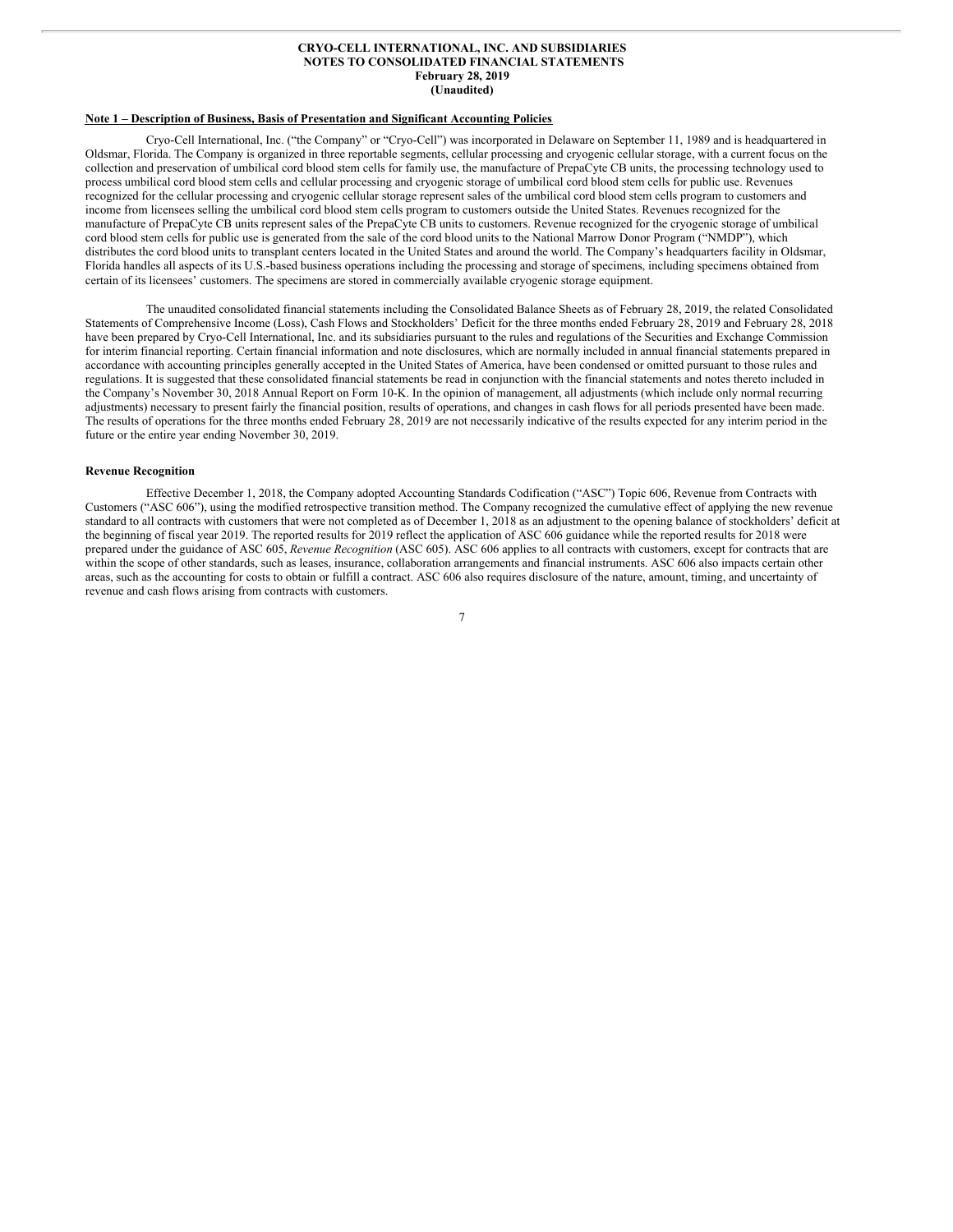The adoption of ASC 606 did not have an impact on the amount of reported revenues with respect to the Company's product or service revenues. In connection with the adoption of ASC 606, the Company is required to capitalize certain contract acquisition costs consisting primarily of commissions paid when contracts are signed and amortize these costs on a systematic basis, consistent with the pattern of transfer of the storage services provided over time for which the asset relates. As of December 1, 2018, the Company capitalized in deposits and other assets, net, \$329,231 in incremental contract acquisition costs related to sales commissions on prepaid storage contracts and reversed \$18,408 of its variable consideration that the Company determined to be fully constrained, with a corresponding change in the opening balance of stockholders' deficit of \$253,447, net of tax, of \$94,192.

Under ASC 606, revenue is recognized when, or as, obligations under the terms of a contract are satisfied, which occurs when control of the promised services are transferred to the customers. Revenue is measured as the amount of consideration the Company expects to receive in exchange for transferring services to a customer ("transaction price").

At contract inception, if the contract is determined to be within the scope of ASC 606, the Company evaluates its contracts with customers using the five-step model: (1) identify the contract with the customer; (2) identify the performance obligations in the contract; (3) determine the transaction price; (4) allocate the transaction price to separate performance obligations; and (5) recognize revenue when (or as) each performance obligation is satisfied. The Company evaluates its contracts for legal enforceability at contract inception and subsequently throughout the Company's relationship with its customers. If legal enforceability with regards to the rights and obligations exist for both the Company and the customer, then the Company has an enforceable contract and revenue recognition is permitted subject to the satisfaction of the other criteria. If, at the outset of an arrangement, the Company determines that a contract with enforceable rights and obligations does not exist, revenues are deferred until all criteria for an enforceable contract are met. The Company only applies the five-step model to contracts when it is probable that collection of the consideration that the Company is entitled to in exchange for the goods or services being transferred to the customer, will occur.

Contract modifications exist when the modification either creates new or changes in the existing enforceable rights and obligations. The Company's contracts are occasionally modified to account for changes in contract terms and conditions, which the Company refers to as an upgrade or downgrade. An upgrade occurs when a customer wants to pay for additional years of storage. A downgrade occurs when a customer originally entered into a long-term contract (such as twenty-one year or life-time plan) but would like to change the term to aone-year contract. Upgrade modifications qualify for treatment as a separate contract as the additional services are distinct and the increase in contract price reflects the Company's stand-alone selling price for the additional services and will be accounted for on a prospective basis. Downgrade modifications do not qualify for treatment as a separate contract as there is no increase in price over the original contract, thus failing the separate contract criteria. As such, the Company separately considers downgrade modifications to determine if these should be accounted for as a termination of the existing contract and creation of a new contract (prospective method) or as part of the existing contract (cumulative catch-up adjustment). ASC 606 requires that an entity account for the contract modification as if it were a termination of the existing contract, and the creation of a new contract, if the remaining goods or services are distinct from the goods or services transferred on or before the date of the contract modification. As the services after the modification were previously determined to be distinct, the Company concluded that downgrade modifications qualify under this method and will be accounted for on a prospective basis. Although contract modifications do occur, they are infrequent.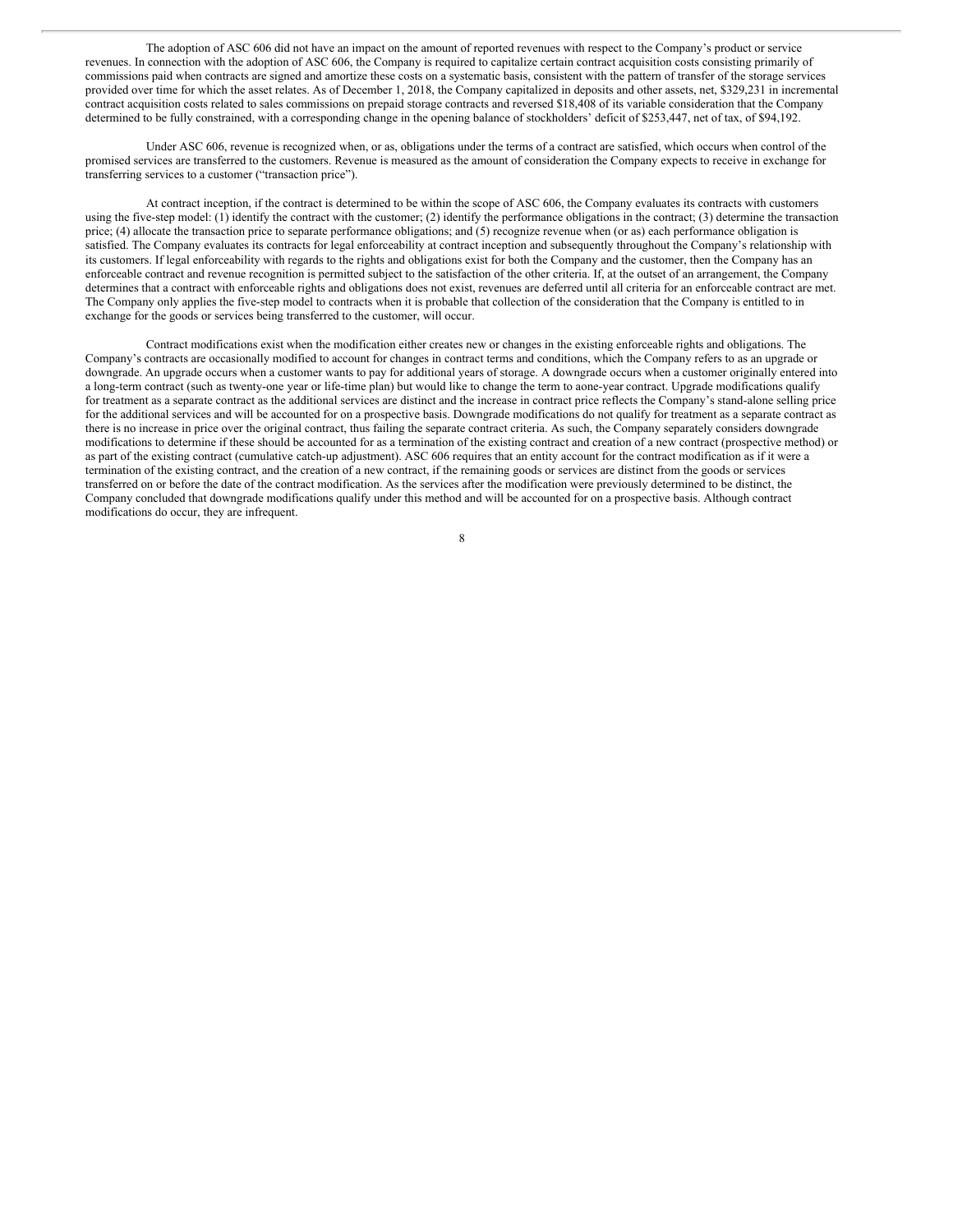#### **Performance Obligations**

At contract inception, the Company assesses the goods and services promised in the contracts with customers and identifies a performance obligation for each promise to transfer to the customer a good or service (or bundle of goods or services) that is distinct. The Company then recognizes as revenue the amount of the transaction price that is allocated to the respective performance obligation when (or as) the performance obligation is satisfied. To identify the performance obligations, the Company considers all of the goods or services promised in the contract regardless of whether they are explicitly stated or are implied by customary business practices. The Company determined that the following distinct goods and services represent separate performance obligations involving the sale of its umbilical cord blood product:

- Collection and processing services
- Storage services
- Public cord blood banking
- License and royalties
- Sale of PrepaCyte CB product

#### **a) Processing and Storage Fees**

Processing and storage fees include the Company providing umbilical cord blood and tissue cellular processing and cryogenic cellular storage for private use. Revenues recognized for the cellular processing and cryogenic cellular storage represent sales of the umbilical cord blood stem cells program to customers and income from licensees who are selling the umbilical cord blood stem cells program to customers outside the United States.

The Company recognizes revenue from processing fees at the point in time of the successful completion of processing and recognizes storage fees over time, which is ratably over the contractual storage period as well as other income from royalties paid by licensees related to long-term storage contracts which the Company has under license agreements. Contracted storage periods are annual, twenty-one years and life-time. The life-time storage plan is based on a life expectancy of 81 years, which is the current estimate by the Center for Disease Control for United States women's life expectancy and concluded that additional data analysis would result in an immaterial difference in revenue. Deferred revenue on the accompanying consolidated balance sheets includes the portion of the annual, the twenty-one-year and the life-time storage fees that are being recognized over the contractual storage period as well as royalties received from foreign licensees relating to long-term storage contracts for which the Company has future obligations under the license agreement. The Company classifies deferred revenue as current if the Company expects to recognize the related revenue over the next 12 months from the balance sheet date.

#### *Significant financing*

When determining the transaction price of a contract, an adjustment is made if payment from a customer occurs either significantly before or significantly after performance, resulting in a significant financing component. For all plans being annual, twenty-one years and life-time, the storage fee is paid at the beginning of the storage period (prepaid plans). Alternatively, the Company offers payment plans (including a stated service fee) for customers to pay over time for a period of one to twenty-four plus months. The one-time plan includes the collection kit, processing and testing, return medical courier service and twenty-one years of pre-paid storage fees. The life-time plan includes the collection kit, processing and testing, return medical courier service and pre-paid storage fees for the life of the customer. The Company concluded that a significant financing component is not present within either the prepaid or overtime payment plans. The Company has determined that the twenty-one year and life-time prepayment options do not include a significant financing component as the payment terms were structured primarily for reasons other than the provision of financing and to maximize profitability.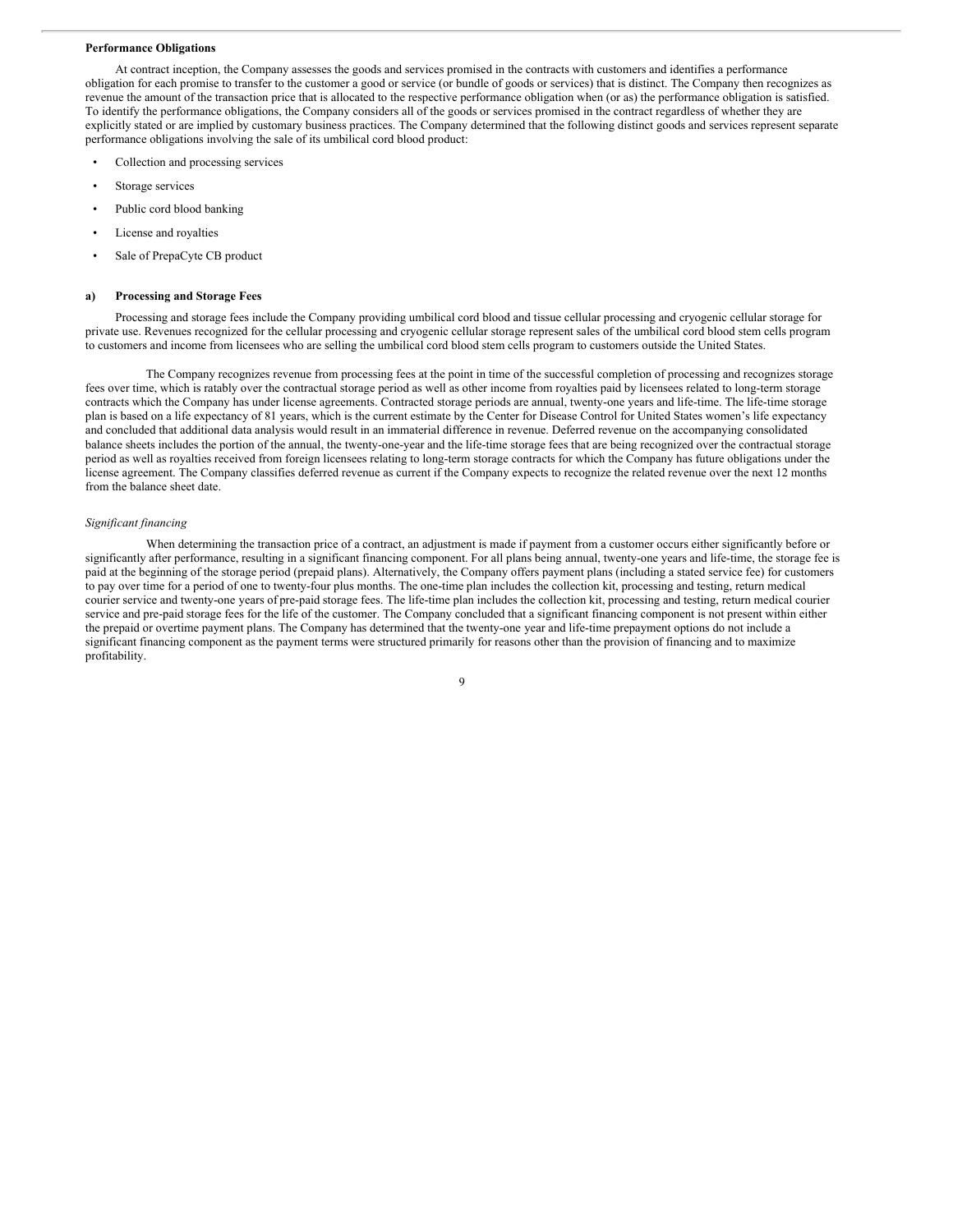The Company has determined that the majority of plans that are paid over time are paid in less than a year. When considered over a twentyfour-month payment plan, the difference between the cash selling price and the consideration paid is nominal. As such, the Company believes that its payment plans do not include significant financing components as they are not significant in the aggregate when considered in the context of all contracts entered into nor significant at the individual contract level.

The Company elected to apply the practical expedient where the Company does not need to assess whether a significant financing component exists if the period between when it performs its obligations under the contract and when the customer pays is one year or less.

As of February 28, 2019, the total aggregate transaction price allocated to the unsatisfied performance obligations was recorded as deferred revenue amounting to \$29,392,197, which will be recognized ratably on a straight-line basis over the contractual period of which \$8,267,997 will be recognized over the next twelve months.

#### *Variable consideration*

In December 2005, the Company began providing its customers that enrolled after December 2005 a payment warranty under which the Company agrees to pay \$50,000 to its client if the umbilical cord blood product retrieved is used for a stem cell transplant for the donor or an immediate family member and fails to engraft, subject to various restrictions. Effective February 1, 2012, the Company increased the \$50,000 payment warranty to a \$75,000 payment warranty to all of its new clients. Effective June 1, 2017, the Company increased the payment warranty to \$100,000 to all new clients who choose the premium processing method, Prepacyte CB. Additionally, under the Cryo-Cell CaresTM program, the Company will pay \$10,000 to the client to offset personal expenses if the umbilical cord blood product is used for bone marrow reconstitution in a myeloblative transplant procedure. The product warranty and the Cryo-Cell Cares program are available to clients who enroll under this structure for as long as the specimen is stored with the Company. In the processing and storage agreements, the Company provides limited rights which are offered to customers automatically upon contract execution. The Company has determined that the payment warranty represents variable consideration payable to the customer.

Based on the Company's historical experience to date, the Company has determined the payment warranty to be fully constrained under the most likely amount method. Consequently, the transaction price does not currently reflect any expectation of service level credits. At the end of each reporting period, the Company will update the estimated transaction price related to the payment warranty including updating its assessment of whether an estimate of variable consideration is constrained to represent faithfully the circumstances present at the end of the reporting period and the changes in circumstances during the reporting period.

#### *Allocation of transaction price*

As the Company's processing and storage agreements contain multiple performance obligations, ASC 606 requires an allocation of the transaction price based on the estimated relative standalone selling prices of the promised services underlying each performance obligation. The Company has selected an adjusted market assessment approach to estimate the stand-alone selling prices of the processing services and storage services and concluded that the published list price is the price that a customer in that market would be willing to pay for those goods or services. The Company also considered the fact that all customers are charged the list prices current at the time of their enrollment where the Company has separately stated list prices for processing and storage.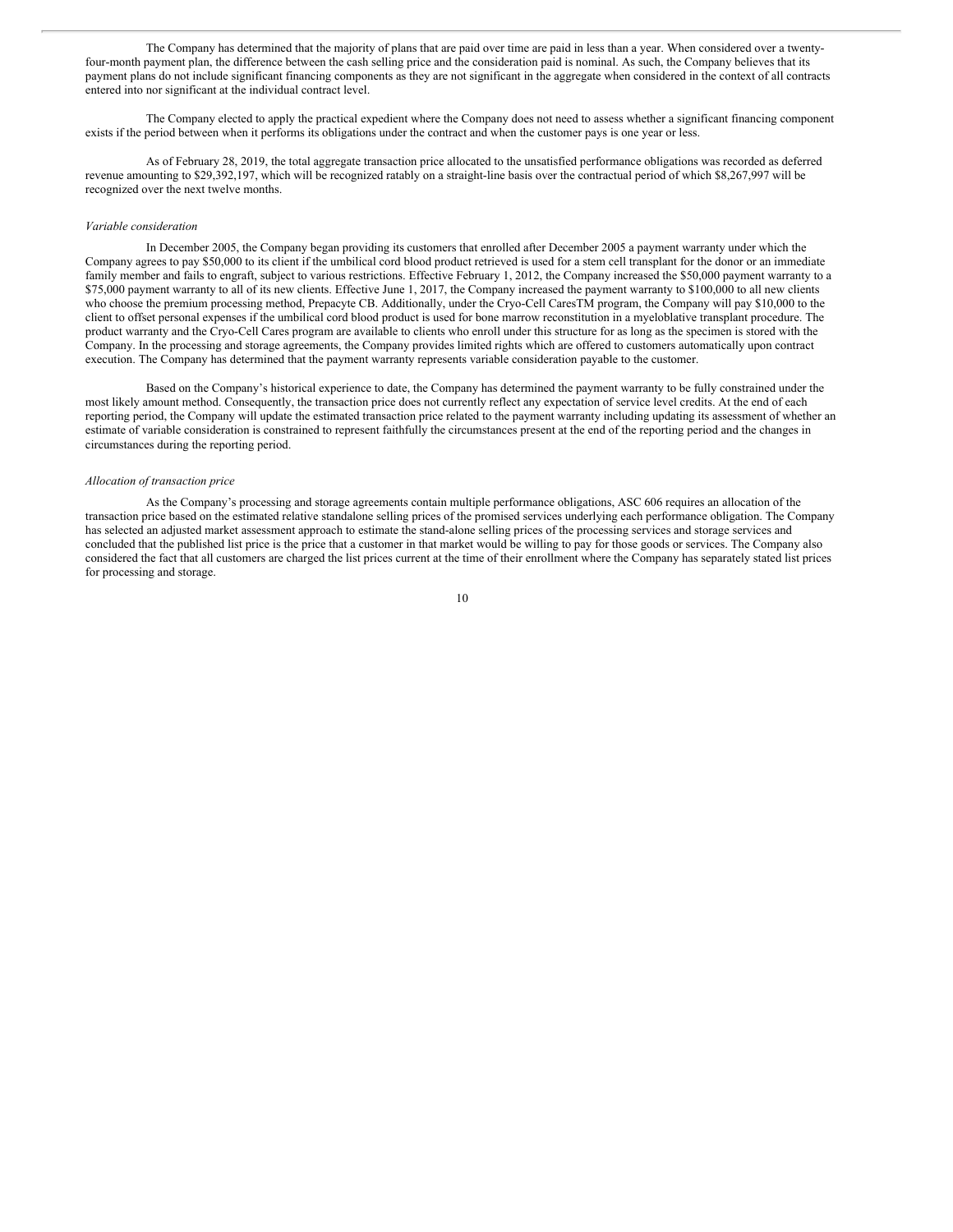#### *Costs to Obtain a Contract*

Prior to the adoption of ASC 606, the Company expensed in the period, all commissions paid to its internal and external sales representatives the Company employs and to its customers for generating new contracts. With the adoption of ASC 606 as of December 1, 2018, the Company capitalizes commissions that are incremental in obtaining customer contracts and the costs incurred to fulfill a customer contract if those costs are not within the scope of another topic within the accounting literature and meet the specified criteria. These costs are deferred in other current or long-term assets and are expensed to selling, general and administrative expenses as the Company satisfies the performance obligations by transferring the service to the customer. These assets will be periodically assessed for impairment. As a practical expedient, the Company elected to recognize the incremental costs of obtaining its annual contracts as an expense when incurred, as the amortization period of the asset recognized would have been one year.

The Company has determined that payments under the Company'srefer-a-friend program ("RAF program") are incremental costs of obtaining a contract as they provide an incentive for existing customers to refer new customers to the Company and is referred to as commission. The amount paid under the RAF program (either through issuance of credits to customers or check payments) which exceeds the typical commission payment to a sales representative is recorded as a reduction to revenue under ASC 606. During the three months ended February 28, 2019, the Company has recorded \$6,643 commission payments to customers under the RAF program as a reduction to revenue. As of December 1, 2018, the Company capitalized \$329,231 in incremental contract acquisition costs related to contracts that were not completed, net of the cumulative amortization expense of \$66,533 through the adoption date. The Company did not record any impairment losses in relation to costs capitalized. For the three months ended February 28, 2019, the Company capitalized additional contract acquisition costs of \$20,954, net of amortization expense.

#### **b) Public banking revenue**

The Company sells and provides units not likely to be of therapeutic use for research to qualified organizations and companies operating under Institutional Review Board approval. Control is transferred at the point in time when the shipment has occurred, at which time, the Company records revenue.

#### **c) Licensee and royalty income**

Licensee and royalty income consist of royalty income earned on the processing and storage of cord blood stem cell specimens by an affiliate where the Company has a License and Royalty Agreement. The Company records revenue from processing and storage of specimens and pursuant to agreements with licensees. The Company records the royalty revenue in same period that the related processing and storage is being completed by the affiliate.

# **d) Product Revenue**

The Company records revenue from the sale of the PrepaCyte CB product line upon shipment of the product to the Company's customers.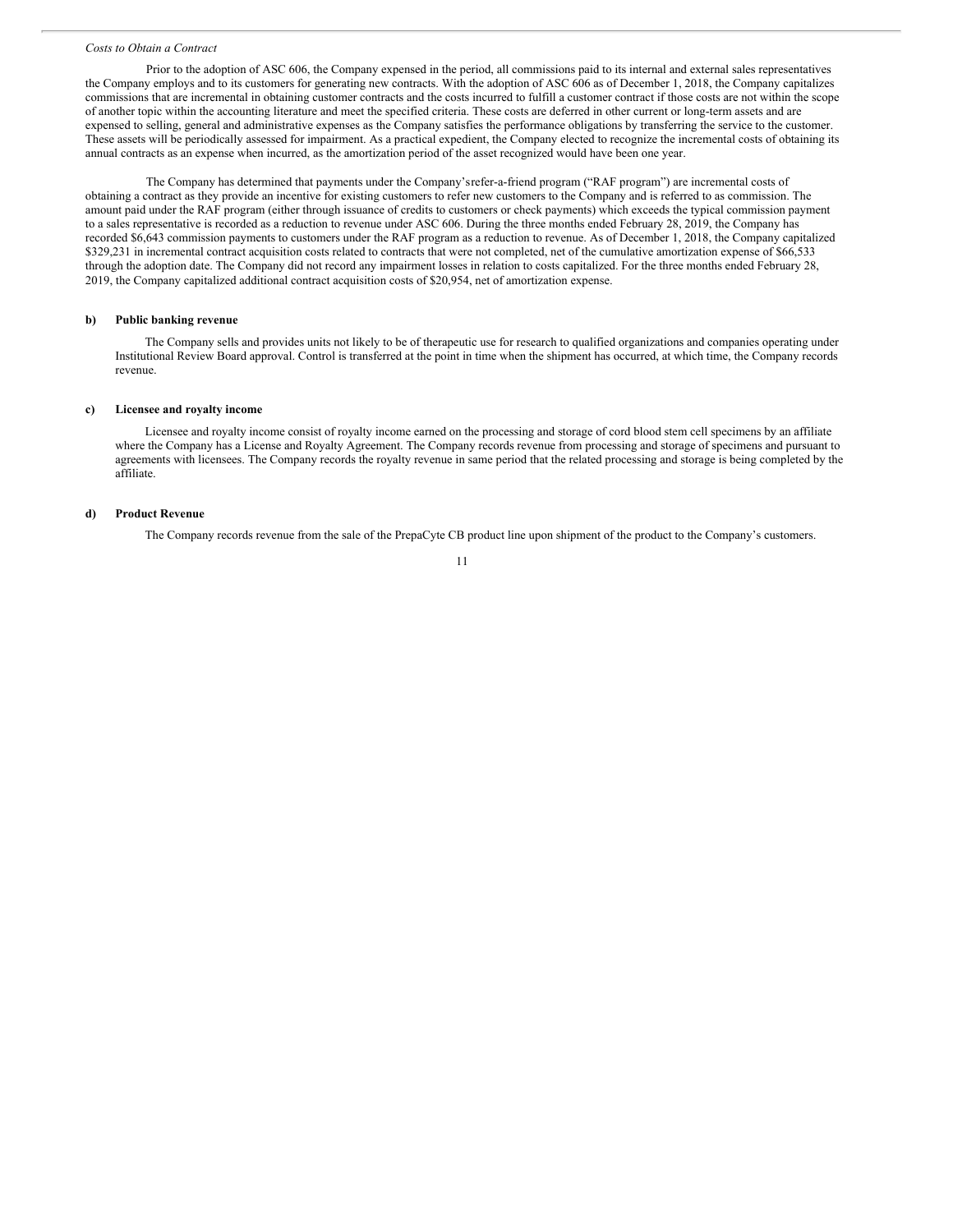# **e) Shipping and handling**

The Company elected to apply the practical expedient to account for shipping and handling activities performed after the control of a good has been transferred to the customer as a fulfillment cost. Shipping and handling costs that the Company incurs are therefore expensed and included in cost of sales.

The adoption of ASC 606 did not have an impact on the timing of revenue recognition for any of the Company's revenue streams.

#### **Disaggregation of Revenue**

The following table provides information about disaggregated revenue by products and services:

|                             |                   | Three months ended |  |  |  |
|-----------------------------|-------------------|--------------------|--|--|--|
|                             | February 28, 2019 |                    |  |  |  |
| Processing and storage fees | 7,335,027         | 6,200,067          |  |  |  |
| Public banking revenue      | 134.365           |                    |  |  |  |
| Licensee and royalty income |                   |                    |  |  |  |
| Product revenue             | 25,720            | 28,051             |  |  |  |
|                             | 7.495.112         | 6,228,118          |  |  |  |

The following table provides information about assets and liabilities from contracts with customers:

|                                                    | February 28, 2019 | At Adoption           |
|----------------------------------------------------|-------------------|-----------------------|
| Contract assets (sales commissions)                | 345.757           | $\frac{1}{2}$ 329.231 |
| Accounts receivables                               | 5.694.162         | \$5.867.335           |
| Short-term contract liabilities (deferred revenue) | 8.266.997<br>-S   | \$ 8,365,284          |
| Long-term contract liabilities (deferred revenue)  | 21.124.200        | \$20,317,231          |

The Company, in general, requires the customer to pay for processing and storage services at the time of processing. Contract assets include deferred contract acquisition costs, which will be amortized along with the associated revenue. Contract liabilities include payments received in advance of performance under the contract and are realized with the associated revenue recognized under the contract. Accounts receivable consists of amounts due from clients that have enrolled and processed in the umbilical cord blood stem cell processing and storage programs related to renewals of annual plans and amounts due from license affiliates, and sublicensee territories. The Company did not have asset impairment charges related to contract assets in the three months ended February 28, 2019.

The following table presents changes in the Company's contract assets and liabilities during the three months ended February 28, 2019:

|                                         | Balance at       |           |             | Balance at        |
|-----------------------------------------|------------------|-----------|-------------|-------------------|
|                                         | December 1, 2018 | Additions | Deductions  | February 28, 2019 |
| Contract assets (sales commissions)     | 329.231          | 20.954    | (4.428)     | 345,757           |
| Accounts receivables                    | 5.867.335        | 9.017.603 | (9.190.776) | 5.694.162         |
| Contract liabilities (deferred revenue) | 28,682,515       | 4.467.979 | (3,759,297) | 29.391.197        |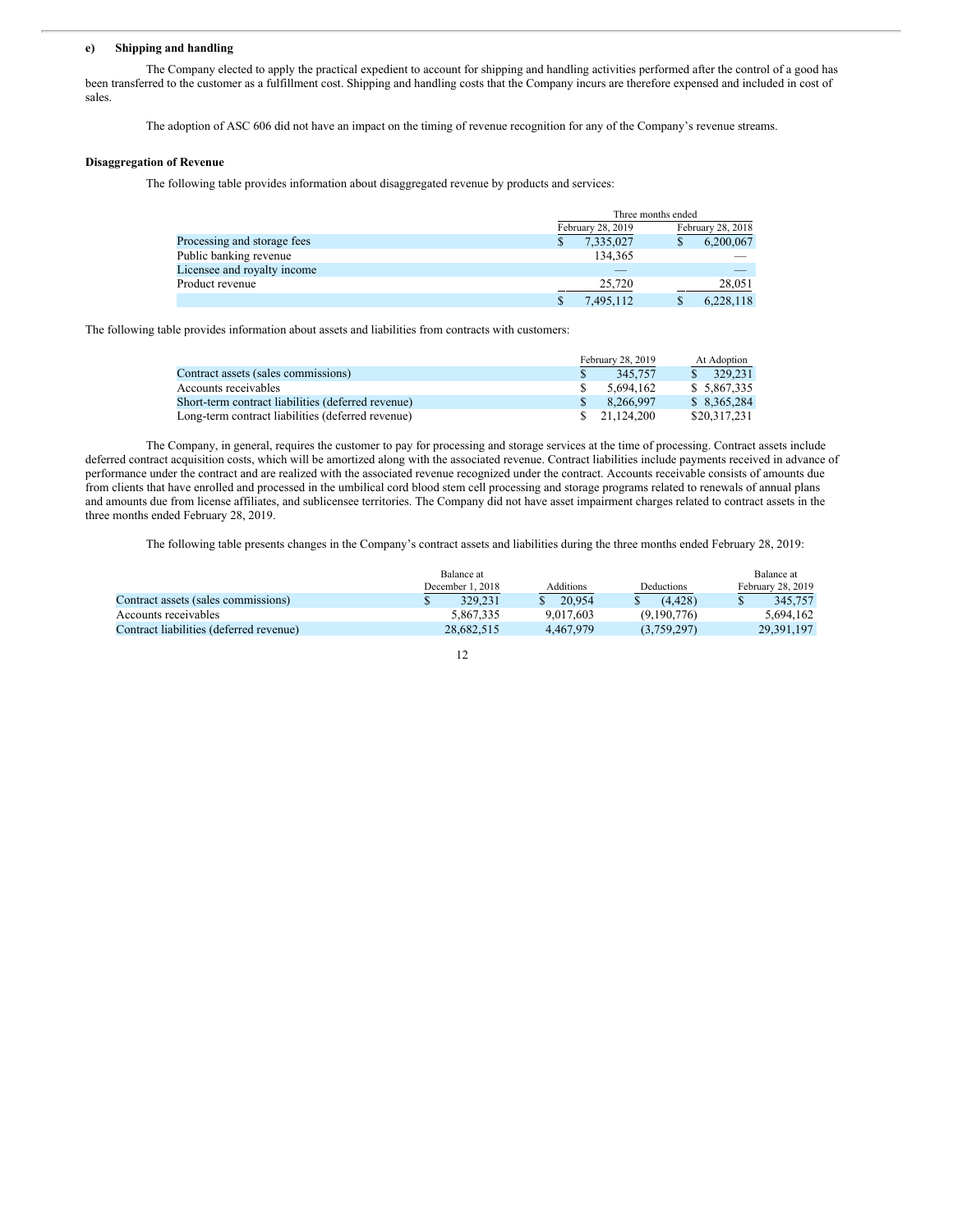#### **Accounts Receivable**

Accounts receivable consist of uncollateralized amounts due from clients that have enrolled and processed in the umbilical cord blood stem cell processing and storage programs and amounts due from license affiliates, and sublicensee territories. Accounts receivable are due within 30 days and are stated at amounts net of an allowance for doubtful accounts. Accounts outstanding longer than the contractual payment terms are considered past due. The Company determines its allowance by considering the length of time accounts receivable are past due, the Company's previous loss history, and the client's current ability to pay its obligations. Therefore, if the financial condition of the Company's clients were to deteriorate beyond the estimates, the Company may have to increase the allowance for doubtful accounts which could have a negative impact on earnings. The Company writes-off accounts receivable when they become uncollectible, and payments subsequently received on such receivables are credited to the allowance for doubtful accounts.

#### **Inventories**

As part of the Asset Purchase Agreement, (see Note 2), the Company has an agreement with Duke University ("Duke") expiring on January 31, 2020 for Duke to receive, process, and store cord blood units for the Public Cord Blood Bank ("Duke Services"). As of February 28, 2019, the Company had 5,974 cord blood units in inventory. These units are valued at the lower of cost or net realizable value. Costs include the cost of collecting, transporting, processing and storing the unit. Costs charged by Duke for their Duke Services are based on a monthly fixed fee for storing 12 blood units per month. The Company computes the cost per unit for these Duke Services and capitalizes the unit cost on all blood units shipped and stored in a year at Duke. If the Company ships and stores less than 144 blood units with Duke in a one-year period, a portion of these fixed costs are expensed and included in facility operating costs. Certain costs of collection incurred, such as the cost of collection staff and transportation costs incurred to ship Public Bank units from hospitals to the stem cell laboratory are allocated to banked units based on an average cost method. Costs incurred related to cord blood units that cannot be sold are expensed in the period incurred and are included in facility operating costs in the accompanying statements of operations. The Company records a reserve against inventory for units which have been processed and frozen but may not ultimately become distributable (see Note 4).

#### **Income Taxes**

Deferred income tax assets and liabilities are recognized for the estimated future tax consequences attributable to differences between financial statement carrying amounts of existing assets and liabilities and their respective tax bases. Deferred income tax assets and liabilities are measured using enacted tax rates expected to be recovered or settled. The Company has recorded a valuation allowance of \$1,634,000 and \$1,634,000 as of February 28, 2019 and November 30, 2018, respectively, as the Company does not believe it is "more likely than not" that all future income tax benefits will be realized. When the Company changes its determination as to the amount of deferred income tax assets that can be realized, the valuation allowance is adjusted with a corresponding impact to income tax expense in the period in which such determination is made. The ultimate realization of the Company's deferred income tax assets depends upon generating sufficient taxable income prior to the expiration of the tax attributes. In assessing the need for a valuation allowance, the Company projects future levels of taxable income. This assessment requires significant judgment. The Company examines the evidence related to the recent history of losses, the economic conditions in which the Company operates and forecasts and projections to make that determination.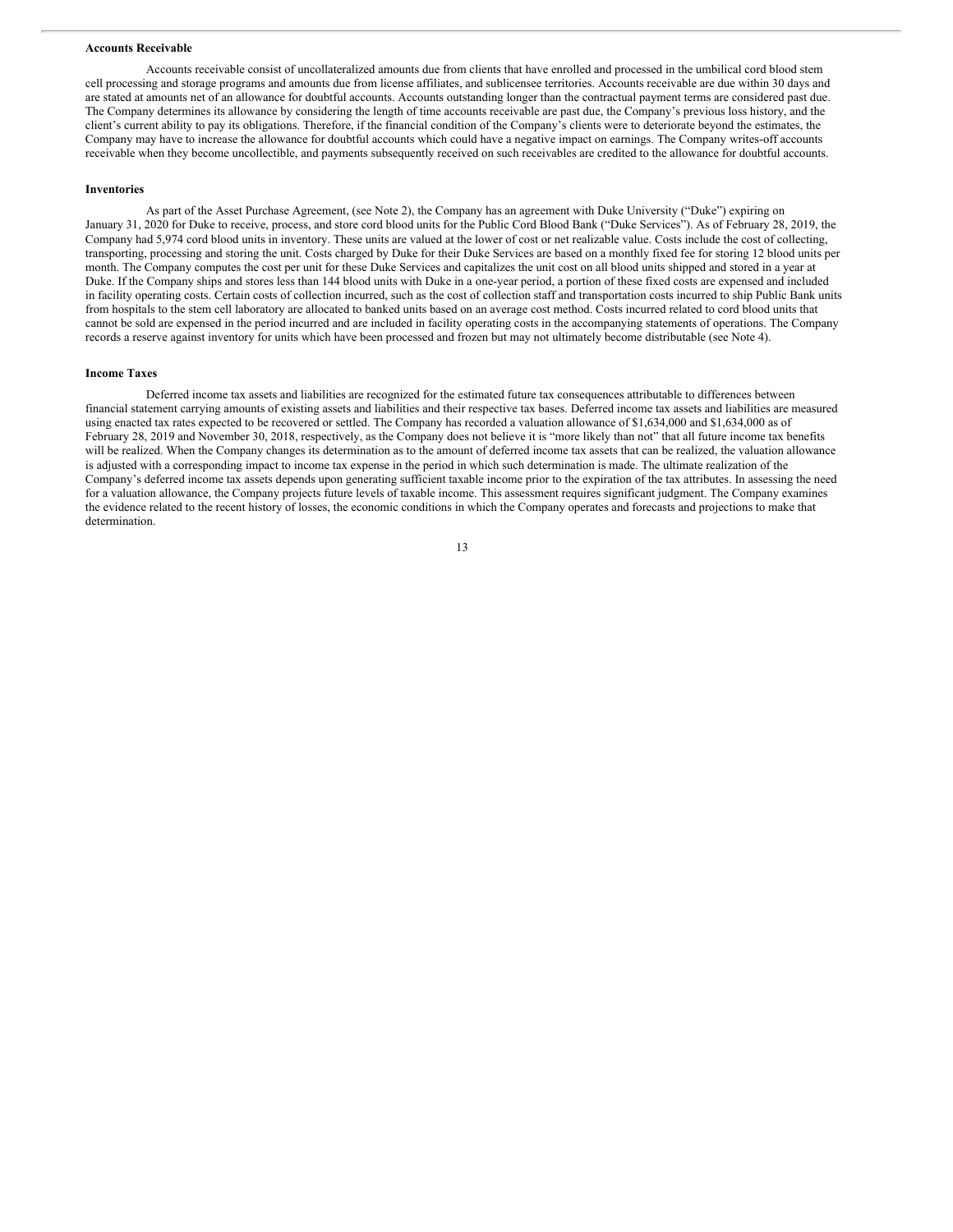The Company recorded U.S. income taxes of approximately \$105,000 and \$3,203,000 during the three months ended February 28, 2019 and February 28, 2018, respectively. Included in the \$3,203,000 tax expense for the three months ended February 28, 2018 is approximately \$2,985,000 of expense related to the reduction of the federal tax rate to 21% as of January 1, 2018 as a result of the Tax Cuts and Jobs Act that was signed into law on December 22, 2017. The decrease in the federal tax rate caused a decrease in the Company's deferred tax asset which resulted in an increase in the income tax expense.

The Company records foreign income taxes withheld from installment payments ofnon-refundable up-front license fees and royalty income earned on the processing and storage of cord blood stem cell specimens in geographic areas where the Company has license agreements. The Company recognized approximately \$0 and \$0 for the three months ended February 28, 2019 and February 28, 2018, respectively, of foreign income tax expense. Foreign income tax expense is included in income tax expense in the accompanying consolidated statements of comprehensive income (loss).

The Company recognizes the financial statement benefit of a tax position only after determining that the relevant tax authority would more likely than not sustain the position following an audit. For tax positions meeting the more-likely-than-not threshold, the amount recognized in the financial statements is the largest benefit that has a greater than 50 percent likelihood of being realized upon ultimate settlement with the relevant tax authority. Increases or decreases to the unrecognized tax benefits could result from management's belief that a position can or cannot be sustained upon examination based on subsequent information or potential lapse of the applicable statute of limitation for certain tax positions.

The Company recognizes interest and penalties related to uncertain tax positions in income tax expense. For the three months ended February 28, 2019 and February 28, 2018, the Company had no provisions for interest or penalties related to uncertain tax positions.

#### **Long-Lived Assets**

The Company evaluates the realizability of its long-lived assets, which requires impairment losses to be recorded on long-lived assets used in operations when indicators of impairment, such as reductions in demand or when significant economic slowdowns are present. Reviews are performed to determine whether the carrying value of an asset is impaired, based on comparisons to undiscounted expected future cash flows. If this comparison indicates that there is impairment and carrying value is in excess of fair value, the impaired asset is written down to fair value, which is typically calculated using: (i) quoted market prices or (ii) discounted expected future cash flows utilizing a discount rate. The Company did not note any impairment for the three months ended February 28, 2019 and February 28, 2018.

#### **Goodwill**

Goodwill represents the excess of the purchase price of the assets acquired from Cord:Use (Note 2) over the estimated fair value of the net tangible and identifiable assets acquired. The annual assessment of the reporting unit is performed as of September 1st, and an assessment is performed at other times if an event occurs or circumstances change that would more likely than not reduce the fair value of the asset below its carrying value. Step one of the impairment assessment compares the fair value of the reporting unit to its carrying value and if the fair value exceeds its carrying value, goodwill is not impaired. If the carrying value exceeds the fair value, the implied fair value of goodwill is compared to the carrying value of goodwill. If the implied fair value exceeds the carrying value then goodwill is not impaired; otherwise, an impairment loss would be recorded by the amount the carrying value exceeds the implied fair value. As of February 28, 2019, and November 30, 2018, goodwill, is reflected on the consolidated balance sheets at \$1,941,411 and \$1,941,411.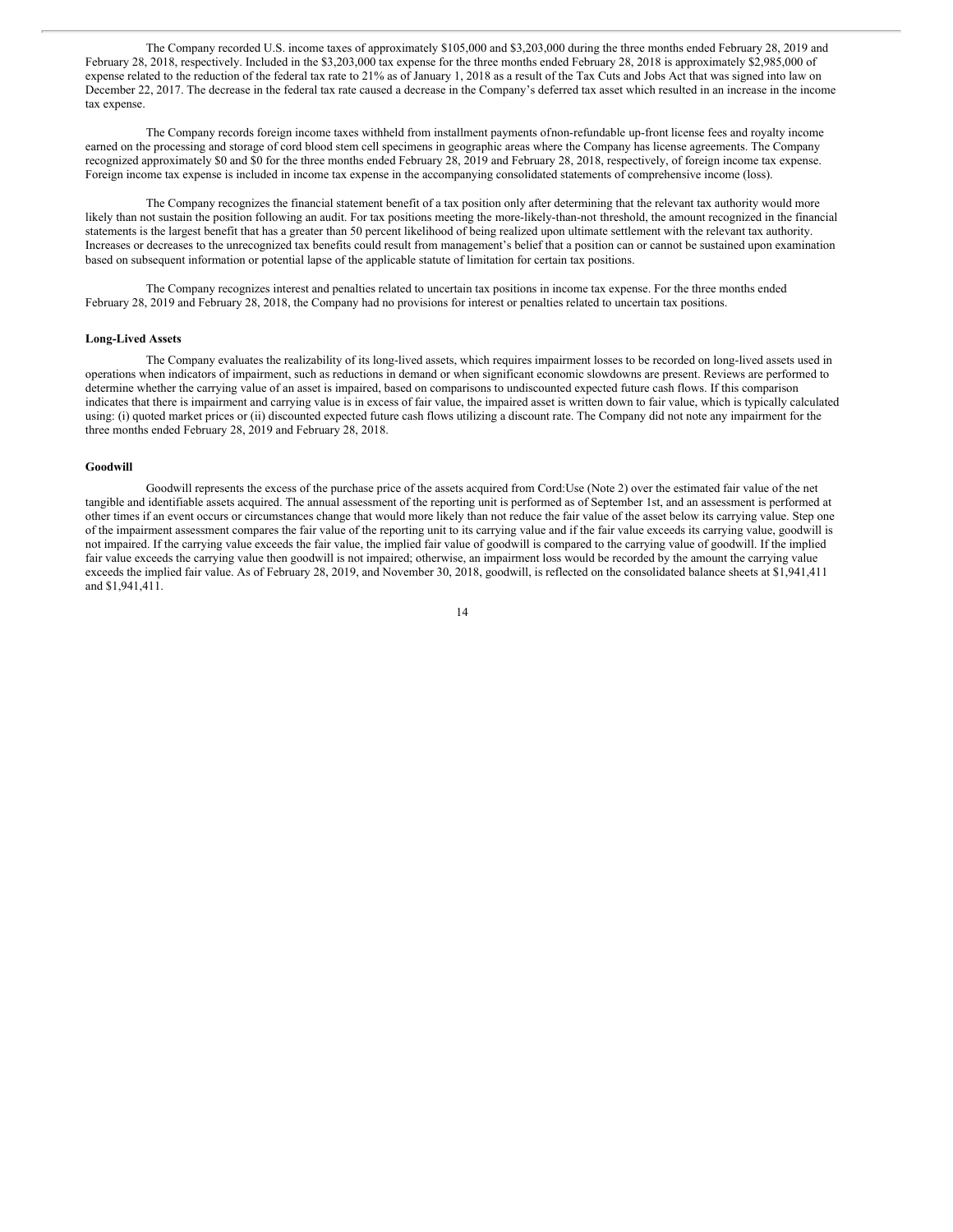#### **Stock Compensation**

As of February 28, 2018, the Company has two stock-based compensation plans, which are described in Note 8 to the consolidated financial statements. The Company's stock-based employee compensation plan that became effective December 1, 2011 was approved by the Board of Directors and approved by the stockholders at the 2012 Annual Meeting. The Company recognized approximately \$139,000 and \$556,000 for the three months ended February 28, 2019 and February 28, 2018, respectively, of stock-based compensation expense.

The Company recognizes stock-based compensation based on the fair value of the related awards. Under the fair value recognition guidance of stock-based compensation accounting rules, stock-based compensation expense is estimated at the grant date based on the fair value of the award and is recognized as expense over the requisite service period of the award. The fair value of service-based vesting condition and performance-based vesting condition stock option awards is determined using the Black-Scholes valuation model. For stock option awards with only service-based vesting conditions and graded vesting features, the Company recognizes stock compensation expense based on the graded-vesting method. To value awards with marketbased vesting conditions the Company uses a binomial valuation model. The Company recognizes compensation cost for awards with market-based vesting conditions on a graded-vesting basis over the derived service period calculated by the binomial valuation model. The use of these valuation models involves assumptions that are judgmental and highly sensitive in the determination of compensation expense and include the expected life of the option, stock price volatility, risk-free interest rate, dividend yield, exercise price, and forfeiture rate. Forfeitures are estimated at the time of valuation and reduce expense ratably over the vesting period.

The estimation of stock awards that will ultimately vest requires judgment and to the extent that actual results or updated estimates differ from current estimates, such amounts will be recorded as a cumulative adjustment in the period they become known. The Company considered many factors when estimating forfeitures, including the recipient groups and historical experience. Actual results and future changes in estimates may differ substantially from current estimates.

The estimation of stock awards that will ultimately vest requires judgment and to the extent that actual results or updated estimates differ from current estimates, such amounts will be recorded as a cumulative adjustment in the period they become known. The Company considered many factors when estimating forfeitures, including the recipient groups and historical experience. Actual results and future changes in estimates may differ substantially from current estimates.

The Company issues performance-based equity awards which vest upon the achievement of certain financial performance goals, including revenue and income targets. Determining the appropriate amount to expense based on the anticipated achievement of the stated goals requires judgment, including forecasting future financial results. The estimate of the timing of the expense recognition is revised periodically based on the probability of achieving the required performance targets and adjustments are made as appropriate. The cumulative impact of any revision is reflected in the period of the change. If the financial performance goals are not met, the award does not vest, so no compensation cost is recognized and any previously stockrecognized stock-based compensation expense is reversed.

The Company issues equity awards with market-based vesting conditions which vest upon the achievement of certain stock price targets. If the awards are forfeited prior to the completion of the derived service period, any recognized compensation is reversed. If the awards are forfeited after the completion of the derived service period, the compensation cost is not reversed, even if the awards never vest.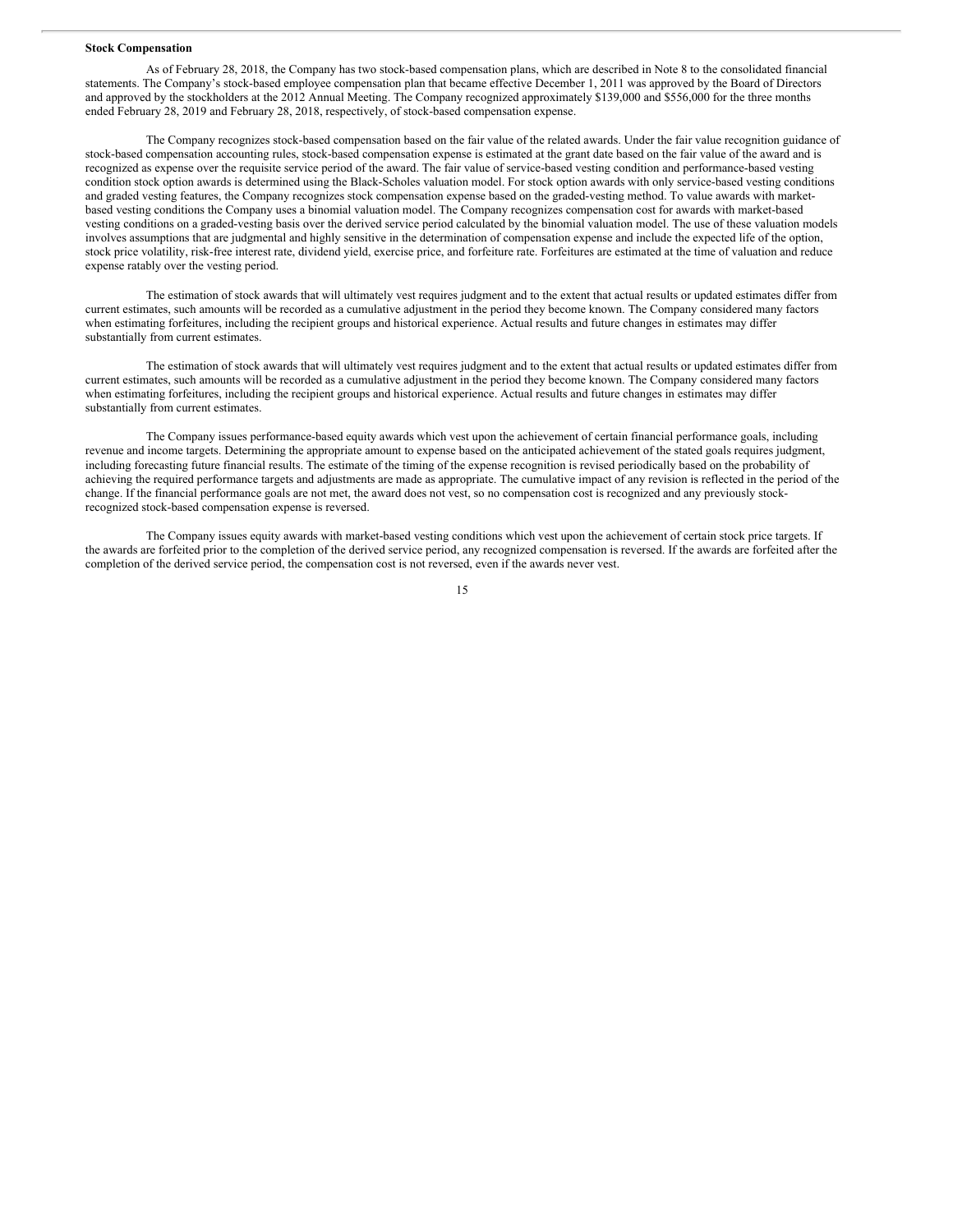#### **Fair Value of Financial Instruments**

Management uses a fair value hierarchy, which gives the highest priority to quoted prices in active markets. The fair value of financial instruments is estimated based on market trading information, where available. Absent published market values for an instrument or other assets, management uses observable market data to arrive at its estimates of fair value. Management believes that the carrying amount of cash and cash equivalents, accounts receivable, accounts payable and accrued expenses approximate fair value due to the short-term nature of these instruments. The Company believes that the fair value of its Revenue Sharing Agreements ("RSA") liability recorded on the balance sheet is between the recorded book value and up to the Company's previous settlement experience, due to the various terms and conditions associated with each RSA.

The Company uses an accounting standard that defines fair value as an exit price, representing the amount that would be received to sell an asset or paid to transfer a liability in an orderly transaction between market participants at the measurement date. As such, fair value is a market-based measurement that should be determined based on assumptions that market participants would use in pricing an asset or liability. As a basis for considering such assumptions, the standard establishes a three-level fair value hierarchy that prioritizes the inputs used to measure fair value. The three levels of inputs used to measure fair value are as follows:

- Level 1 Quoted prices in active markets for identical assets or liabilities.
- Level 2 Observable inputs other than quoted prices included in Level 1, such as quoted prices for similar assets and liabilities in active markets; quoted prices for identical or similar assets and liabilities in markets that are not active; or other inputs that are observable or can be corroborated by observable market data.
- Level 3 Unobservable inputs that are supported by little or no market activity and that are significant to the fair value of the assets or liabilities. This includes certain pricing models, discounted cash flow methodologies and similar techniques that use significant unobservable inputs.

The following table summarizes the financial assets and liabilities measured at fair value on a recurring basis as of February 28, 2019 and November 30, 2018, respectively, segregated among the appropriate levels within the fair value hierarchy:

|                                               | Fair Value at<br>February 28, | Fair Value Measurements<br>at February 28, 2019 Using |         |             |
|-----------------------------------------------|-------------------------------|-------------------------------------------------------|---------|-------------|
| Description                                   | 2019                          | Level 1                                               | Level 2 | Level 3     |
| Assets:                                       |                               |                                                       |         |             |
| Marketable Securities                         | 808,510<br>S.                 | \$808,510                                             |         |             |
|                                               | \$ 808,510                    | \$808,510                                             |         |             |
| Liabilities:                                  |                               |                                                       |         |             |
| Contingent consideration                      | \$4,650,032                   |                                                       |         | \$4,650,032 |
| Total                                         | \$4,650,032                   |                                                       |         | \$4,650,032 |
| <b>Contingent Consideration:</b>              |                               |                                                       |         |             |
| Beginning Balance as of November 30, 2018     | \$4,282,975                   |                                                       |         |             |
| Additions – Cord: Use earnout                 |                               |                                                       |         |             |
| Fair value adjustment as of February 28, 2019 | 367,057                       |                                                       |         |             |
| Ending balance as of February 28, 2019        | \$4,650,032                   |                                                       |         |             |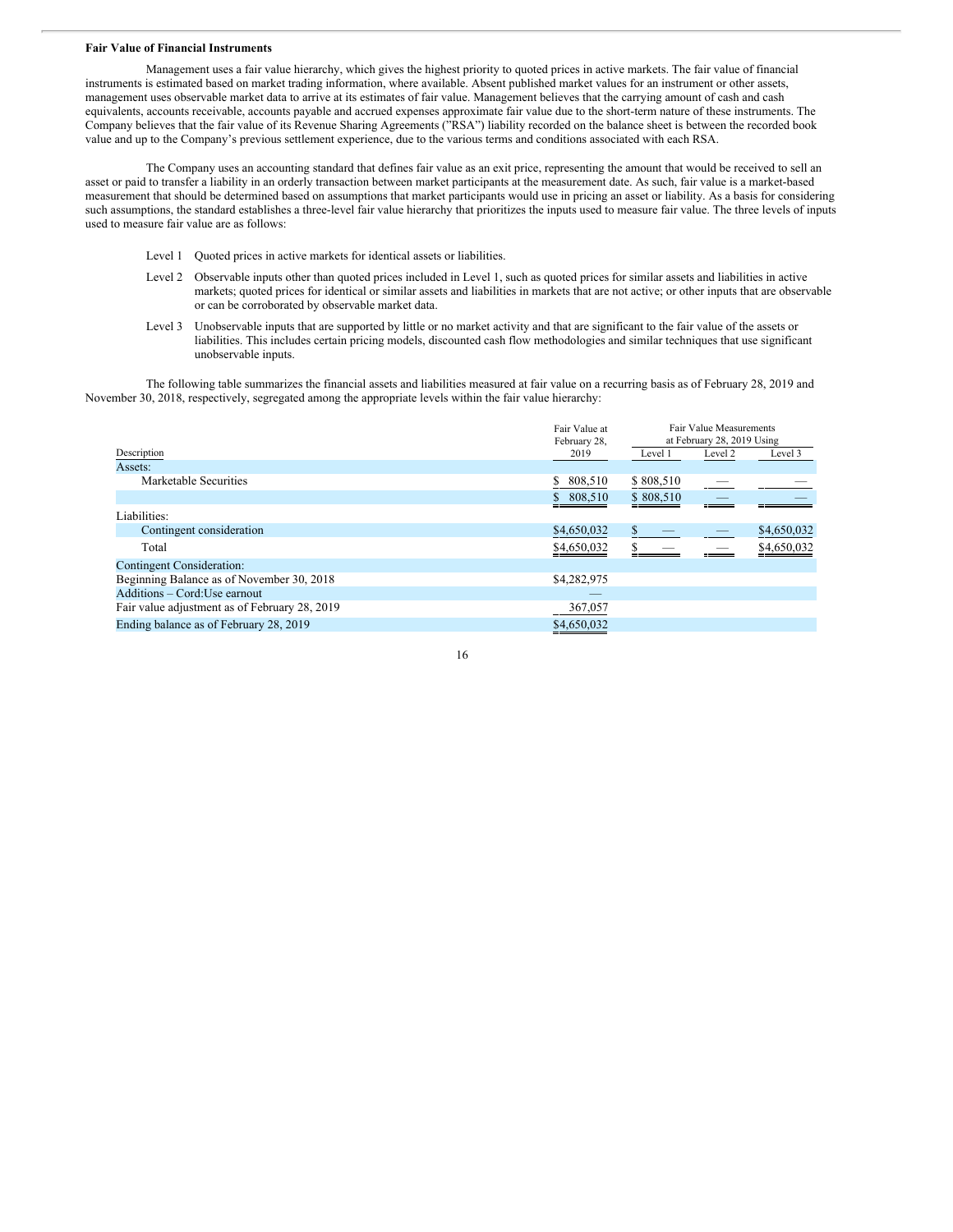|                           | Fair Value at        | Fair Value Measurements<br>at November 30, 2018 Using |         |             |  |
|---------------------------|----------------------|-------------------------------------------------------|---------|-------------|--|
| Description               | November 30,<br>2018 | Level 1                                               | Level 2 | Level 3     |  |
| Assets:                   |                      |                                                       |         |             |  |
| <b>Trading Securities</b> | S<br>68,816          | 68,816<br>S.                                          | --      |             |  |
| Available-for-sale        | 806,873              | 806,873                                               | _       | _           |  |
|                           | 875,689              | \$875,689                                             |         |             |  |
| Liabilities:              |                      |                                                       |         |             |  |
| Contingent consideration  | \$4,282,975          |                                                       |         | \$4,282,975 |  |
| Total                     | \$4,282,975          |                                                       |         | \$4,282,975 |  |

The following is a description of the valuation techniques used for these items, as well as the general classification of such items pursuant to the fair value hierarchy:

*Trading Securities –* Fair values for these investments are based on quoted prices in active markets and are therefore classified within Level 1 of the fair value hierarchy. For trading securities, there was (\$34,000) in unrealized holding losses recorded in other income and expense on the accompanying consolidated statements of comprehensive income (loss) for the three months ended February 28, 2018.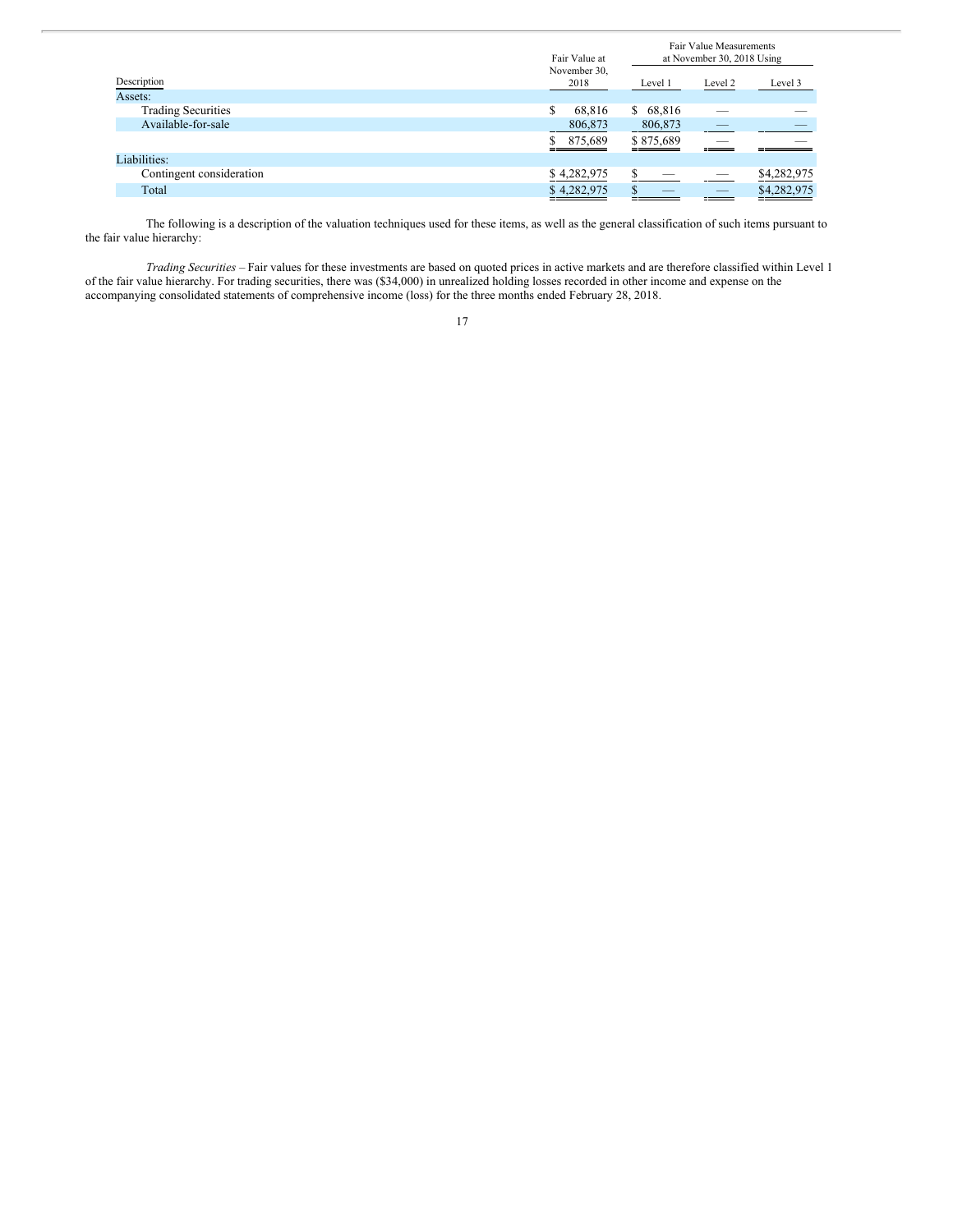*Available-for-sale securities* - These investments are classified as available for sale and consist of marketable equity securities that we intend to hold for an indefinite period of time. Investments are stated at fair value and unrealized holding gains and losses are reported as a component of accumulated other comprehensive income until realized. Realized gains or losses on disposition of investments are computed using the first in, first out (FIFO) method and reported as income or loss in the period of disposition in the accompanying consolidated statements of comprehensive income (loss). For available-for-sale securities, there was approximately \$119,000 in unrealized holding gains, net of tax, reported as comprehensive gain on the accompanying statements of comprehensive income (loss) for the three months ended February 28, 2018.

*Marketable securities* - Effective December 1, 2018, the Company adopted ASU 2016-01, which requires equity securities with readily determinable fair values to be measured at fair value with the changes in fair value recognized through net income. Such securities are no longer reflected as trading or available-for-sale but are noted as marketable securities. As a result of this accounting change, in the first quarter of 2019, the Company recognized a cumulative-effect adjustment from accumulated other comprehensive income to retained earnings of approximately \$341,000 in the consolidated statements of stockholders' deficit as of the date of adoption. Prior periods have not been restated for the impact of this accounting change. There was (\$67,000) in unrealized holding losses recorded in other income and expense on the accompanying consolidated statements of comprehensive income (loss) for the three months ended February 28, 2019.

*Contingent consideration -* The contingent consideration is the earnout that Cord:Use is entitled to from the Company's sale of the public cord blood inventory from and after closing. See Note 2. The estimated fair value of the contingent earnout was determined using a monte carlo analysis examining the frequency and mean value of the resulting earnout payments. The resulting value captures the risk associated with the form of the payout structure. The risk-neutral method is applied, resulting in a value that captures the risk associated with the form of the payout structure and the projection risk. The carrying amount of the liability may fluctuate significantly and actual amounts paid may be materially different from the estimated value of the liability.

#### **Product Warranty and Cryo-Cell CaresTM Program**

In December 2005, the Company began providing its customers that enrolled after December 2005 a payment warranty under which the Company agrees to pay \$50,000 to its client if the umbilical cord blood product retrieved is used for a stem cell transplant for the donor or an immediate family member and fails to engraft, subject to various restrictions. Effective February 1, 2012, the Company increased the \$50,000 payment warranty to a \$75,000 payment warranty to all of its new clients. Effective June 1, 2017, the Company increased the payment warranty to \$100,000 to all new clients who choose the premium processing method, Prepacyte CB. Additionally, under the Cryo-Cell CaresTM program, the Company will pay \$10,000 to the client to offset personal expenses if the umbilical cord blood product is used for bone marrow reconstitution in a myeloblative transplant procedure. The product warranty and the Cryo-Cell Cares program are available to clients who enroll under this structure for as long as the specimen is stored with the Company. The Company has not experienced any claims under the warranty program nor has it incurred costs related to these warranties.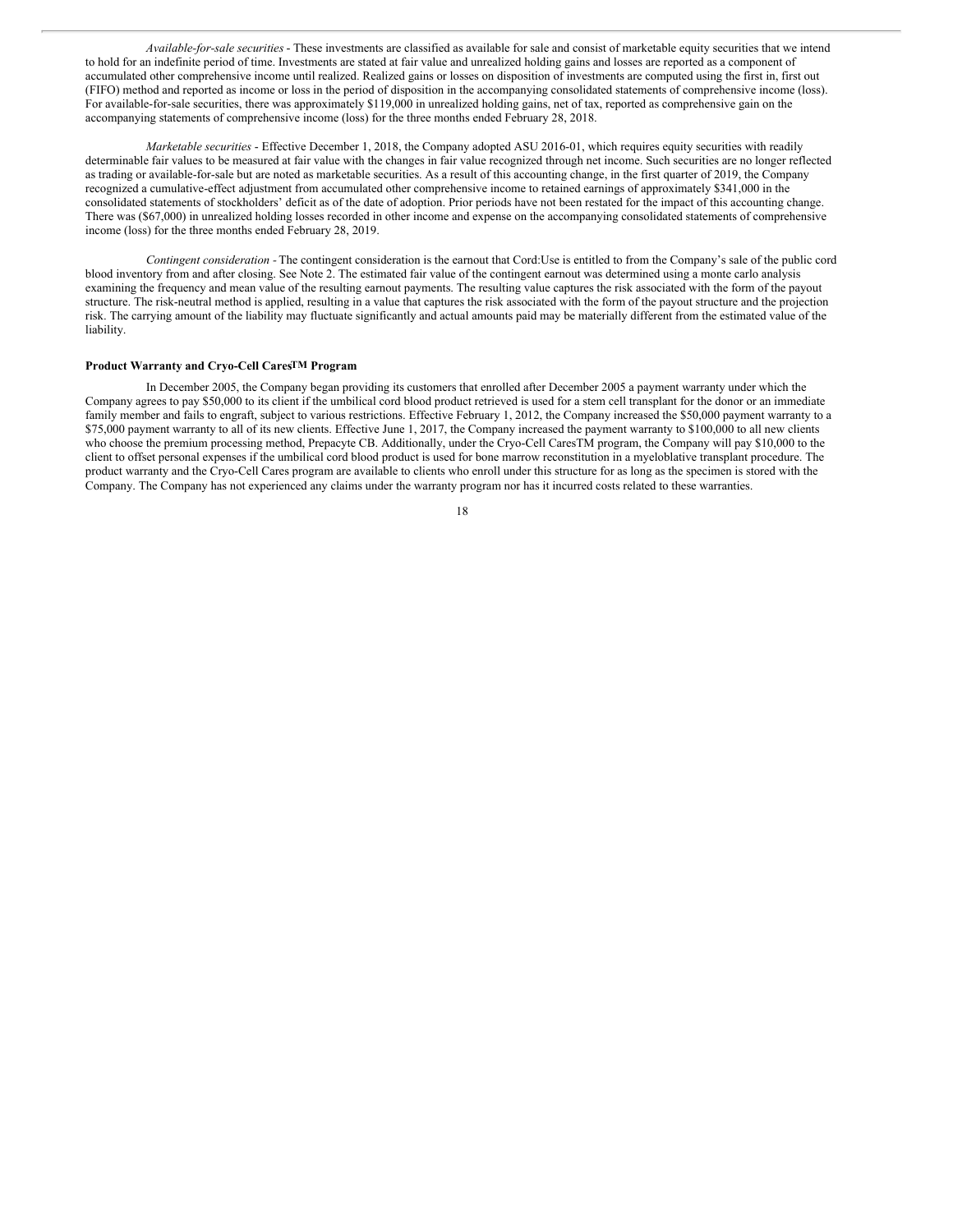As discussed above, the Company has determined that the payment warranty represents variable consideration payable to the customer. Upon the adoption of ASC 606, the Company has concluded the payment warranty be fully constrained under the most likely amount method, therefore, the transaction price does not reflect any expectation of service level credits at February 28, 2019. At the end of each reporting period, the Company shall update the estimated transaction price related to the payment wuarantee including updating its assessment of whether an estimate of variable consideration is constrained to represent faithfully the circumstances present at the end of the reporting period and the changes in circumstances during the reporting period.

#### **Recently Issued Accounting Pronouncements**

In August 2018, the FASB issued Accounting Standards UpdateNo. 2018-15, *Intangibles – Goodwill and OtherInternal-Use Software (Topic* 350-40): Customer's Accounting for Implementation Costs Incurred in a Cloud Computing Arrangement that is a Service Contract. This update addresses how a customer should account for the costs of implementing a cloud computing service arrangement (also referred to as a "hosting arrangement"). Entities should account for costs associated with implementing a cloud computing arrangement that is considered a service contract in the same way as accounting for implementation costs incurred to develop or obtain software for internal use using the guidance in Topic 350-40. The amendments address when costs should be capitalized rather than expensed, the term to use when amortizing capitalized costs, and how to evaluate the unamortized portion of these capitalized implementation costs for impairment. The ASU also includes guidance on how to present implementation costs in the financial statements and creates additional disclosure requirements. The guidance is effective for annual periods beginning after December 15, 2019, and interim periods within that reporting period. The Company is currently evaluating the effect that the updated standard will have on our financial statements.

In June 2018, the FASB issued Accounting Standards UpdateNo. 2018-07, *Compensation – Stock Compensation (Topic 718): Improvements to Nonemployee Share-Based Payment Accounting.* This update simplifies the accounting for nonemployee share-based payment transactions by expanding the scope of Topic 718, Compensation-Stock Compensation, to include share-based payment transactions for acquiring goods and services from nonemployees. The guidance is effective for annual periods beginning after December 15, 2018, and interim periods within that reporting period. The Company is currently evaluating the effect that the updated standard will have on our financial statements.

In February 2018, the FASB issued Accounting Standards UpdateNo. 2018-02*, Income Statement – Reporting Comprehensive Income (Topic* 220): Reclassification of Certain Tax Effects from Accumulated Other Comprehensive Income. This update relates to the impacts of the tax legislation commonly referred to as the Tax Cuts and Jobs Act (the "Act"). The guidance permits the reclassification of certain income tax effects of the Act from Other Comprehensive Income to Retained Earnings (stranded tax effects). The guidance also requires certain new disclosures. The guidance is effective for annual periods beginning after December 15, 2018, and interim periods within that reporting period. Early adoption is permitted. Entities may adopt the guidance using one of two transition methods; retrospective to each period (or periods) in which the income tax effects of the Act related to the items remaining in Other Comprehensive Income are recognized or at the beginning of the period of adoption. The Company is currently evaluating the impact that the guidance may have on its Consolidated Financial Statements.

<sup>19</sup>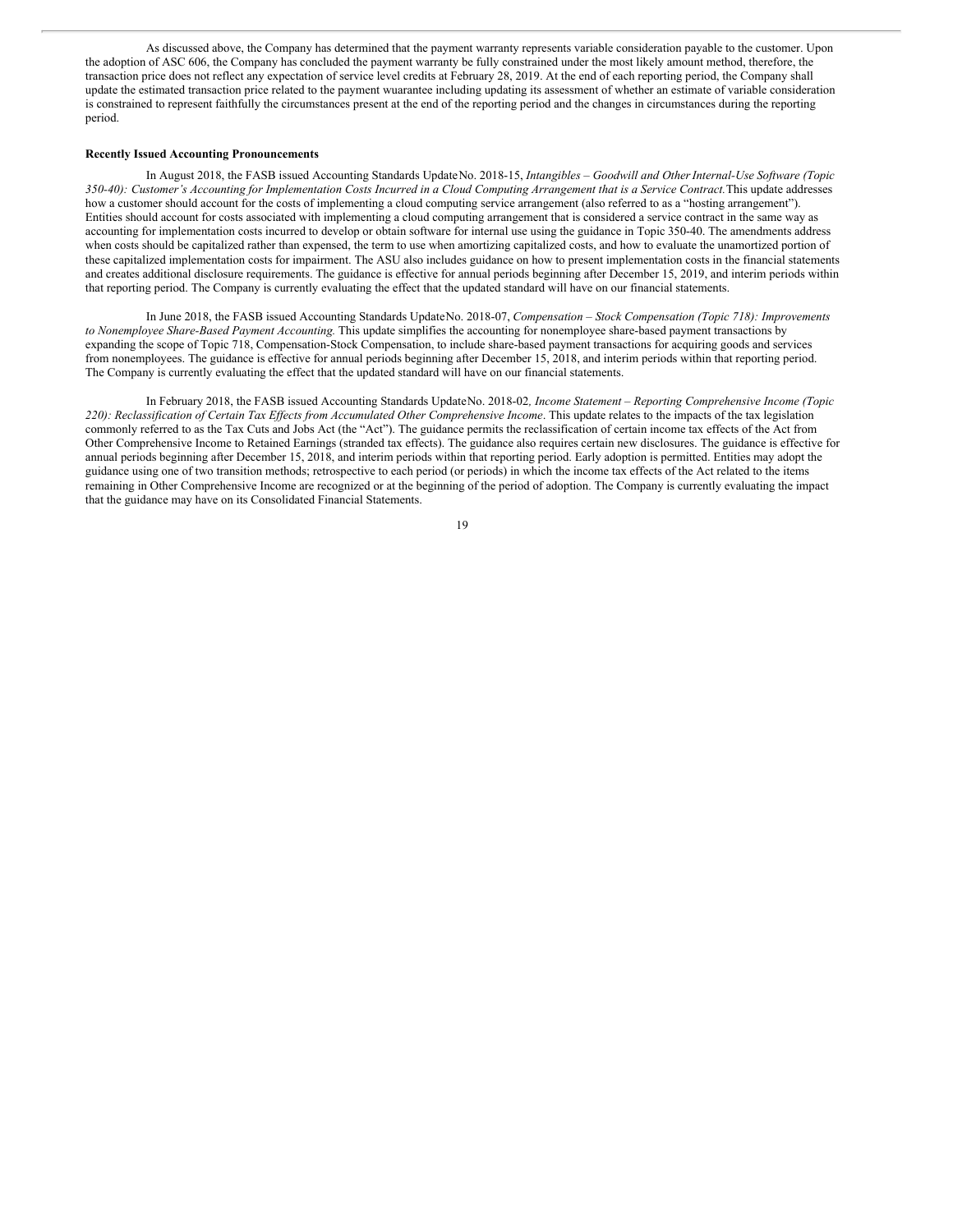In January 2017, the FASB issued Accounting Standards UpdateNo. 2017-04, *Intangibles – Goodwill and Other (Topic 350): Simplifying the Test for Goodwill Impairment*. The update removes Step 2 from the goodwill impairment test. The new standard is effective for fiscal years, and interim periods within those fiscal years, beginning after December 15, 2019, although early adoption is permitted. The Company is currently evaluating the effect that the updated standard will have on our financial statements.

In June 2016, the FASB issued Accounting Standards UpdateNo. 2016-13, *Financial Instruments – Credit Losses (Topic 326): Measurement of Credit Losses on Financial Instruments*. This update provides financial statement users with more decision-useful information about the expected credit losses on financial instruments and other commitments to extend credit held by a reporting entity at each reporting date. To achieve this objective, the amendments in this update replace the incurred loss impairment methodology in current GAAP with a methodology that reflects expected credit losses and requires consideration of a broader range of reasonable and supportable information to inform credit loss estimates. The new standard is effective for fiscal years, and interim periods within those fiscal years, beginning after December 15, 2019. The Company is currently evaluating the effect that the updated standard will have on our financial statements.

In February 2016, the FASB issued Accounting Standards UpdateNo. 2016-02, *Leases (Topic 842).* This update requires organizations that lease assets with lease terms of more than 12 months to recognize assets and liabilities for the rights and obligations created by those leases on their balance sheets. It also requires new qualitative and quantitative disclosures to help investors and other financial statement users better understand the amount, timing, and uncertainty of cash flows arising from leases. The new standard is effective for fiscal years, and interim periods within those fiscal years, beginning after December 15, 2018, with early adoption permitted. The Company is currently evaluating the effect that the updated standard will have on its consolidated balance sheets and related disclosures.

In January 2016, the FASB issued Accounting Standards UpdateNo. 2016-01, *Financial Instruments — Overall (Subtopic 825-10): Recognition and Measurement of Financial Assets and Financial Liabilities.* This update requires all equity investments to be measured at fair value with changes in fair value recognized in net income, requires an entity to present separately in other comprehensive income the portion of the total change in the fair value of a liability resulting from a change in the instrument-specific credit risk when the entity has elected to measure the liability at fair value in accordance with the fair value option for financial instruments, and eliminates the requirement for public entities to disclose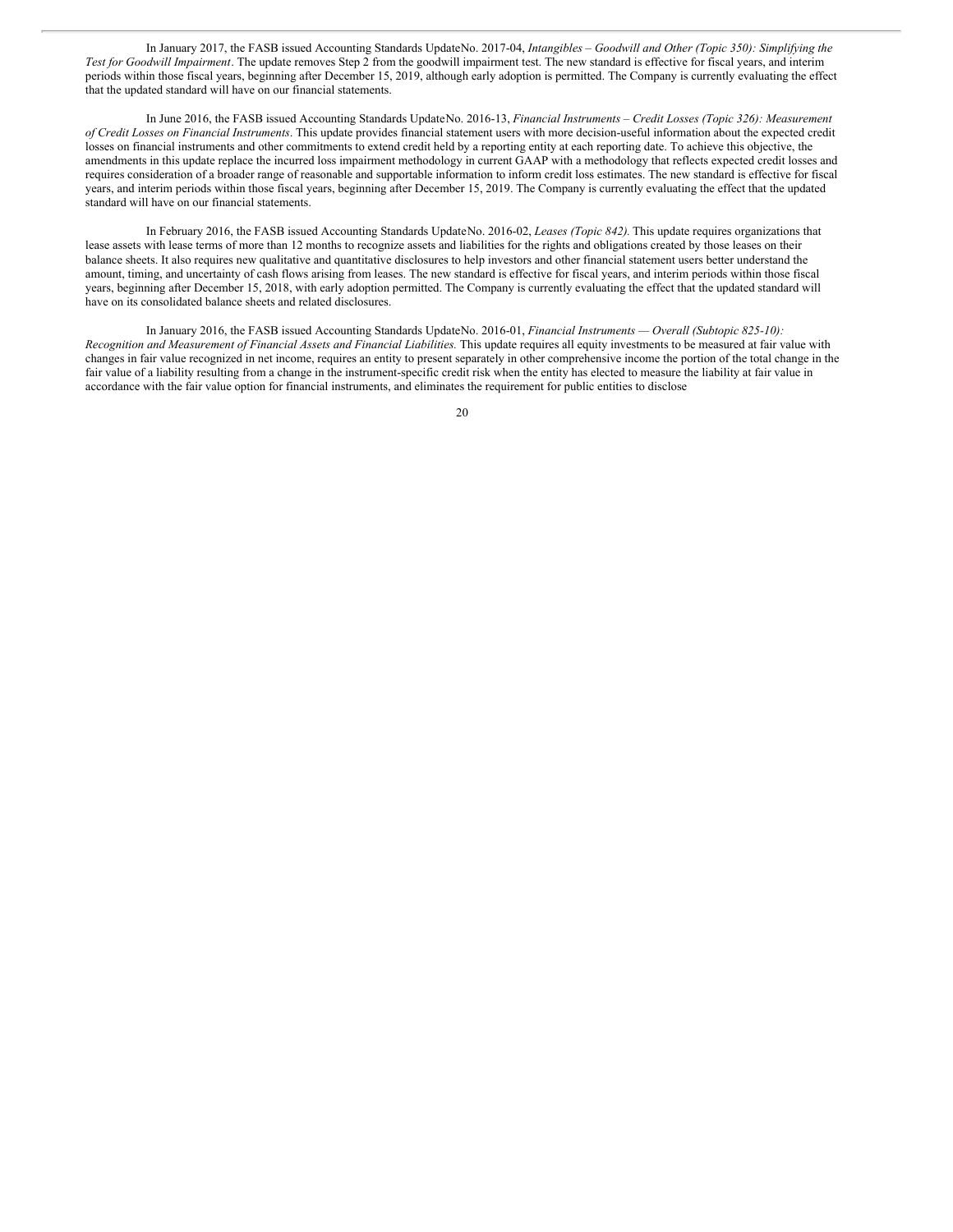the methods and significant assumptions used to estimate the fair value that is required to be disclosed for financial instruments measured at amortized cost on the balance sheet. The new standard is effective for fiscal years beginning after December 15, 2017, including interim periods within those fiscal years. Early adoption is permitted for the accounting guidance on financial liabilities under the fair value option. The impact of the new standard for the Company will be that equity securities with a readily determinable fair value will no longer be classified as available for sale securities. The changes in fair value of these securities will be included in income from operations rather than comprehensive income on the Company's financial statements. Effective December 1, 2018, the Company adopted ASU 2016-01 and recognized a cumulative-effect adjustment from accumulated other comprehensive income to retained earnings of approximately \$341,000 in the consolidated statements of stockholders' deficit for the net of tax impact of the unrealized gain on equity securities as of the date of adoption and recognized a loss of \$45,000 in the consolidated statements of comprehensive income for the change in fair value on equity securities since adoption.

#### **Note 2 – Acquisition**

On June 11, 2018, Cryo-Cell completed its acquisition of substantially all of the assets (the "Cord Purchase") of Cord:Use Cord Blood Bank, Inc., a Florida corporation ("Cord:Use"), in accordance with the definitive Asset Purchase Agreement between Cryo-Cell and Cord:Use (the "Purchase Agreement"), including without limitation Cord:Use's inventory of public cord blood units existing as of the closing date (the "Public Cord Blood Inventory") and Cord:Use's shares of common stock of Tianhe Stem Cell Biotechnologies, Inc., an Illinois corporation (the "Tianhe Capital Stock"). Cord:Use was in the business of public and private cord blood and tissue, collection, processing, storage and banking.

The aggregate consideration payable at closing under the Purchase Agreement was \$14,000,000, with \$10,500,000 paid in cash and the balance paid through the delivery to Seller of 465,426 shares of Cryo-Cell's common stock, par value \$0.01 per share ("Common Stock"), at \$7.52 per share. In addition, Cryo-Cell assumed certain limited liabilities incurred by Cord:Use in connection with its business that were unpaid as of the closing date and that directly relate to the services to be provided after closing by Cryo-Cell. Cryo-Cell also assumed certain of Cord:Use's contracts and the obligations arising therefrom after the closing.

Additionally, Cord:Use is entitled to an earnout from Cryo-Cell's sale of the public cord blood inventory from and after closing. Each calendar year after the closing, Cryo-Cell will pay to Cord:Use 75% of all gross revenues, net of any returns, received from the sale of public cord blood inventory in excess of \$500,000. Such payments will be made quarterly, within 30 days of the end of the last month of each calendar quarter, until the public cord blood inventory is exhausted. In addition, each calendar year after closing, until the public cord blood inventory is exhausted, for every \$500,000 of retained gross revenues, net of any returns, received and retained by Cryo-Cell in excess of the initial \$500,000 retained by Cryo-Cell during such year, Cryo-Cell will deliver \$200,000 worth of Cryo-Cell Common stock to Cord:Use, up to an aggregate value of \$5,000,000. Cord:Use is also entitled to a portion of the gross profits generated, or deemed to have been generated, by Cryo-Cell from its ownership of the Tianhe Capital Stock.

The Company incurred \$580,000 in costs associated with the acquisition of Cord:Use.

The following summarizes the fair value of the consideration of the Acquisition as of the purchase date:

| Consideration                |              |
|------------------------------|--------------|
| Cash                         | \$10,500,000 |
| Cryo-Cell common stock       | 3.500,000    |
| Cord blood inventory earnout | 4,698,255    |
| Consideration                | \$18,698,255 |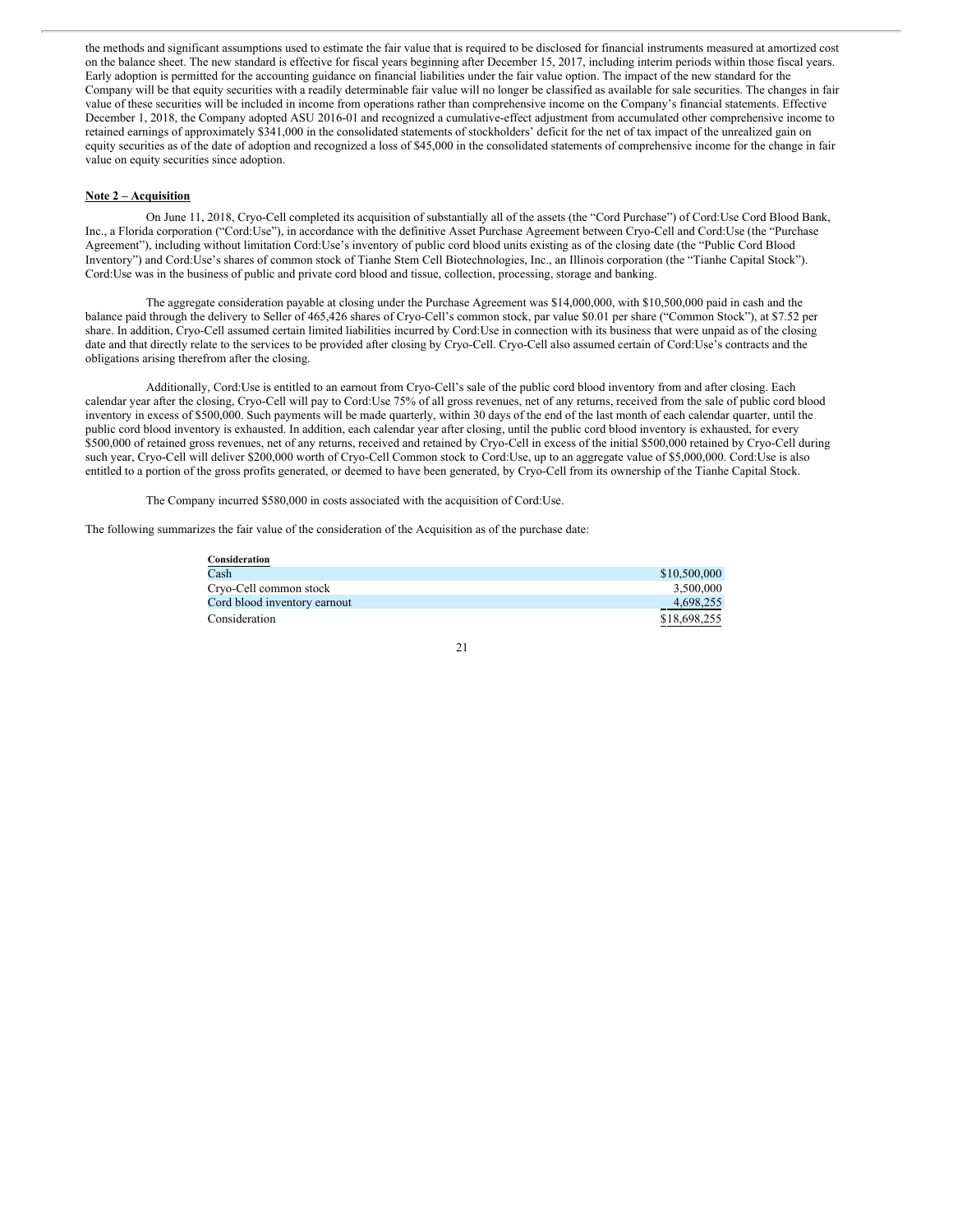The following summarizes the preliminary allocation of the total purchase price for the Acquisition:

| Accounts receivable                    | S | 188,019      |
|----------------------------------------|---|--------------|
| Inventory                              |   | 16,037,957   |
| Prepaid expenses                       |   | 68,867       |
| Property and equipment                 |   | 568,407      |
| Other asset - Tiahne capital stock     |   | 308,000      |
| Brand                                  |   | 31,000       |
| Customer relationships                 |   | 960,000      |
| Total identifiable net assets acquired |   | 18,162,250   |
| Less: Deferred revenue                 |   | (1,405,406)  |
| Goodwill                               |   | 1,941,411    |
| Total                                  |   | \$18,698,255 |
|                                        |   |              |

The Company has not completed its assignment of goodwill to the segment reporting units. Goodwill includes the fair value of the assembled workforce. The fair value of the assembled workforce was estimated by applying a cost approach, representing a level 2 measurement. The goodwill is not deductible for income tax purposes.

The property and equipment are stated at an estimate of fair value.

The Tiahne capital stock is an investment that is valued based on fair value. Cord:Use had a supply and equity participation agreement with Tiahne who is engaged in medical and life science research that involves the use of stem cells derived from umbilical cord blood units in clinical trials for humans.

The fair value of the company brand and customer relationships were estimated by applying an income approach, representing a level 3 measurement. The fair value estimates are based on (1) an assumed discount rate of 19%, (2) long-term sustainable growth rate of 3%, (3) market royalty rate of 1% and (4) one and thirty-year lives for the brand and customer relationships, respectively.

The fair values of the assets acquired includes public cord blood banking inventory of \$16,037,957 which the Company expects to sell to outside customers. The Company also acquired accounts receivable of \$188,019 and prepaid expenses of \$68,867.

The fair values of the customer relationships reflect the anticipated cash flows over their expected lives.

The fair value of deferred revenue is valued based on the cost method. Deferred revenues arepre-payment fees for future storage of umbilical cord blood and/or cord tissue specimens. The short- and long-term deferred revenue is \$330,508 and \$1,074,898, respectively.

The valuations are not final and are subject to revision for a period not to exceedone-year after the acquisition date as information relative to the acquisition date fair values become available.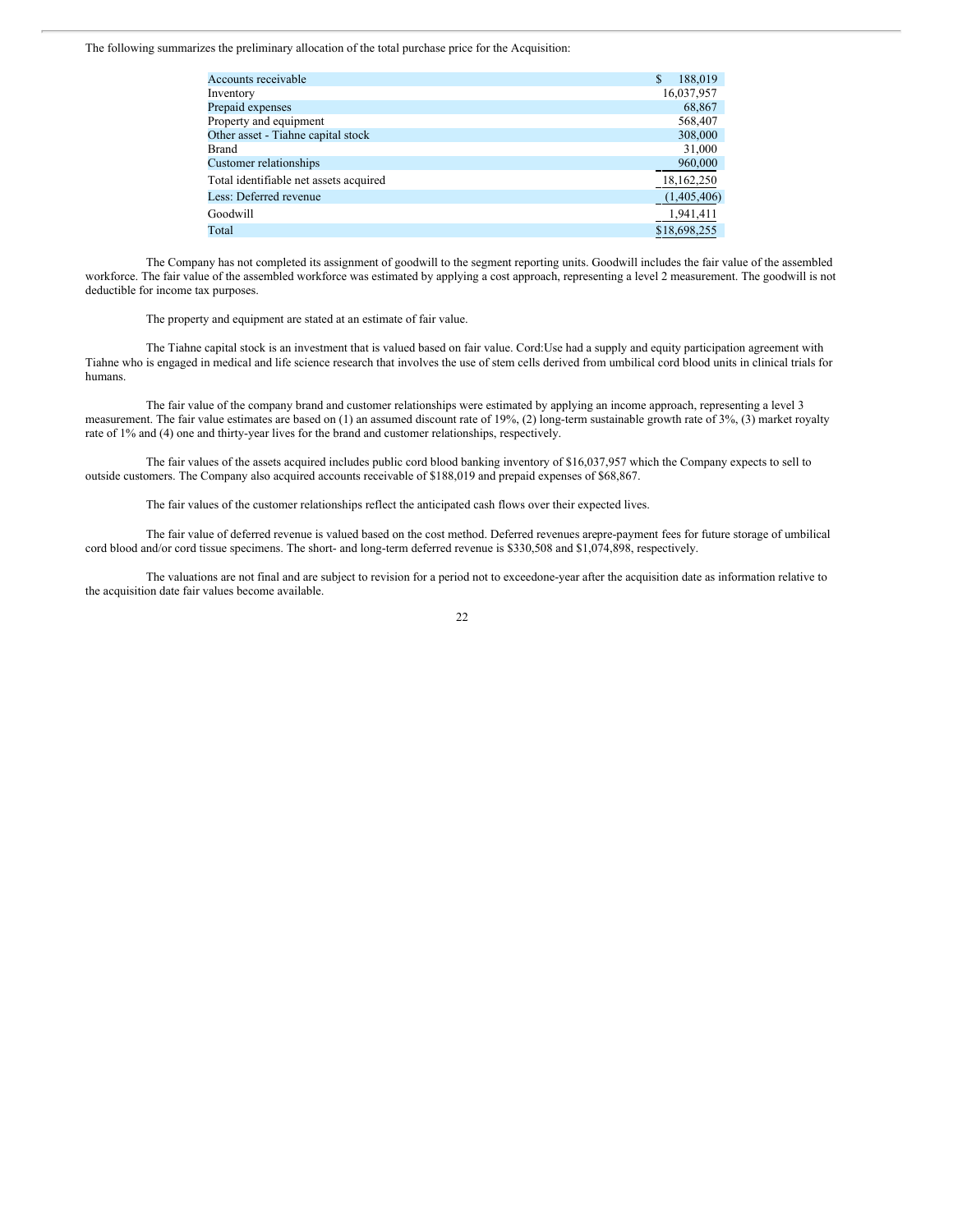#### *Unaudited Pro forma Results*

The following table provides the Company's consolidated unaudited pro forma revenues, net income per basic and diluted common share had the results of the acquired businesses' operations been included in its operations commencing on December 1, 2016, based on available information related to the respective operations. This proforma information presented is not necessarily indicative either of the combined results of operations that actually would have been realized by the Company had the acquisition been consummated at the beginning of the period for which the pro forma information is presented, or of future results, and does not account for any operation improvements to be made by the Company post-acquisition.

|                            |    | Three months ended<br>February 28,<br>2018 |  |  |
|----------------------------|----|--------------------------------------------|--|--|
|                            |    |                                            |  |  |
| Revenue                    | \$ | 7,313,012                                  |  |  |
| Net income (loss)          | (  | 3,638,666)                                 |  |  |
| Earnings (loss) per share: |    |                                            |  |  |
| Basic                      | (S | (0.48)                                     |  |  |
| Diluted                    | (S | 0.48)                                      |  |  |
|                            |    |                                            |  |  |

#### **Note 3** – **Segment Reporting**

During the third quarter of fiscal 2018, the Company purchased the assets and assumed contracts that Cord:Use used in the operation of its cord blood business (See Note 2). The Company evaluated and determined that this acquisition qualifies as a separate segment.

The Company is organized in three reportable segments:

- 1. The cellular processing and cryogenic storage of umbilical cord blood and cord tissue stem cells for family use. Revenue is generated from the initial processing and testing fees and the annual storage fees charged each year for storage (the "Umbilical cord blood and cord tissue stem cell service").
- 2. The manufacture of Prepacyte® CB units, the processing technology used to process umbilical cord blood stem cells. Revenue is generated from the sales of the Prepacyte® CB units (the "Prepacyte®-CB").
- 3. The cellular processing and cryogenic storage of umbilical cord blood stem cells for public use. Revenue is generated from the sale of the cord blood units to the National Marrow Donor Program ("NMDP") , which distributes the cord blood units to transplant centers located in the United States, and around the world.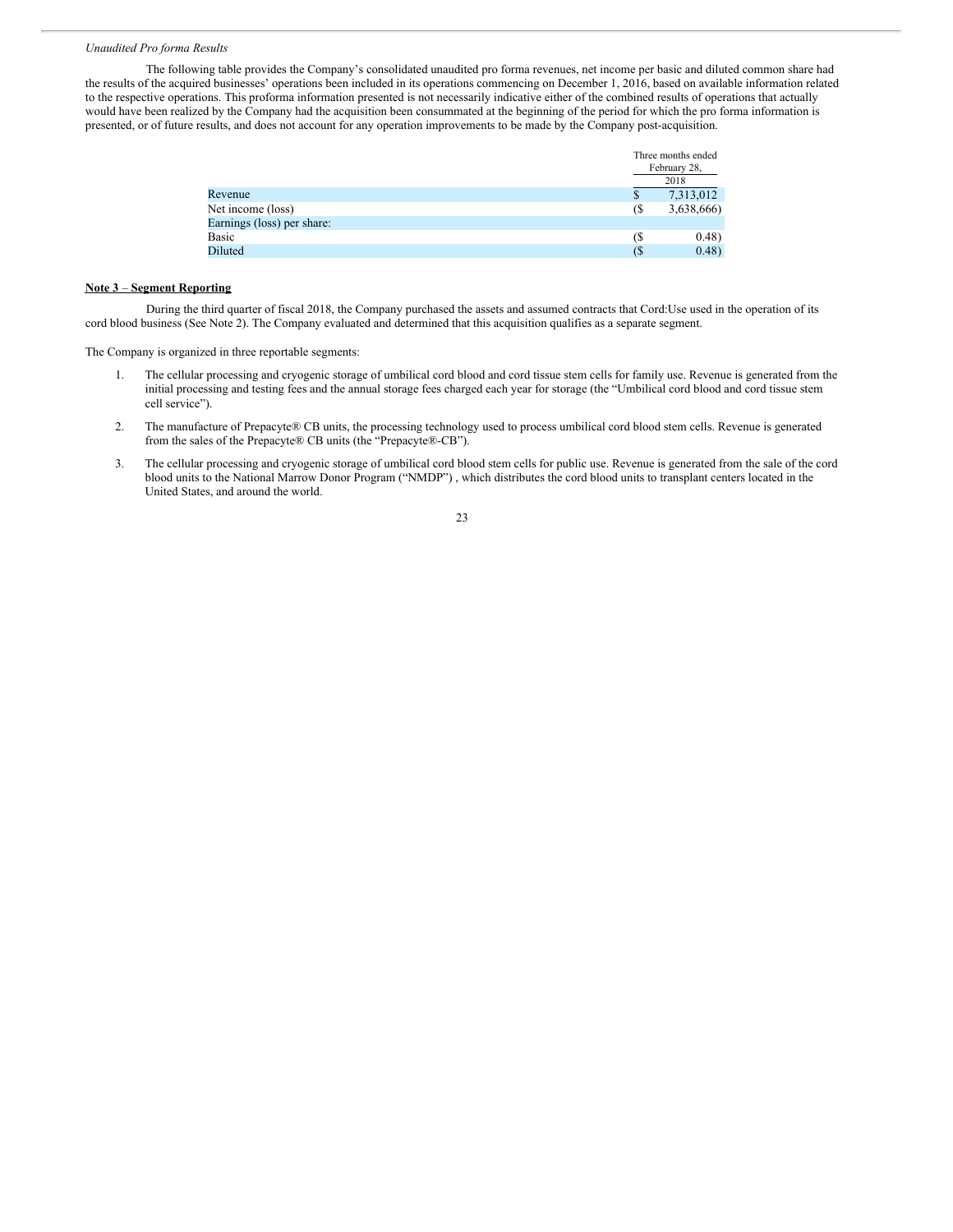The following table shows, by segment: net revenue, cost of sales, depreciation and amortization, operating profit, interest expense, and income tax (expense) benefit for the three months ended February 28, 2019 and February 28, 2018:

|                                                        | For the three<br>months<br>ended February 28,<br>2019 |            |             | For the three months<br>ended February 28,<br>2018 |
|--------------------------------------------------------|-------------------------------------------------------|------------|-------------|----------------------------------------------------|
| Net revenue                                            |                                                       |            |             |                                                    |
| Umbilical cord blood and cord tissue stem cell service | S                                                     | 7,335,027  | \$          | 6,200,067                                          |
| Prepacyte®-CB                                          |                                                       | 25,720     |             | 28,051                                             |
| Public cord blood banking                              |                                                       | 134,365    |             |                                                    |
| Total net revenue                                      | \$                                                    | 7,495,112  | \$          | 6,228,118                                          |
| Cost of sales                                          |                                                       |            |             |                                                    |
| Umbilical cord blood and cord tissue stem cell service | $\mathbf S$                                           | 2,038,616  | \$          | 1,555,323                                          |
| Prepacyte®-CB                                          |                                                       | 160,006    |             | 46,185                                             |
| Public cord blood banking                              |                                                       | 267,605    |             |                                                    |
| Total cost of sales                                    | \$                                                    | 2,466,227  | \$          | 1,601,508                                          |
| Depreciation and amortization                          |                                                       |            |             |                                                    |
| Umbilical cord blood and cord tissue stem cell service | S                                                     | 47,917     | \$          | 27,481                                             |
| Prepacyte®-CB                                          |                                                       | 9,063      |             | 9,064                                              |
| Public cord blood banking                              |                                                       |            |             |                                                    |
| Total depreciation and amortization                    | \$                                                    | 56,980     | \$          | 36,545                                             |
| Operating income                                       |                                                       |            |             |                                                    |
| Umbilical cord blood and cord tissue stem cell service | $\mathbb{S}$                                          | 1,130,251  | \$          | 1,014,336                                          |
| Prepacyte®-CB                                          |                                                       | (143, 349) |             | (27, 199)                                          |
| Public cord blood banking                              |                                                       | (133, 240) |             |                                                    |
| Total operating income                                 | \$                                                    | 853,662    | \$          | 987,137                                            |
| Interest expense                                       |                                                       |            |             |                                                    |
| Umbilical cord blood and cord tissue stem cell service | S                                                     | 406,925    | \$          | 280,977                                            |
| Prepacyte®-CB                                          |                                                       |            |             |                                                    |
| Public cord blood banking                              |                                                       |            |             |                                                    |
| Total interest expense                                 | S                                                     | 406,925    | $\mathbf S$ | 280,977                                            |
| Income tax expense                                     |                                                       |            |             |                                                    |
| Umbilical cord blood and cord tissue stem cell service | $\mathbf{s}$                                          | 104,667    | \$          | 3,202,667                                          |
| Prepacyte®-CB                                          |                                                       |            |             |                                                    |
| Public cord blood banking                              |                                                       |            |             |                                                    |
| Total income tax expense                               | \$                                                    | 104,667    | \$          | 3,202,667                                          |

The following table shows the assets by segment as of February 28, 2019 and November 30, 2018:

|                                                        | As of February 28,<br>2019 |            |  | As of November 30,<br>2018 |
|--------------------------------------------------------|----------------------------|------------|--|----------------------------|
| Assets                                                 |                            |            |  |                            |
| Umbilical cord blood and cord tissue stem cell service |                            | 27,124,599 |  | 26,239,260                 |
| Prepacyte <sup>®</sup> -CB                             |                            | 307,872    |  | 319,802                    |
| Public cord blood banking                              |                            | 15,909,863 |  | 15,831,081                 |
| Total assets                                           |                            | 43.342.334 |  | 42,390,143                 |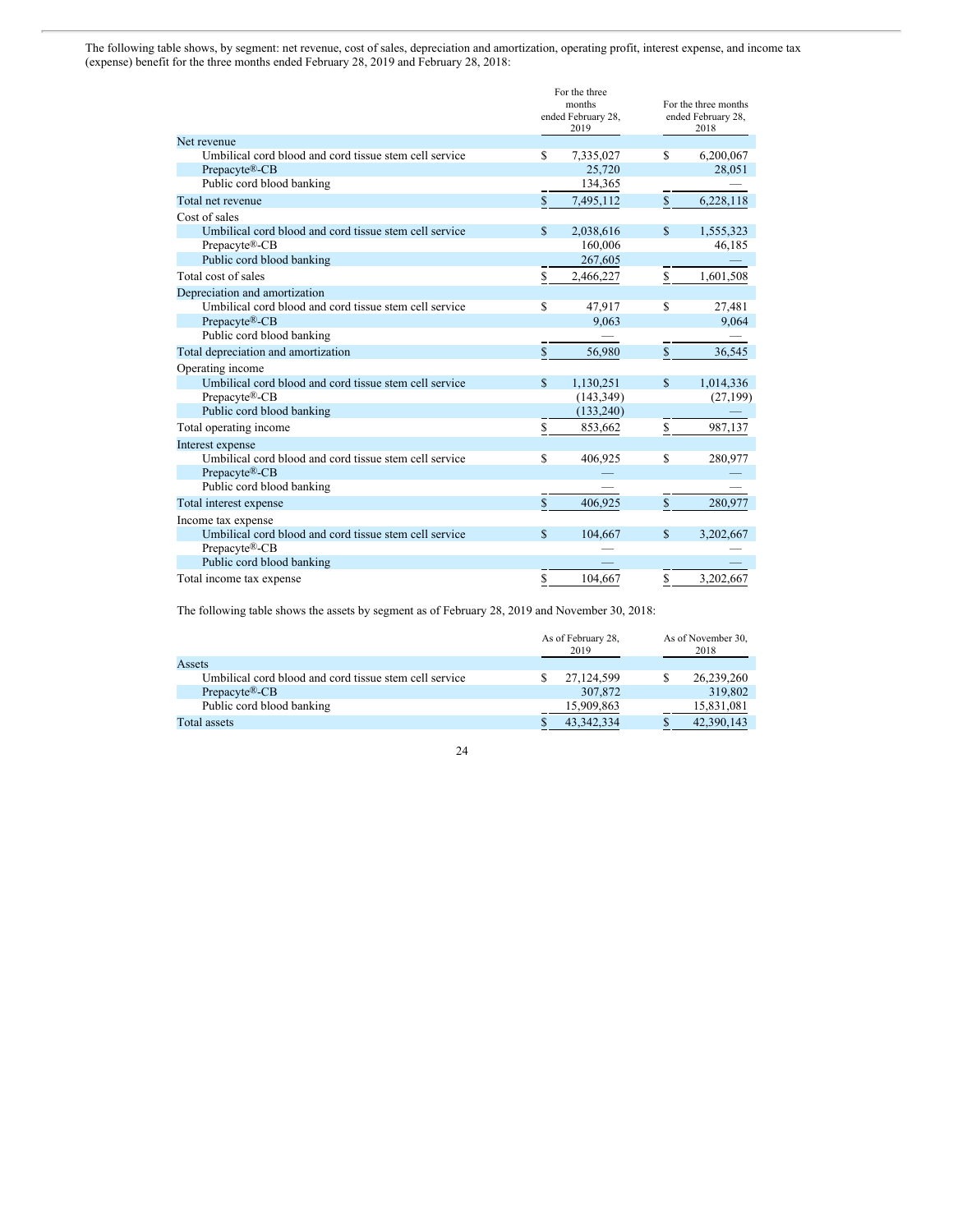The following table shows, by segment: net revenue, cost of sales, depreciation and amortization, operating

#### **Note 4 – Inventory**

Inventory is comprised of public cord blood banking specimens, collection kits, finished goods,work-in-process and raw materials. Collection kits are used in the collection and processing of umbilical cord blood and cord tissue stem cells, finished goods include products purchased or assumed for resale and for the use in the Company's processing and storage service. Inventory in the Public Cord Blood Bank includes finished goods that are specimens that are available for resale. The Company considers inventory in the Public Cord Blood Bank that has not completed all testing to determine viability to be work in process. The components of inventory at February 28, 2019 and November 30, 2018 are as follows:

|                               | February 28, 2019 | November 30, 2018 |
|-------------------------------|-------------------|-------------------|
| Raw materials                 | \$<br>_           | \$                |
| Work-in-process               | 140,333           | 188,085           |
| Work-in-process - Public Bank | _                 |                   |
| Finished goods                | 74.290            | 5,262             |
| Finished goods – Public Bank  | 15,909,863        | 15,831,081        |
| Collection kits               | 15.817            | 19,163            |
| Inventory reserve             | (7, 718)          | (7,718)           |
| Total inventory               | 16,132,585        | 16,035,873        |

#### **Note 5 – Intangible Assets**

The Company incurs certain legal and related costs in connection with patent and trademark applications. If a future economic benefit is anticipated from the resulting patent or trademark or an alternate future use is available to the Company, such costs are capitalized and amortized over the expected life of the patent or trademark. The Company's assessment of future economic benefit involves considerable management judgment. A different conclusion could result in the reduction of the carrying value of these assets.

Intangible assets were as follows as of February 28, 2019 and November 30, 2018:

|                                     | Useful lives  | <b>February 28, 2019</b> |            | <b>November 30, 2018</b> |            |  |
|-------------------------------------|---------------|--------------------------|------------|--------------------------|------------|--|
| <b>Patents and Domain Names</b>     | $10-20$ years | \$                       | 234,570    | \$                       | 234,570    |  |
| Less: Accumulated amortization      |               |                          | (26,628)   |                          | (23,663)   |  |
| License agreement                   | 10 years      |                          | 470,000    |                          | 470,000    |  |
| Less: Intangible asset impairment   |               |                          | (185,000)  |                          | (185,000)  |  |
| Less: Accumulated amortization      |               |                          | (131, 444) |                          | (123, 528) |  |
| Customer relationships-Prepacyte®CB | 15 years      |                          | 41,000     |                          | 41,000     |  |
| Less: Intangible asset impairment   |               |                          | (26, 267)  |                          | (26, 267)  |  |
| Less: Accumulated amortization      |               |                          | (5,540)    |                          | (5,276)    |  |
| <b>Brand</b>                        |               |                          | 31,000     |                          | 31,000     |  |
| Less: Accumulated amortization      |               |                          | (23,250)   |                          | (15,500)   |  |
| Customer relationships – Cord: Use  |               |                          | 960,000    |                          | 960,000    |  |
| Less: Accumulated amortization      |               |                          | (24,000)   |                          | (16,000)   |  |
| Net Intangible Assets               |               | S                        | 1.314.441  |                          | 1.341.336  |  |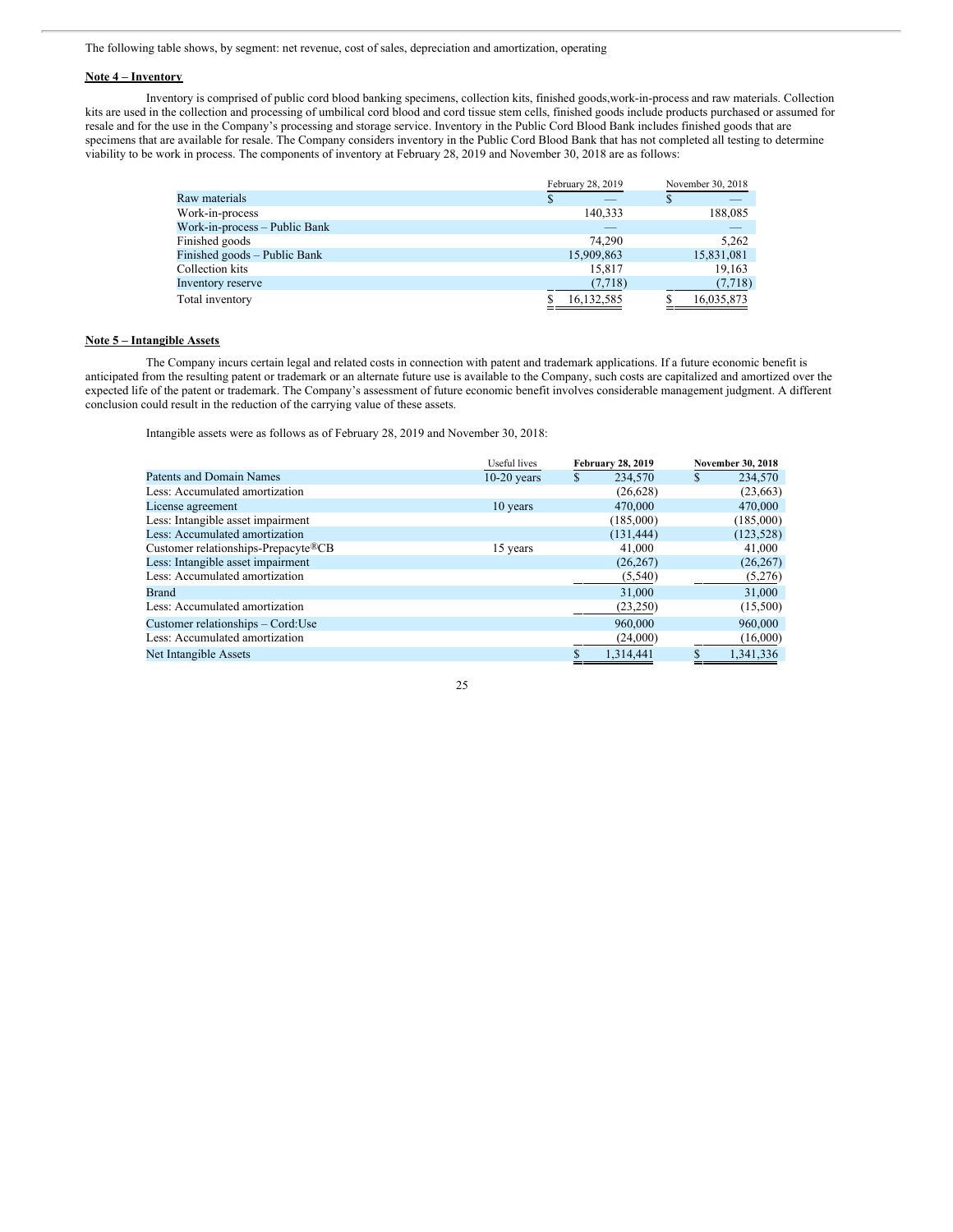Amortization expense of intangibles was approximately \$27,000 and \$11,000 for the three months ended February 28, 2019 and February 28, 2018, respectively.

#### **Note 6 – Note Payable**

On May 20, 2016, the Company entered into a Credit Agreement ("Agreement") with Texas Capital Bank, National Association ("TCB") for a term loan of \$8.0 million in senior credit facilities. The proceeds of the term loan were used by the Company to fund repurchases of the Company's common stock. Subject to the terms of the Agreement, on May 20, 2016, TCB advanced the Company \$100.00. On July 1, 2016, TCB advanced the remaining principal amount of \$7,999,900 per a promissory note dated May 20, 2016 between the Company and TCB, at a rate of 3.75% per annum plus LIBOR, payable monthly with a maturity date of July 2021. On August 26, 2016, the Company entered into a First Amendment to Credit Agreement with TCB. Pursuant to terms of the First Amendment to Credit Agreement, on August 26, 2016, TCB made an additional advance to the Company in principal amount of \$2,133,433 per an Amended and Restated Promissory Note dated August 26, 2016 between the Company and TCB. The additional proceeds of the term loan were used by the Company to fund the extinguishment of revenue sharing agreements. On June 11, 2018, the Company entered into a Second Amendment to Credit Agreement with TCB. Pursuant to the terms of the Second Amendment to Credit Agreement, TCB increased the current outstanding principal amount of the loan from TCB by \$9,000,000 to finance a portion of the purchase price of the Cord:Use Purchase. In connection therewith, Cryo-Cell executed and delivered to TCB a Second Amended and Restated Promissory Note, in the principal amount of \$15,500,000. As of the three months ended February 28, 2019 and February 28, 2018, the Company paid interest of \$180,244 and \$93,828 respectively, which is reflected in interest expense on the accompanying consolidated statements of comprehensive income (loss).

Collateral of the term and subordinated loans includes all money, securities and property of the Company.

The Company incurred debt issuance costs related to the term and subordinated loans in the amount of \$548,085 which is recorded as a direct reduction of the carrying amount of the note payable and amortized over the life of the loan. As of the three months ended February 28, 2019 and February 28, 2018, \$29,894 and \$26,702, respectively, of the debt issuance costs were amortized and are reflected in interest expense on the accompanying consolidated statements of comprehensive income (loss).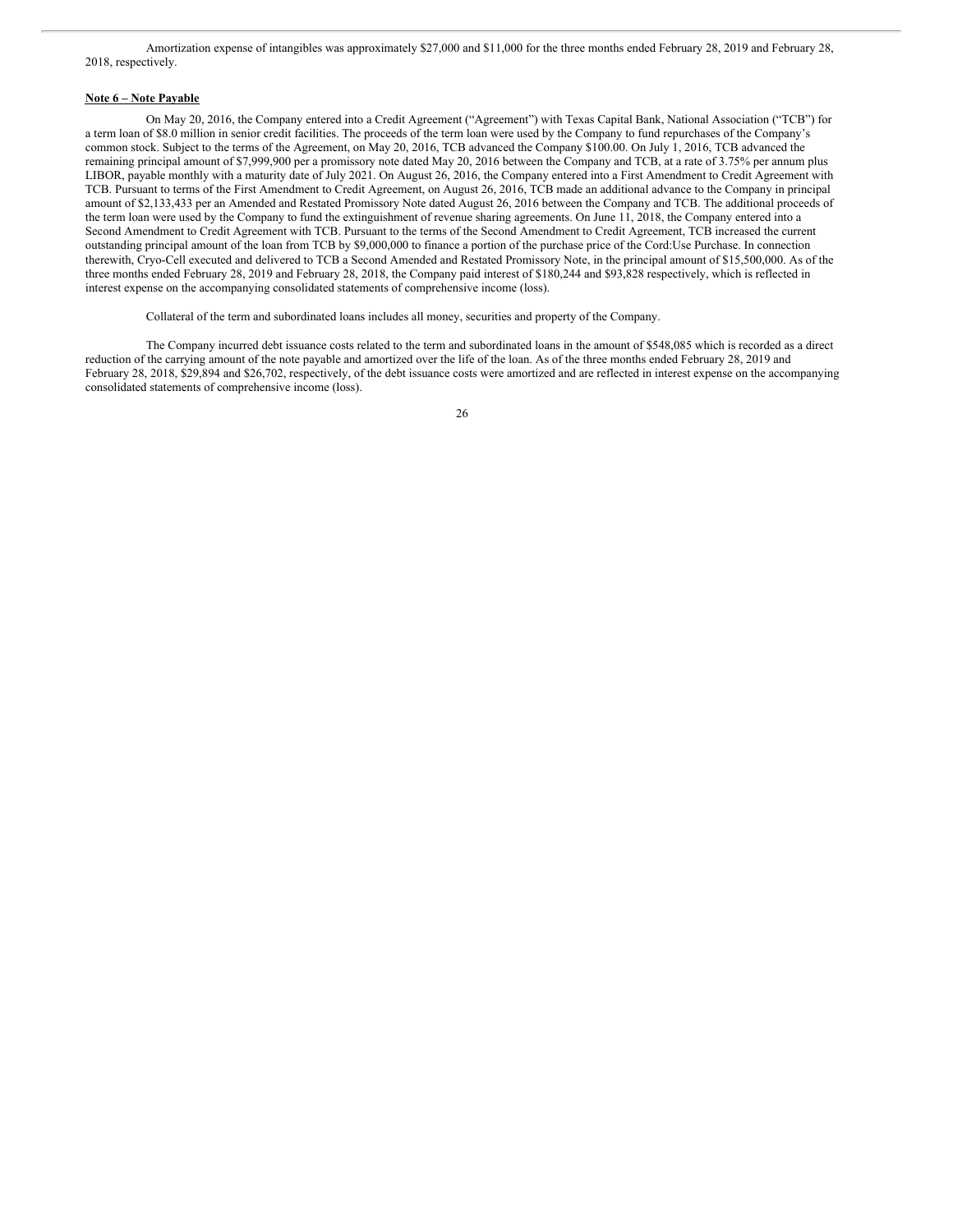As of February 28, 2019 and November 30, 2018, the note payable obligation was as follows:

|                                                    | February 28, 2019 | November 30, 2018 |
|----------------------------------------------------|-------------------|-------------------|
| Note payable                                       | 12,433,433        | 13,208,433<br>S   |
| Unamortized debt issuance costs                    | (235,028)         | (264, 923)        |
| Net note payable                                   | 12,198,405        | 12,943,510        |
| Current portion of note payable                    | 3,100,000         | 3,100,000<br>S    |
| Long-term note payable, net of debt issuance costs | 9,098,405         | 9,843,510         |
| Total                                              | 12,198,405        | 12,943,510        |

Interest expense on the note payable for the three months ended February 28, 2019 and February 28, 2018 was as follows:

|                                   | February 28, 2019 | February 28, 2018 |
|-----------------------------------|-------------------|-------------------|
| Interest expense on notes payable | 180 244           | 93.827            |
| Debt issuance costs               | 29.894            | 26,702            |
| Total interest expense            | 210.138           | 120.529           |

# **Note 7 – Income (Loss) per Common Share**

Net income (loss) per common share data are based on net income. The following table sets forth the calculation of basic and diluted earnings (loss) per share:

|                                           | For the three months ended<br>February 28, 2019 |           | For the three months ended<br>February 28, 2018 |            |
|-------------------------------------------|-------------------------------------------------|-----------|-------------------------------------------------|------------|
| Numerator:                                |                                                 |           |                                                 |            |
| Net Income (Loss)                         | S                                               | 275,877   | (\$                                             | 2,530,072) |
| Denominator:                              |                                                 |           |                                                 |            |
| Weighted-average shares outstanding-basic |                                                 | 7,801,333 |                                                 | 7,105,135  |
| Dilutive common shares issuable upon      |                                                 |           |                                                 |            |
| exercise of stock options                 |                                                 | 623,572   |                                                 |            |
| Weighted-average shares-diluted           |                                                 | 8,424,905 |                                                 | 7,105,135  |
| Earnings (Loss) per share:                |                                                 |           |                                                 |            |
| Basic                                     |                                                 | 0.04      |                                                 | 0.36)      |
| Diluted                                   |                                                 | 0.03      | (5                                              | 0.36)      |

For the three months ended February 28, 2019, the Company excluded the effect of 51,636 outstanding stock options from the computation of diluted earnings per share, as the effect of potentially dilutive shares from the outstanding stock options would be anti-dilutive. For the three months ended February 28, 2018, the Company excluded the effect of all outstanding stock options from the computation of diluted earnings per share, as the effect of potentially dilutive shares from the outstanding stock options would be anti-dilutive.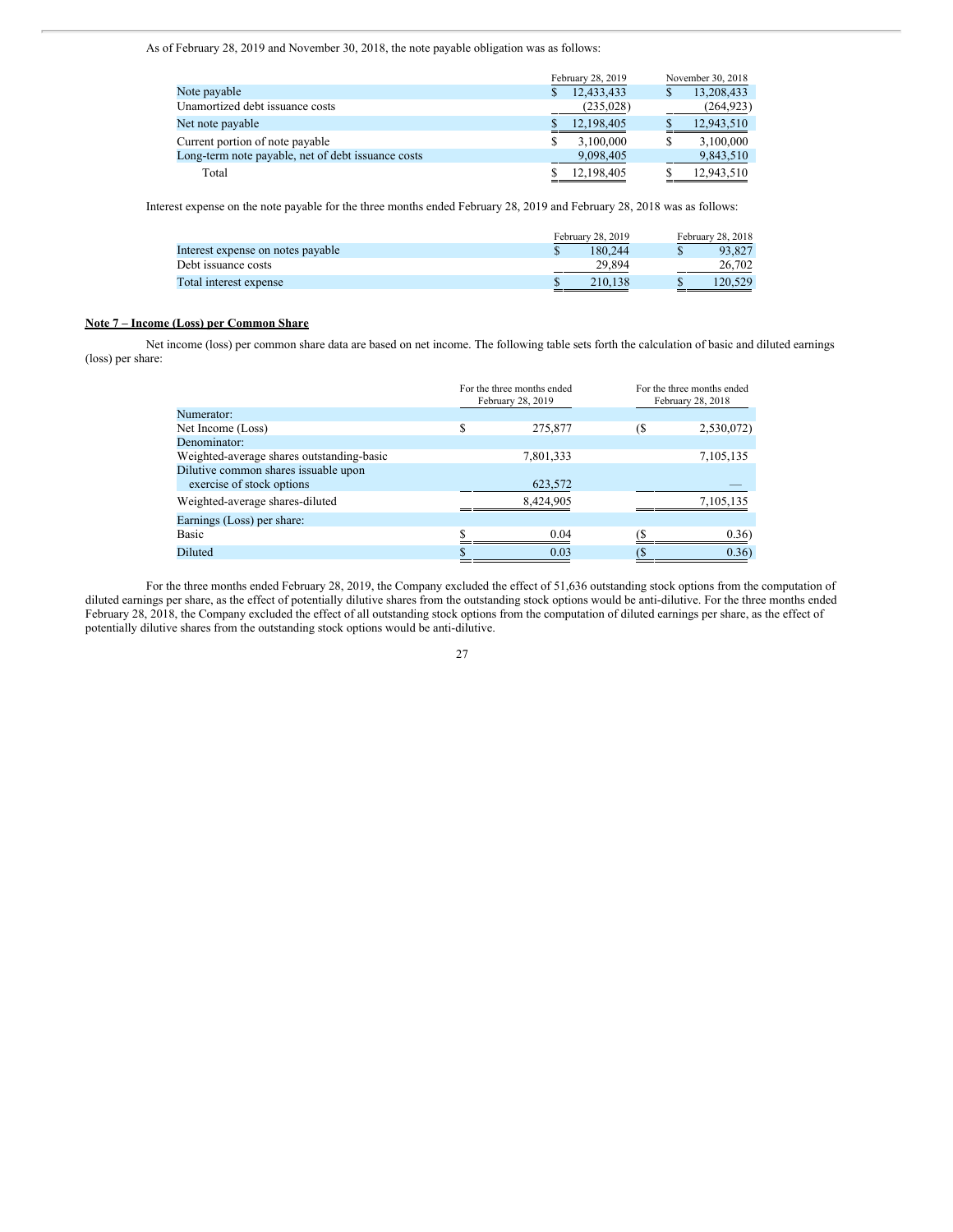#### **Note 8 – Stockholder's Equity**

The Company maintains the 2006 Stock Incentive Plan (the "2006 Plan") under which it has reserved 1,000,000 shares of the Company's common stock for issuance pursuant to stock options, restricted stock, stock-appreciation rights (commonly referred to as "SARs") and stock awards (i.e. performance options to purchase shares and performance units). As of February 28, 2019 and November 30, 2018, there were 372,500 and 380,000 options issued, but not yet exercised, under the 2006 Plan, respectively. As of February 28, 2019, there were 0 shares available for future issuance under the 2006 Plan.

The Company maintains the 2012 Equity Incentive Plan (the "2012 Plan") which became effective December 1, 2011 as approved by the Board of Directors and approved by the stockholders at the 2012 Annual Meeting on July 10, 2012. The 2012 Plan originally reserved 1,500,000 shares of the Company's common stock for issuance pursuant to stock options, restricted stock, SARs, and other stock awards (i.e. performance shares and performance units). In May 2012, the Board of Directors approved an amendment to the 2012 Plan to increase the number of shares of the Company's common stock reserved for issuance to 2,500,000 shares. As of February 28, 2019, there were 621,365 service-based options issued, 129,729 servicebased restricted common shares granted, 823,415 performance-based and 116,240 market-based restricted common shares granted under the 2012 Plan. As of February 28, 2019, there were 0 shares available for future issuance under the 2012 Plan. In March 2018, the Company received notice that shares of the Company's common stock issued to certain executive officers pursuant to the Company's 2012 Stock Incentive Plan had purportedly been issued in excess of the shares reserved for issuance under the Plan. The Company has established an independent committee of the Board of Directors to review this issue.

#### *Service-based vesting condition options*

The fair value of each option award is estimated on the date of the grant using the Black-Scholes valuation model that uses the assumptions noted in the following table. Expected volatility is based on the historical volatility of the Company's stock over the most recent period commensurate with the expected life of the Company's stock options. The Company uses historical data to estimate option exercise and employee termination within the valuation model. The risk-free rate for periods within the contractual life of the option is based on the U.S. Treasury yield curve in effect at the time of grant. The expected term of options granted to employees is calculated, in accordance with the "simplified method" for "plain vanilla" stock options allowed under GAAP. Expected dividends are based on the historical trend of the Company not issuing dividends.

There were no options granted during the three months ended February 28, 2019 and February 28, 2018, respectively.

Stock option activity for the three months ended February 28, 2019, was as follows:

|                                  | Options   | Weighted<br>Average<br>Exercise<br>Price | Weighted<br>Average<br>Remaining<br>Contractual<br>Life (Years) | Aggregate<br>Intrinsic<br>Value |
|----------------------------------|-----------|------------------------------------------|-----------------------------------------------------------------|---------------------------------|
| Outstanding at November 30, 2018 | 1,001,365 | 2.77<br>S.                               | 3.97                                                            | \$4,580,967                     |
| Granted                          |           |                                          |                                                                 |                                 |
| Exercised                        | (2.500)   | 2.28                                     |                                                                 | 14,175                          |
| Expired/forfeited                | (5,000)   | 2.23                                     |                                                                 | 21,625                          |
| Outstanding at February 28, 2019 | 993,865   | 2.78                                     | 3.75                                                            | \$3,827,501                     |
| Exercisable at February 28, 2019 | 970.821   | 2.68<br>S.                               | 3.73                                                            | \$3,813,041                     |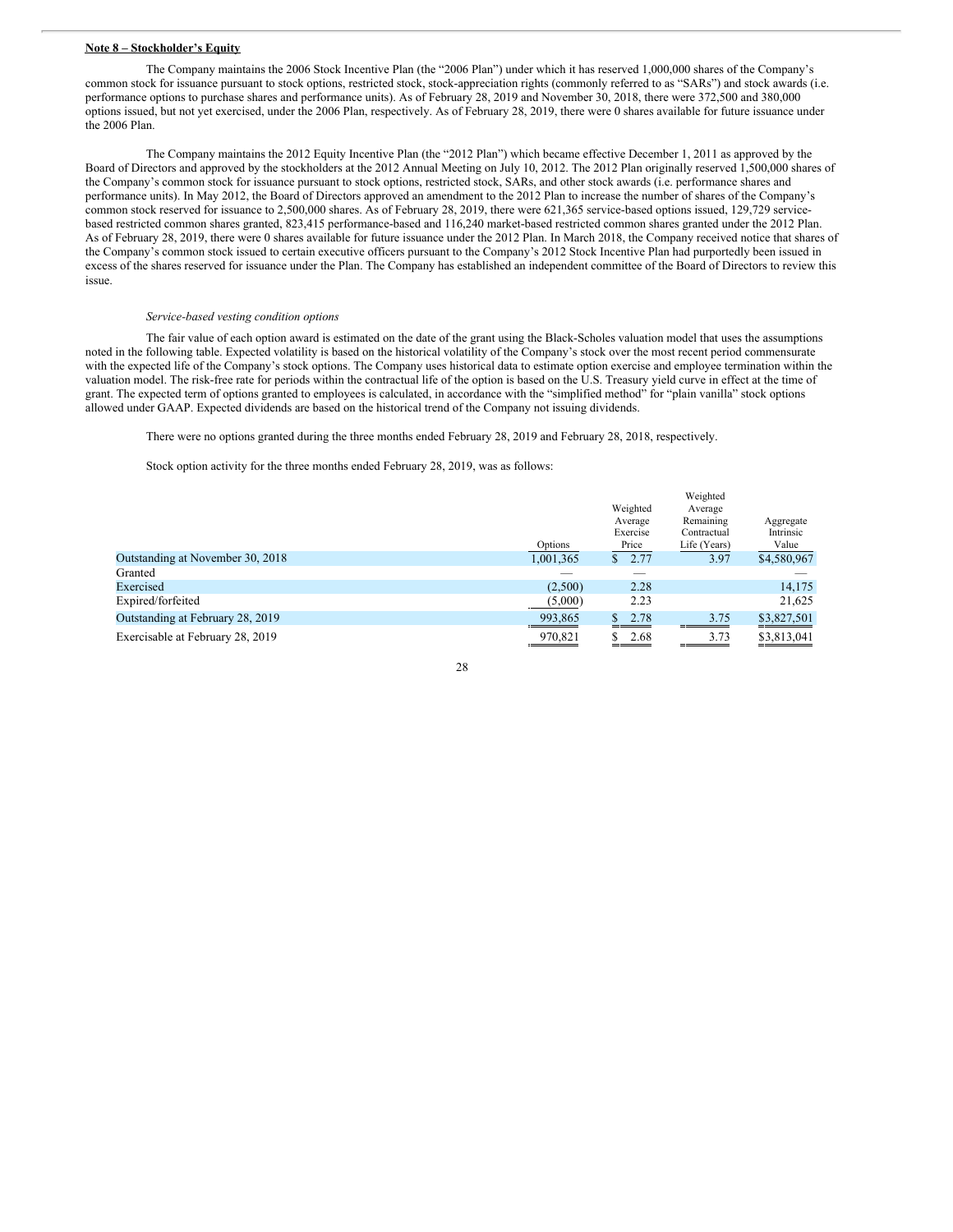The aggregate intrinsic value represents the total value of the difference between the Company's closing stock price on the last trading day of the period and the exercise price of the options, multiplied by the number of in-the-money stock options that would have been received by the option holders had all option holders exercised their options on either February 28, 2019 or November 30, 2018, as applicable. The intrinsic value of the Company's stock options changes based on the closing price of the Company's stock.

For the three months ended February 28, 2019, the Company issued 2,500 common shares to an option holder who exercised options for \$5,700.

For the three months ended February 28, 2018, the Company issued 1,250 common shares to option holders who exercised options for \$2,250.

Significant option groups exercisable at February 28, 2019 and related price and contractual life information are as follows:

|                          |             | Outstanding |                      |             | Exercisable        |
|--------------------------|-------------|-------------|----------------------|-------------|--------------------|
|                          |             | Weighted    |                      |             |                    |
|                          |             | Average     |                      |             |                    |
|                          |             | Remaining   | Weighted             |             | Weighted           |
|                          |             | Contractual | Average              |             | Average            |
|                          |             | Life        | Exercise             |             | Exercise           |
| Range of Exercise Prices | Outstanding | (Years)     | Price                | Outstanding | Price              |
| \$1.01 to \$2.00         | 422,500     | 2.69        | 1.73<br>\$           | 422,500     | \$1.73             |
| \$2.01 to \$3.00         | 267,500     | 2.13        | 2.72<br>S            | 267,500     | $\frac{1}{2}$ 2.72 |
| \$3.01 to \$4.00         | 227,229     | 6.92        | 3.18<br>S.           | 223,062     | \$3.18             |
| \$6.01 to \$7.00         | 25,000      | 8.09        | S<br>6.95            | 23,334      | 6.98<br>S.         |
| \$7.01 to \$8.00         | 51,636      | 4.83        | 7.85<br>$\mathbb{S}$ | 34,425      | \$7.85             |
|                          | 993,865     | 3.75        | 2.78<br>S            | 970,821     | 2.68               |

A summary of the status of the Company's non-vested options as of February 28, 2019, and changes during the three months ended February 28, 2019, is presented below:

|                                 | Options  |    | Weighted Average<br>Grant-Date<br>Fair Value |
|---------------------------------|----------|----|----------------------------------------------|
| Non-vested at November 30, 2018 | 40.254   |    | 3.06                                         |
|                                 |          | ۰D |                                              |
| Granted                         |          |    |                                              |
| Vested                          | (17,210) |    | 3.23                                         |
| Forfeited                       |          |    |                                              |
| Non-vested at February 28, 2019 | 23,044   | ۰D | 2.94                                         |

As of February 28, 2019 there was approximately \$57,000 of total unrecognized compensation cost related tonon-vested service related sharebased compensation arrangements granted under the 2006 Plan and the 2012 Plan. The cost is expected to be recognized over a weighted-average period of .77 years as of February 28, 2019. The total fair value of shares vested during the three months ended February 28, 2019 was approximately \$56,000.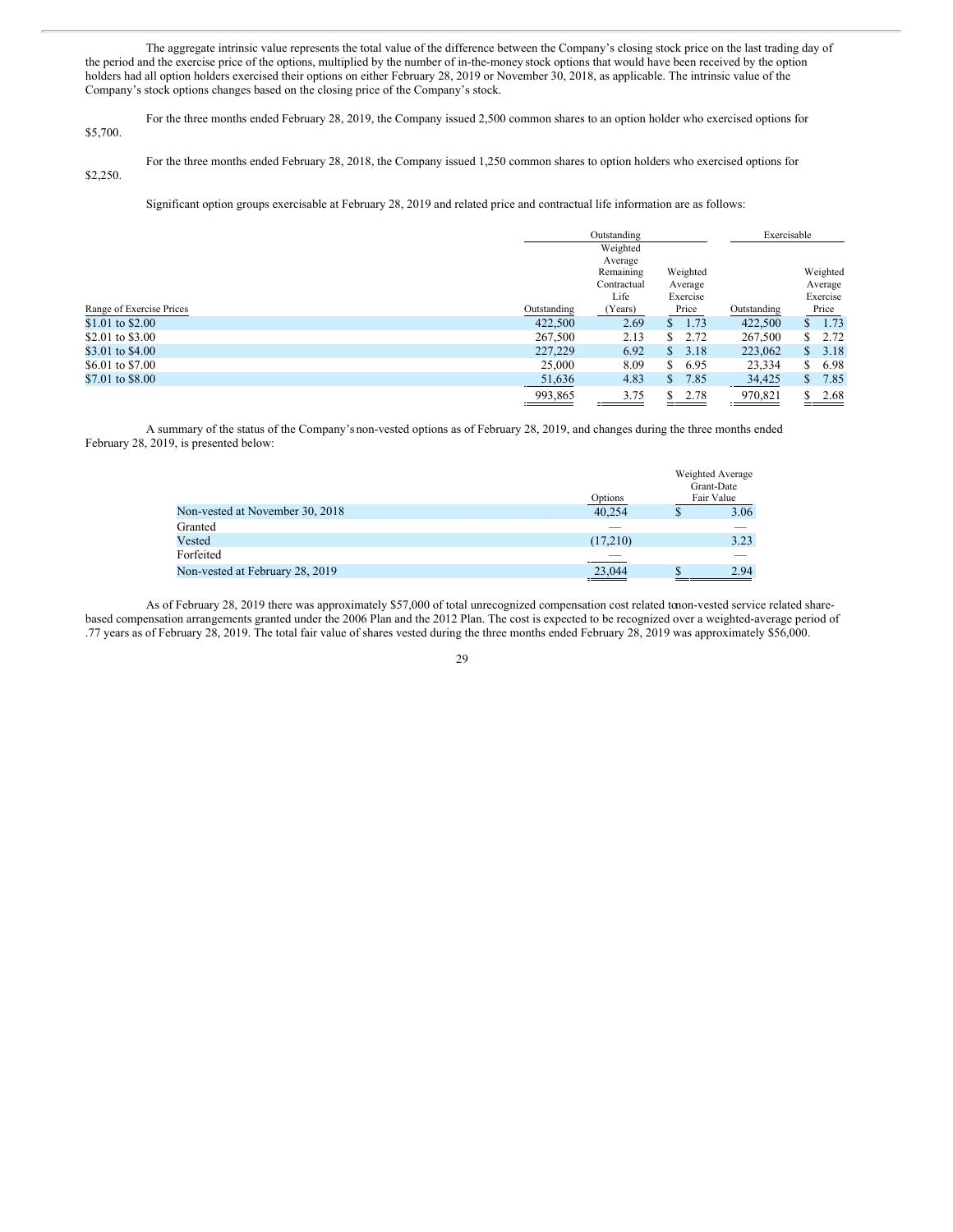#### *Performance and market-based vesting condition options*

Per the 2018 Employment Agreements, based upon certain performance criteria, the Company shall grant David Portnoy and Mark Portnoy a percentage of up to 47,273 and 40,000, respectively, of qualified stock options of the Company's common stock. For market-based vesting condition options, accounting principles do not require that the market condition be met in order for the compensation cost to be recognized. Fair value of these options has been determined using a Monte Carlo valuation approach and is being recognized over the requisite service period, regardless if the market condition will be met. During fiscal 2019, 15,756 and 13,332, respectively, of qualified stock options will be expensed over the requisite service period. The fair value of these options as of February 28, 2019 was approximately \$45,000 and is reflected as selling, general and administrative expenses in the accompanying consolidated statement of comprehensive income (loss). For performance-based vesting condition options, the Company estimated the fair value of the qualified stock options that met certain performance targets by the end of the fiscal 2018 requisite service period using a Black-Scholes valuation model. The total estimated fair value of 26,243 and 22,222 of qualified stock options, respectively, was approximately \$140,000. The remaining fair value of these options as of February 28, 2019 was approximately \$45,000 and is reflected as selling, general and administrative expenses in the accompanying consolidated statement of comprehensive income (loss).

Per the Amendment Agreement, based upon certain performance criteria, the Company shall grant Oleg Mikulinsky a percentage of up to 8,000 of qualified stock options of the Company's common stock. For market-based vesting condition options, accounting principles do not require that the market condition be met in order for the compensation cost to be recognized. Fair value of these options has been determined using a Monte Carlo valuation approach and is being recognized over the requisite service period, regardless if the market condition will be met. During fiscal 2019, 2,666, of qualified stock options will be expensed over the requisite service period. The fair value of these options as of February 28, 2019 was approximately \$4,800 and is reflected as selling, general and administrative expenses in the accompanying consolidated statement of comprehensive income (loss). For performance-based vesting condition options, the Company estimated the fair value of the qualified stock options that met certain performance targets by the end of the requisite service period using a Black-Scholes valuation model. The total estimated fair value of 4,444 of qualified stock options was approximately \$13,600. The remaining fair value of these options as of February 28, 2019 was approximately \$4,300 and is reflected as selling, general and administrative expenses in the accompanying consolidated statement of comprehensive income (loss).

There were no performance-based or market-based vesting condition options granted during the three months ended February 28, 2018.

#### *Restricted common shares*

As of April 15, 2016, the Company entered into Amended and Restated Employment Agreements ("Employment Agreements") with each of the Company's Co-CEOs. The Employment Agreements provide for the grant of shares of the Company's common stock based on certain performance measures being attained by each of the Company's Co-CEOs during fiscal year 2016 and fiscal year 2017. The Employment Agreements state if David Portnoy and Mark Portnoy are employed by the Company on November 30, 2016 and November 30, 2017, then no later than February 28, 2017 and February 28, 2018, respectively, the Company will grant up to 186,487 and 162,163 shares of common stock for each fiscal year. Based upon the performance measures attained as of November 30, 2016, the Company granted 183,145 and 159,257 shares of common stock to David Portnoy and Mark Portnoy,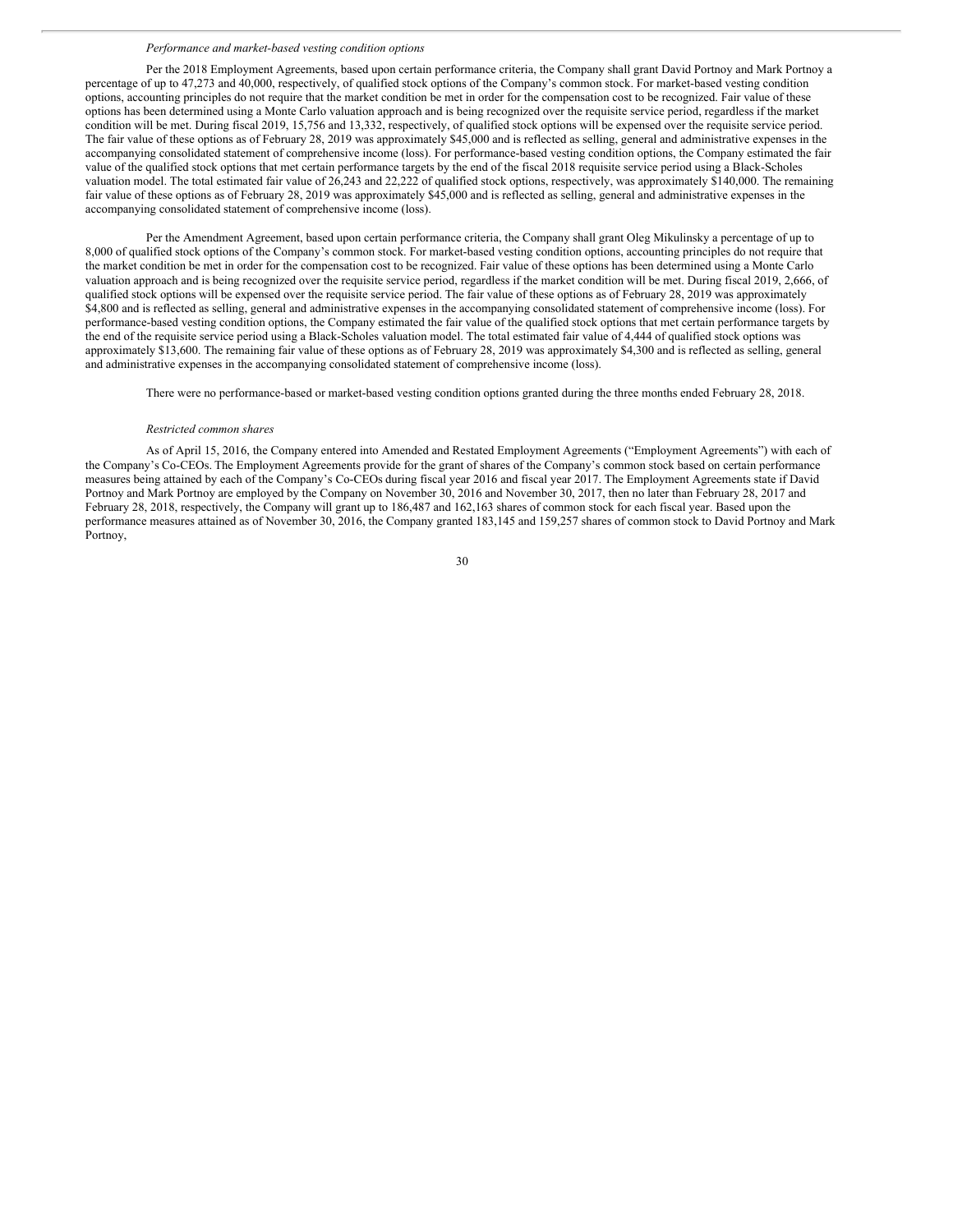respectively. There was \$0 of total unrecognized compensation cost as of February 28, 2019 and February 28, 2018, respectively. Based upon the performance measures being attained as of November 30, 2017, the Company granted a total of 121,801 and 105,915 shares of common stock to David Portnoy and Mark Portnoy, respectively. The fair value of the shares granted was approximately \$1,200,000. There was \$0 and \$496,000, respectively, remaining to be recognized and is reflected as selling, general and administrative expense in the accompanying consolidated statements of comprehensive income (loss) as of February 28, 2019 and February 28, 2018, respectively.

As of April 18, 2016, the Company entered into a second Amendment Agreement (the "Amendment"), with the Company's CIO Oleg Mikulinsky effective December 1, 2015, amending certain terms of the Amendment Agreement dated May 1, 2013 and Mikulinsky Employment Agreement dated March 5, 2012. The Amendment provides for the grant of shares of the Company's common stock based on certain performance measures being attained by the Company during fiscal year 2016 and fiscal year 2017. The Amendment states if Executive is employed by the Company on November 30, 2016 and November 30, 2017, then no later than February 28, 2017 and February 28, 2018, respectively, the Company will grant Executive up to 20,000 shares of restricted stock based on performance as set forth in the Amendment per each fiscal year. Based upon performance measures being attained as of November 30, 2016, the Company granted 19,620 shares of common stock to Oleg Mikulinksy. There was \$0 of total unrecognized compensation cost as of February 28, 2019 and February 28, 2018. Based upon performance measures being attained as of November 30, 2017, the Company will grant a total of 14,729 shares of common stock to Oleg Mikulinksy. The fair value of the shares to be granted is approximately \$80,000. There was \$0 and \$40,000, respectively, remaining to be recognized and is reflected as selling, general and administrative expense in the accompanying consolidated statements of comprehensive income (loss) as of February 28, 2019 and February 28, 2018, respectively.

# **Note 9 – License Agreements**

The Company enters into two types of licensing agreements and in both types, the Company earns revenue on the initial license fees. Under the technology agreements, the Company earns processing and storage royalties from the affiliates that process in their own facility. Under the marketing agreements, the Company earns processing and storage revenues from affiliates that store specimens in the Company's facility in Oldsmar, Florida.

#### **Technology Agreements**

The Company has entered into a definitive License and Royalty Agreement with LifeCell International Private Limited, formerly Asia Cryo-Cell Private Limited, ("LifeCell") to establish and market its umbilical cord blood and menstrual stem cell programs in India.

Per the License and Royalty Agreement with Lifecell, there is a \$1 Million cap on the amount of royalty due to the Company per year and a \$10 Million cap on the amount of royalties due to the Company for the term of the License and Royalty Agreement. Since inception of the License and Royalty Agreement, the Company has recorded \$7,000,000 in royalty income due under the terms of the License and Royalty Agreement, of which, Lifecell has paid the Company \$6,600,000 as of February 28, 2019. The balance of \$400,000 is reflected as Accounts Receivable on the accompanying consolidated balance sheets.

#### **Marketing Agreements**

The Company has definitive license agreements to market the Company's umbilical cord blood stem cell programs in Costa Rica, El Salvador, Guatemala, Honduras, Nicaragua, Panama and Pakistan.

For the three months ended February 28, 2019 and February 28, 2018, the Company recognized \$0 and \$0, respectively, for initial license fees and processing and storage royalties.

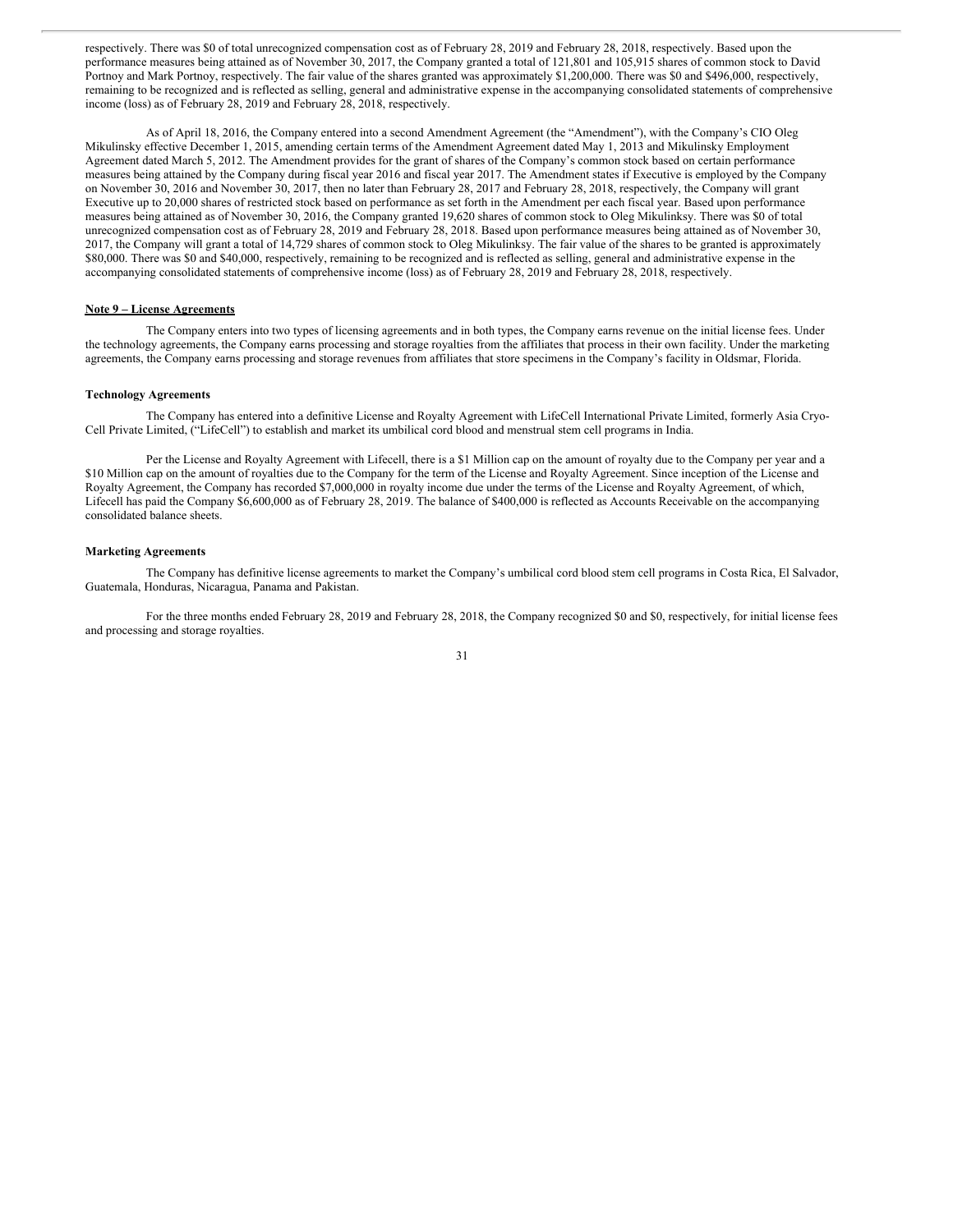#### **Note 10 – Legal Proceedings**

On December 3, 2015, a complaint styled Gary T. Brotherson, M.D., et al. v. Cryo-Cell International, Inc., Case No.15-007461-CI, Circuit Court, Sixth Judicial Circuit, Pinellas County, Florida, was served on the Company, naming it as defendant and alleging, among other things, that the Company breached certain agreements with plaintiffs and seeking damages in excess of \$15,000, the jurisdictional amount of the court in which the action is pending. On January 12, 2016, the Company served its answer, affirmative defenses, and counterclaim against the plaintiffs. The Company believes the plaintiffs' claims are without merit and it intends to contest the action vigorously. At this time, it is not possible for the Company to estimate the loss or the range of possible loss in the event of an unfavorable outcome, as the ultimate resolution of the complaint is uncertain at this time. No amounts have been accrued as of February 28, 2019.

In addition, from time to time the Company is subject to proceedings, lawsuits, contract disputes and other claims in the normal course of its business. The Company believes that the ultimate resolution of current matters should not have a material adverse effect on the Company's business, consolidated financial position or results of operations. It is possible, however, that there could be an unfavorable ultimate outcome for or resolution which could be material to the Company's results of operations for a particular quarterly reporting period. Litigation is inherently uncertain and there can be no assurance that the Company will prevail. The Company does not include an estimate of legal fees and other related defense costs in its estimate of loss contingencies.

#### **Note 11 – Share Repurchase Plan**

In December 2011, the Company's Board of Directors authorized management at its discretion to repurchase up to one million (1,000,000) shares of the Company's outstanding common stock. On June 6, 2012, the Board of Directors of the Company increased the number of shares of the Company's outstanding common stock that management is authorized to repurchase to up to three million (3,000,000). On April 8, 2015, the Board of Directors of the Company increased the number of shares of the Company's outstanding common stock that management is authorized to repurchase to up to six million (6,000,000) shares. On October 6, 2016, the Board of Directors of the Company increased the number of shares of the Company's outstanding common stock that management is authorized to repurchase to up to eight million (8,000,000) shares. The repurchases must be effectuated through open market purchases, privately negotiated block trades, unsolicited negotiated transactions, and/or pursuant to any trading plan that may be adopted in accordance with Rule 10b5-1 of the Securities and Exchange Commission or in such other manner as will comply with the provisions of the Securities Exchange Act of 1934.

As of February 28, 2019, the Company had repurchased an aggregate of 5,801,086 shares of the Company's common stock at an average price of \$3.37 per share through open market and privately negotiated transactions. The Company did not repurchase any of the Company's common stock during the first quarters of fiscal 2019 and 2018.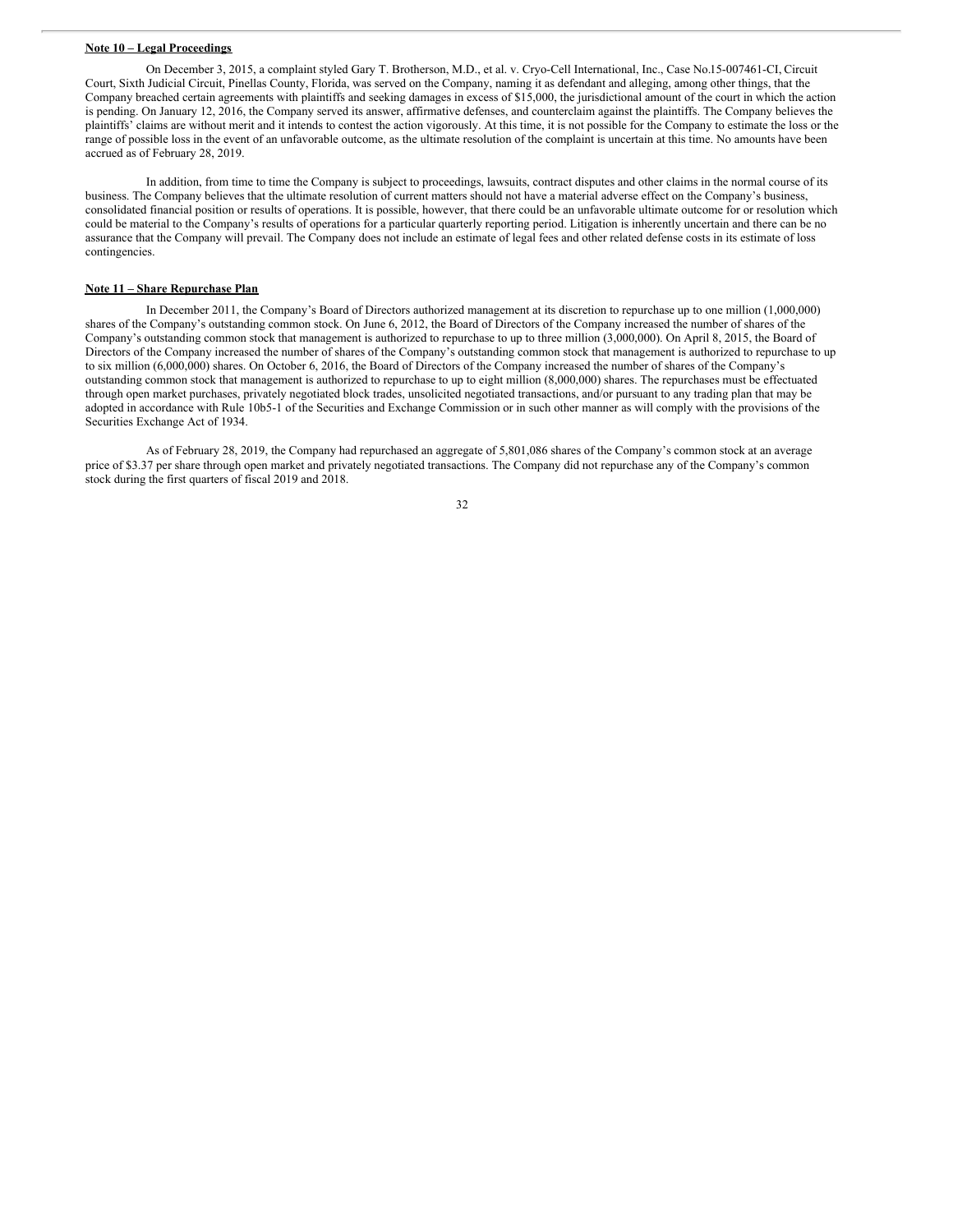The repurchased shares will be held as treasury stock at cost and have been removed from common shares outstanding as of February 28, 2019 and November 30, 2018. As of February 28, 2019 and November 30, 2018, 5,801,086 and 5,801,086 shares, respectively, were held as treasury stock.

Subsequent to the balance sheet date, the Company has not repurchased any additional shares of the Company's common stock.

#### **Note 12 – Subsequent Event**

On March 26, 2019, subsequent to the balance sheet date, the Company signed an Agreement to purchase land for a purchase price of \$350,000. The Company paid \$30,000 on April 2, 2019 in Earnest money. The remaining \$320,000 due will be paid on the closing date.

#### <span id="page-32-0"></span>**Item 2. Management's Discussion and Analysis of Financial Condition and Results of Operations.**

#### **Forward Looking Statements**

This Form 10-Q, press releases and certain information provided periodically in writing or orally by the Company's officers or its agents may contain statements which constitute "forward-looking statements". The terms "Cryo-Cell International, Inc.," "Cryo-Cell," "Company," "we," "our" and "us" refer to Cryo-Cell International, Inc. The words "expect," "anticipate," "believe," "goal," "strategy," "plan," "intend," "estimate" and similar expressions and variations thereof, if used, are intended to specifically identify forward-looking statements. Those statements appear in a number of places in this Form 10-Q and in other places, and include statements regarding the intent, belief or current expectations of the Company, its directors or its officers with respect to, among other things:

- (i) our future performance and operating results;
- (ii) our future operating plans;
- (iii) our liquidity and capital resources; and
- (iv) our financial condition, accounting policies and management judgments.

Investors and prospective investors are cautioned that any such forward-looking statements are not guarantees of future performance and involve risks and uncertainties, and that actual results may differ materially from those projected in the forward-looking statements as a result of various factors. The factors that might cause such differences include:

- (i) any adverse effect or limitations caused by recent increases in government regulation of stem cell storage facilities;
- (ii) any increased competition in our business including increasing competition from public cord blood banks particularly in overseas markets but also in the U.S.;
- (iii) any decrease or slowdown in the number of people seeking to store umbilical cord blood stem cells or decrease in the number of people paying annual storage fees;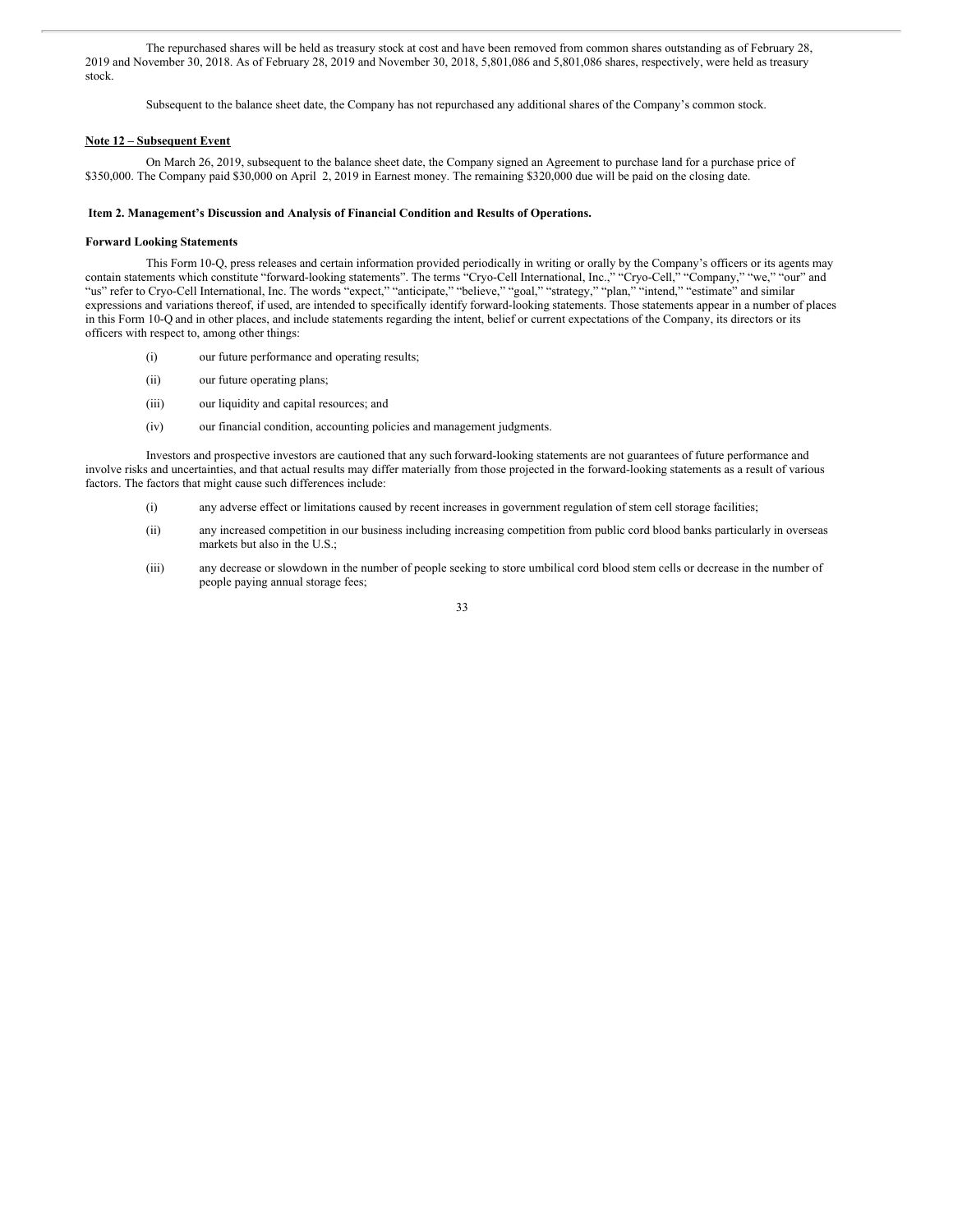- (iv) any new services relating to other types of stem cells that have not yet been offered commercially, and there is no assurance that other stem cell services will be launched or will gain market acceptance;
- (v) any adverse impacts on revenue or operating margins due to the costs associated with increased growth in our business, including the possibility of unanticipated costs relating to the operation of our facility and costs relating to the commercial launch of new types of stem cells;
- (vi) any unique risks posed by our international activities, including but not limited to local business laws or practices that diminish our affiliates' ability to effectively compete in their local markets;
- (vii) any technological or medical breakthroughs that would render our business of stem cell preservation obsolete;
- (viii) any material failure or malfunction in our storage facilities; or any natural disaster or act of terrorism that adversely affects stored specimens:
- (ix) any adverse results to our prospects, financial condition or reputation arising from any material failure or compromise of our information systems;
- (x) the costs associated with defending or prosecuting litigation matters, particularly including litigation related to intellectual property, and any material adverse result from such matters;
- (xi) the success of our licensing agreements and their ability to provide us with royalty fees;
- (xii) any difficulties and increased expense in enforcing our international licensing agreements;
- (xiii) any adverse performance by or relations with any of our licensees;
- (xiv) any inability to enter into new licensing arrangements including arrangements withnon-refundable upfront fees;
- (xv) any inability to realize cost savings as a result of recent acquisitions;
- (xvi) any inability to realize a return on an investment;
- (xvii) any increased U.S. income tax expense as a result of inability to utilize or exhaustion of net operating losses;
- (xviii) any adverse impact on our revenues and operating margins as a result of discounting of our services in order to generate new business in tough economic times where consumers are selective with discretionary spending;
- (xix) the success of our global expansion initiatives;
- (xx) our actual future ownership stake in future therapies emerging from our collaborative research partnerships;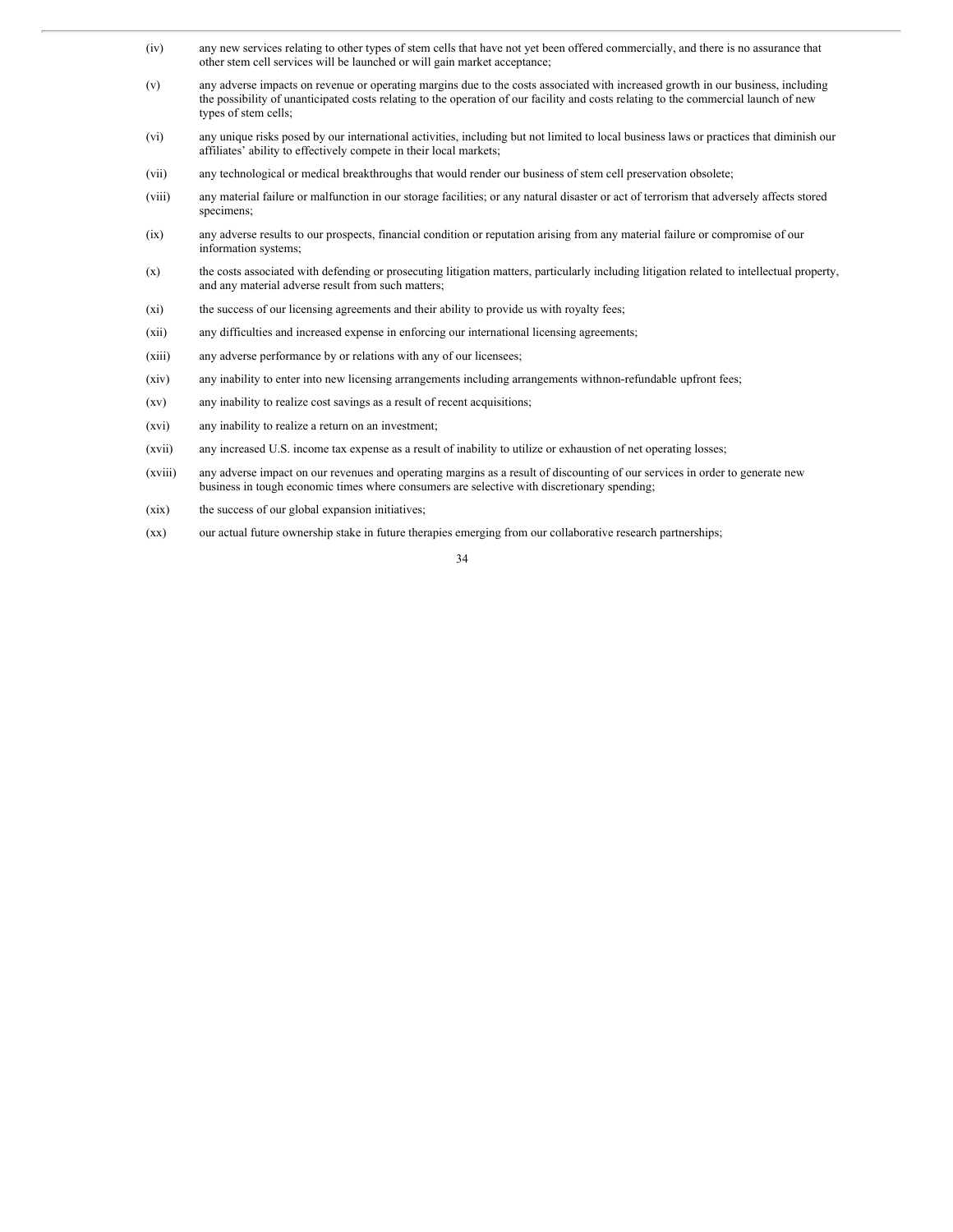- (xxi) our ability to minimize our future costs related to R&D initiatives and collaborations and the success of such initiatives and collaborations;
- (xxii) any inability to successfully identify and consummate strategic acquisitions;
- (xxiii) any inability to realize benefits from any strategic acquisitions;
- (xxiv) the Company's ability to realize a profit on the acquisition ofPrepacyte-CB;
- (xxv) the Company's ability to realize a profit on the acquisition of Cord:Use.
- (xxvi) the costs associated with proxy contests and its impact on our business and
- (xxvii) other factors many of which are beyond our control.

We undertake no obligation to publicly update or revise the forward-looking statements made in this Form10-Q to reflect events or circumstances after the date of this Form 10-Q or to reflect the occurrence of unanticipated events.

Readers are cautioned not to place undue reliance on these forward-looking statements, which reflect management's analysis only as of the date hereof. Cryo-Cell International, Inc. undertakes no obligation to publicly revise these forward-looking statements to reflect events or circumstances that arise after the date hereof. Readers should carefully review the risk factors described in other documents the Company files from time to time with the Securities and Exchange Commission, including the Annual Report on Form 10-K filed by the Company and any Current Reports on Form8-K filed by the Company.

#### **Overview**

The Company is engaged in cellular processing and cryogenic storage, with a current focus on the collection and preservation of umbilical cord blood stem cells for family use. The Company's principal sources of revenues are service fees for cord blood processing and preservation for new customers and recurring annual storage fees. Effective April 2016, the Company offers two pricing models, a standard plan and premium plan. The Company charges fees of \$1,675 for the standard plan and \$2,025 for the premium plan to new clients for the collection kit, processing, testing and return medical courier service, with discounts in the case of multiple children from the same family and in other circumstances. The Company charges an annual storage fee of \$175 for new clients that enroll in the standard and premium plans; storage fees for existing customers depend on the contracts with such customers. The Company continues to offer a one-time payment plan for 21 years of storage and a life-time payment plan, pursuant to which the client is charged \$4,580 for the standard plan and \$4,930 for the premium plan and \$5,595 for the standard plan and \$6,595 for the premium plan, respectively, less discounts in the case of multiple children from the same family and in other circumstances. The one-time plan includes the collection kit, processing and testing, return medical courier service and 21 years of pre-paid storage fees. The life-time plan includes the collection kit, processing and testing, return medical courier service and pre-paid storage fees for the life of the client. The Company also receives other income from licensing fees and royalties from global affiliates.

On June 11, 2018, Cryo-Cell completed its acquisition of substantially all of the assets (the "Cord Purchase") of Cord:Use Cord Blood Bank, Inc., a Florida corporation ("Cord:Use"), in accordance with the definitive Asset Purchase Agreement between Cryo-Cell and Cord:Use (the "Purchase Agreement"), including without limitation Cord:Use's inventory of public cord blood units existing as of the closing date (the "Public Cord Blood Inventory") and Cord:Use's shares of common stock of Tianhe Stem Cell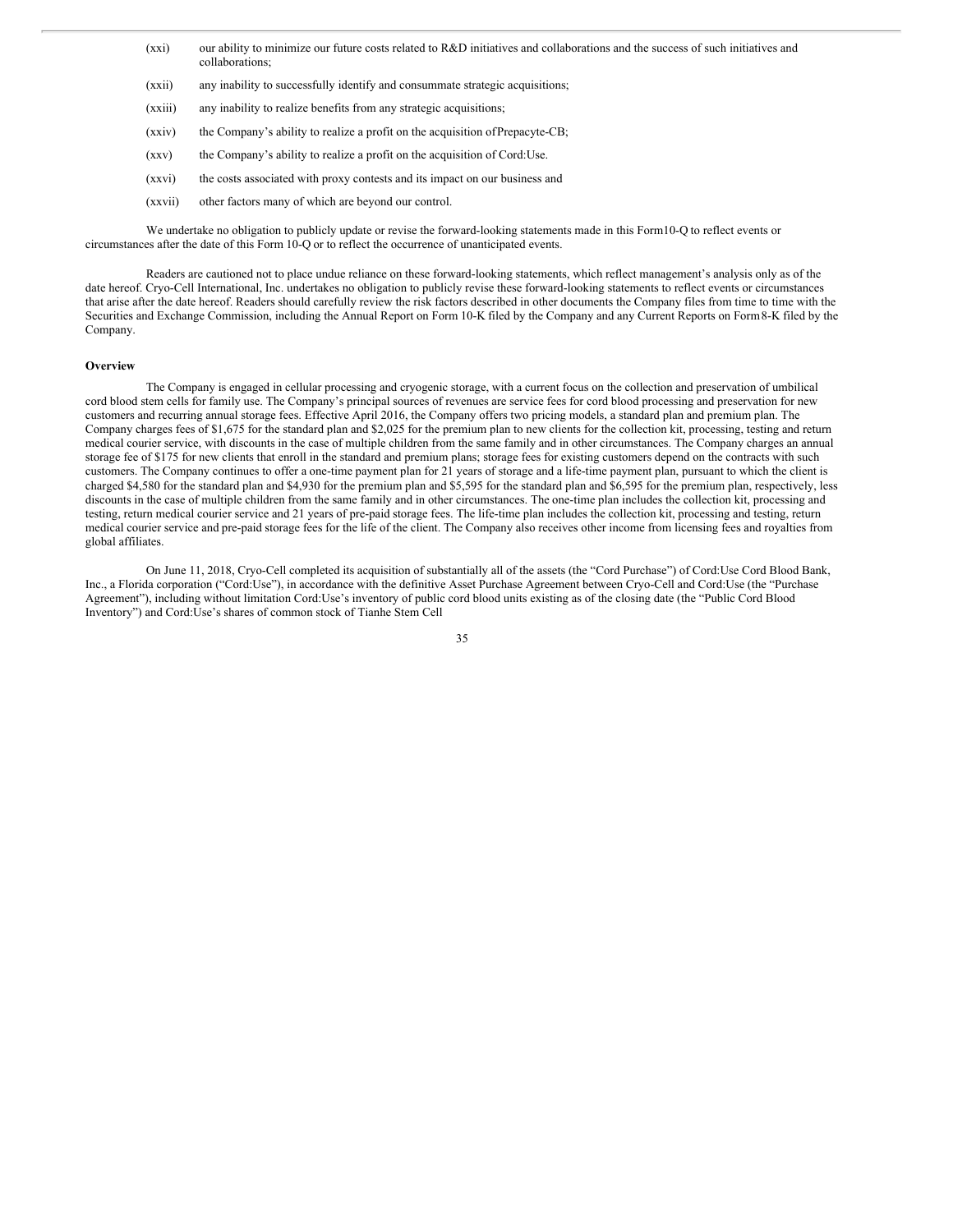Biotechnologies, Inc., an Illinois corporation (the "Tianhe Capital Stock"). Cord:Use was in the business of public and private cord blood and tissue, collection, processing, storage and banking. The aggregate consideration payable at closing under the Purchase Agreement was \$14,000,000, with \$10,500,000 paid in cash and the balance paid through the delivery to Seller of 465,426 shares of Cryo-Cell's common stock, par value \$0.01 per share ("Common Stock"), at \$7.52 per share. In addition, Cryo-Cell assumed certain limited liabilities incurred by Cord:Use in connection with its business that were unpaid as of the closing date and that directly relate to the services to be provided after closing by Cryo-Cell. Cryo-Cell also assumed certain of Cord:Use's contracts and the obligations arising therefrom after the closing. Additionally, Cord:Use is entitled to an earnout from Cryo-Cell's sale of the Public Cord Blood Inventory from and after closing. Each calendar year after the closing, Cryo-Cell is required to pay to Cord:Use 75% of all gross revenues, net of any returns, received from the sale of public cord blood inventory in excess of \$500,000. Such payments are to be made quarterly, within 30 days of the end of the last month of each calendar quarter, until the public cord blood inventory is exhausted. In addition, each calendar year after closing, until the public cord blood inventory is exhausted, for every \$500,000 of retained gross revenues, net of any returns, received and retained by Cryo-Cell in excess of the initial \$500,000 retained by Cryo-Cell during such year, Cryo-Cell is to deliver \$200,000 worth of Cryo-Cell Common stock to Cord:Use, up to an aggregate value of \$5,000,000. Cord:Use is also entitled to a portion of the gross profits generated, or deemed to have been generated, by Cryo-Cell from its ownership of the Tianhe Capital Stock.

During the three months ended February 28, 2019, the Company's revenues increased 20% as compared to the same period in 2018. The Company reported net income of \$276,000 or \$0.04 per basic common share for the three months ended February 28, 2019 compared to a net loss of approximately (\$2,500,000), or (\$0.36) per basic common share for the three months ended February 28, 2018. Net income for the three months ended February 28, 2019 resulted in a 20% increase in revenue offset by a 54% increase in cost of sales and a 4% increase in selling, general and administrative expenses. The net loss for the three months ended February 28, 2018 principally resulted from an 8% increase in revenue offset by a 6% increase in cost of sales, a 16% increase in selling, general and administrative expenses, and approximately \$2,985,000 of income tax expense related to the reduction of the federal tax rate to 21% as of January 1, 2018 as a result of the Tax Cuts and Jobs Act that was signed into law on December 22, 2017. The decrease in the federal tax rate caused a decrease in the Company's deferred tax asset which resulted in an increase in the income tax expense.

At February 29, 2018, the Company had cash and cash equivalents of \$7,075,691. The Company's cash increased by \$1,036,000 during the first three months of fiscal 2019. Cash provided by operations was approximately \$1,787,000 which was offset by approximately \$775,000 used to repay the note payable. On May 20, 2016, the Company entered into a Credit Agreement ("Agreement") with Texas Capital Bank, National Association ("TCB") for a term loan of \$8.0 million in senior credit facilities. The proceeds of the term loan were used by the Company to fund repurchases of the Company's common stock. Subject to the terms of the Agreement, on May 20, 2016, TCB advanced the Company \$100.00. On July 1, 2016, TCB advanced the remaining principal amount of \$7,999,900 per a promissory note dated May 20, 2016 between the Company and TCB.

On August 26, 2016, the Company entered into a First Amendment to Credit Agreement with TCB. Pursuant to terms of the First Amendment to Credit Agreement, on August 26, 2016, TCB made an additional advance to the Company in principal amount of \$2,133,433 per an Amended and Restated Promissory Note dated August 26, 2016 between the Company and TCB. The proceeds of the term loan were used by the Company to fund the extinguishment of some of the revenue sharing agreements.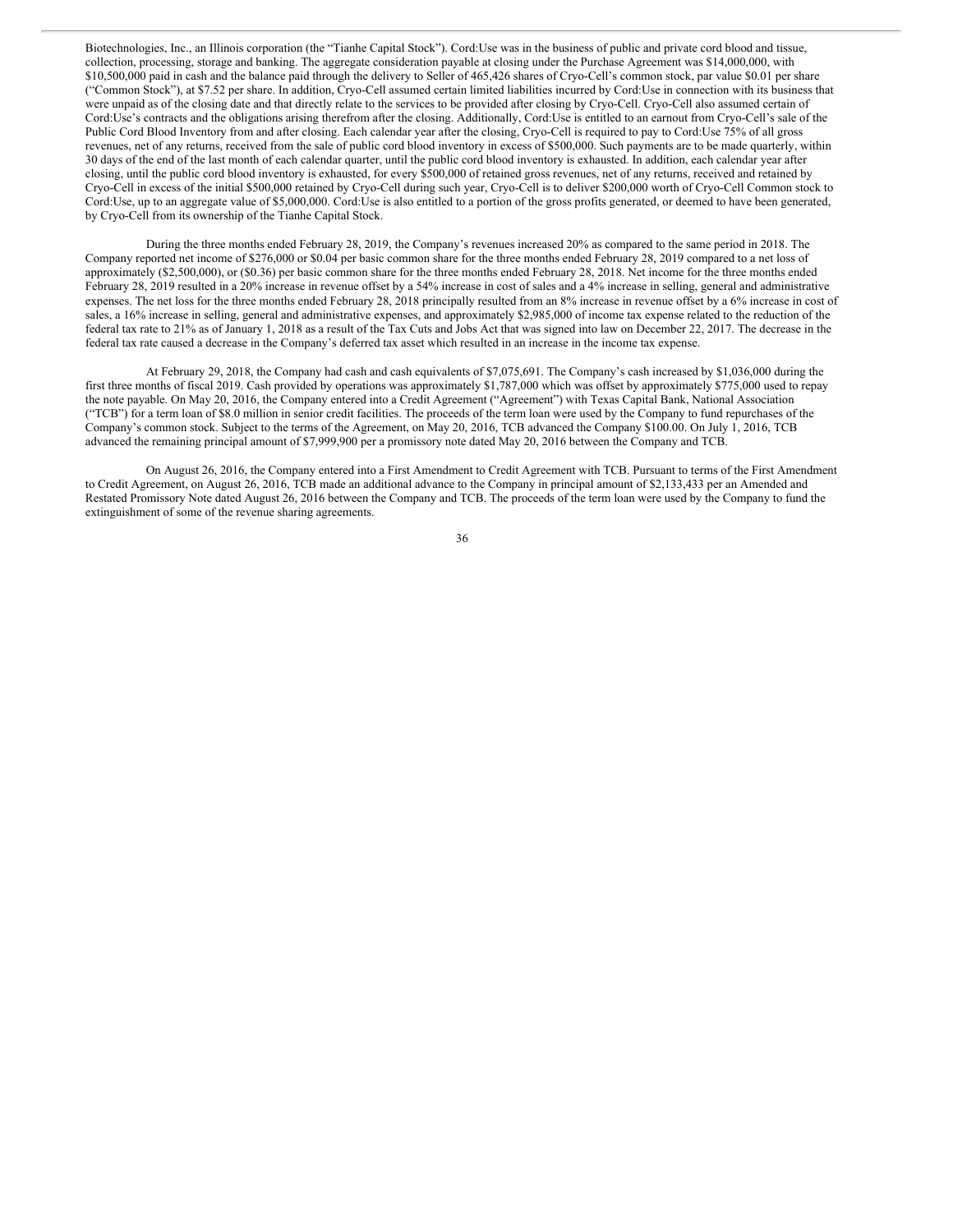On June 11, 2018, the Company entered into a Second Amendment to Credit Agreement with TCB. Pursuant to the terms of the Second Amendment to Credit Agreement, TCB made an additional advance to the Company in principal amount of \$9,000,000 per an Amended and Restated Promissory Note dated June 11, 2018 between the Company and TCB in the principal amount of \$15,500,000. The proceeds were used to finance a portion of the purchase price of the Cord:Use purchase. See Note 2.

Consistent with its fiduciary duties, the board of directors and management has reviewed and will continue to review strategic options and opportunities for the Company, in order to maximize shareholder value. These options may include, but are not limited to, strategic mergers or acquisitions, investments in other public and/or private companies, repurchases of RSA interests, a deregistration of the Company's common stock under the Securities Exchange Act of 1934 or a going-private transaction. These options may or may not be related to the Company's current business. In order to undertake any of the aforementioned activities, the Company may take on substantial debt or equity capital which could increase the risk of investment in the Company.

#### **Results of Operations**

*Revenues.* Revenues for the three months ended February 28, 2019 were \$7,495,112 compared to \$6,228,118 for the same period in 2018, a 20% increase. The increase in revenue was primarily attributable to an 18% increase in processing and storage fees.

*Processing and Storage Fees.* The increase in processing and storage fee revenue is attributable to an 18% increase in recurring annual storage fee revenue and a 27% increase in the number of new domestic cord blood specimens processed in the first quarter of fiscal 2019 versus the same period in 2018.

*Public Banking Revenue*. For the three months ended February 28, 2019, revenue from public banking was \$134,365 compared to \$0 for the three months ended February 28, 2018.

*Product Revenue*. For the three months ended February 28, 2019, revenue from the PrepaCyte CB product sales was \$25,720 compared to \$28,051 for the three months ended February 28, 2018.

*Licensee Income.*Licensee income for the three months ended February 28, 2019, was \$0 as compared to \$0 for the 2018 period.

Per the License and Royalty Agreement with Lifecell, there is a \$1,000,000 cap on the amount of royalties due to the Company per year and a \$10,000,000 cap on the amount of royalties due to the Company for the term of the License and Royalty Agreement. The cap(s) are calculated based on Lifecell's fiscal year end, March 31st. Since inception of the License and Royalty Agreement, the Company has recorded \$7,000,000 in royalty income due under the terms of the License and Royalty Agreement, of which, Lifecell has paid the Company \$6,600,000 as of February 28, 2019. The balance of \$400,000 is reflected as Accounts Receivable on the accompanying consolidated balance sheets.

*Cost of Sales.* Cost of sales for the three months ended February 28, 2019 was \$2,466,227 as compared to \$1,601,508 for the same period in 2018, representing a 54% increase. Cost of sales includes wages and supplies associated with process enhancements to the existing production procedures and quality systems in the processing of cord blood specimens at the Company's facility in Oldsmar, Florida and depreciation expense of approximately \$48,000 and \$24,000 for the three months ended February 28, 2019 and February 28, 2018, respectively. Also included in Cost of Sales is \$160,006 and \$46,185 related to the costs associated with production of the Prepacyte®-CB processing and storage system for the three months ended February 28, 2019 and February 28, 2018, respectively. Also included in Cost of Sales is \$267,605 and \$0 for the three months ended February 28, 2019 and February 28, 2017, respectively, related to the public banking due to the Purchase Agreement with Cord:Use. The increase in cost of sales for the three months ended February 28, 2019 versus February 28, 2018 is due to the increased costs due to the public cord blood bank and the increased costs associated with the 27% increase in the number of new domestic cord blood specimens processed for the three months ended February 28, 2019 versus February 28, 2018.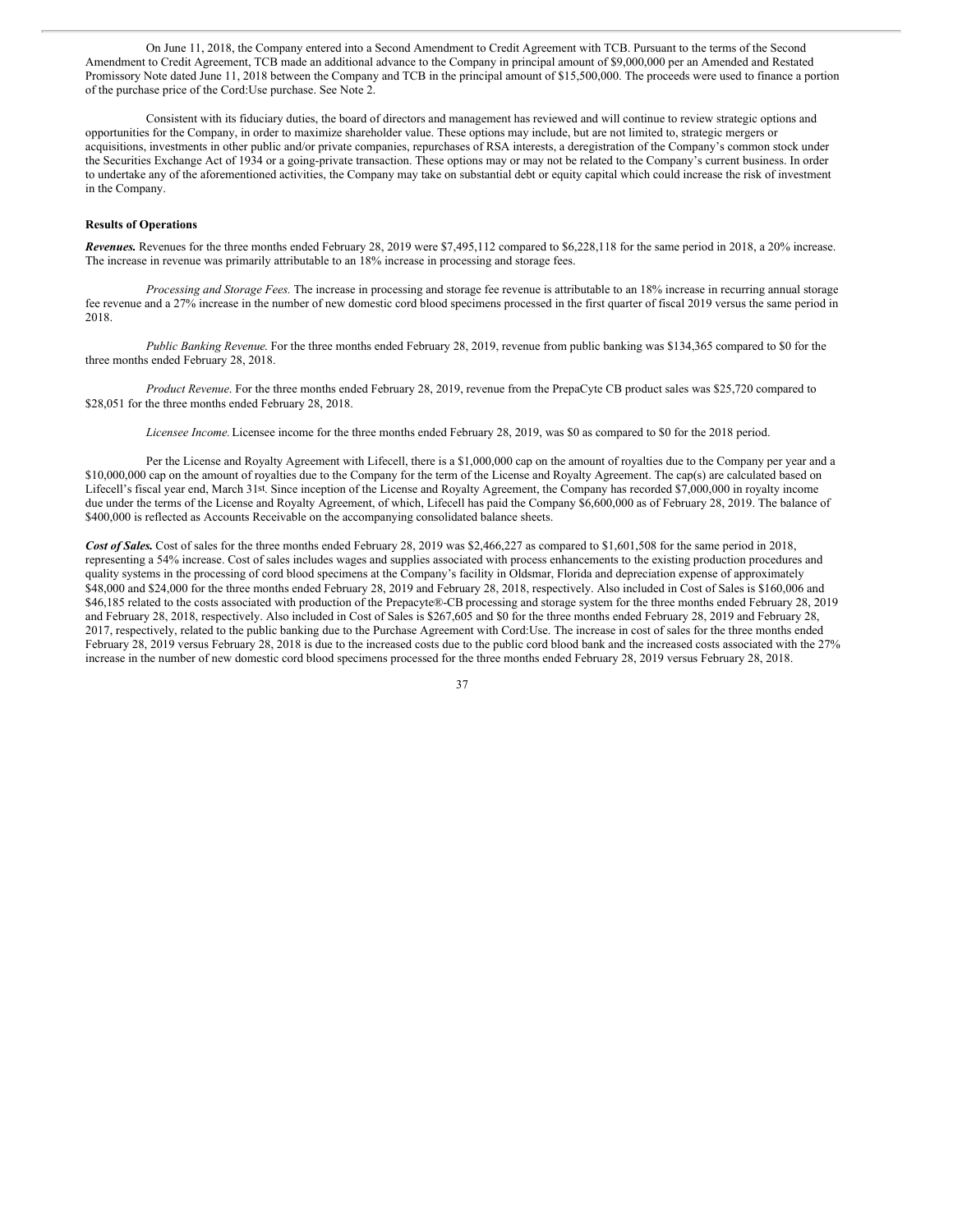*Selling, General and Administrative Expenses.* Selling, general and administrative expenses for the three months ended February 28, 2019 were \$3,745,302 as compared to \$3,589,519 for the 2018 period, representing a 4% increase. These expenses are primarily comprised of expenses for consumer advertising, salaries and wages for personnel and professional fees. The increase in selling, general and administrative expenses is due in part to an increase in selling and marketing expenses of \$145,000 or 10% and a \$171,000 increase in bad debt expense.

*Research, Development and Related Engineering Expenses.*Research, development and related engineering expenses for the three months ended February 28, 2019 were \$5,884 as compared to \$13,409 for the three months ended February 28, 2018.

*Depreciation and Amortization*. Depreciation and Amortization (not included in Cost of Sales) for the three months ended February 28, 2019 was \$56,980 compared to \$36,545 for the 2018 period.

*Change in the Fair Value of Contingent Consideration.* Change in the fair value of the contingent consideration for the three months ended February 28, 2019 was \$367,057 compared to \$0 for the 2018 period. The contingent consideration is the earnout that Cord:Use is entitled to from the Company's sale of the public cord blood inventory from and after closing, described above. The contingent consideration was remeasured to fair value as of February 28, 2019. The estimated fair value of the contingent earnout was determined using a monte carlo analysis examining the frequency and mean value of the resulting earnout payments. The resulting value captures the risk associated with the form of the payout structure. The risk-neutral method is applied, resulting in a value that captures the risk associated with the form of the payout structure and the projection risk. The carrying amount of the liability may fluctuate significantly and actual amounts paid may be materially different from the estimated value of the liability.

*Interest Expense.* Interest expense for the three months ended February 28, 2019 was \$406,925 compared to \$280,997 for the three months ended February 28, 2018, of which, \$210,138 and \$120,529, respectively, related to the credit and subordination agreements with Texas Capital Bank, National Association as described in Note 4. The remaining interest expense is mainly comprised of amounts due to the parties to the Company's revenue sharing agreements ("RSAs") based on the Company's storage revenue collected.

*Income Taxes***.** Income tax expense for the three months ended February 28, 2019 was \$104,667 compared to \$3,202,667 for the three months ended February 28, 2018. Included in the \$3,203,667 tax expense for the three months ended February 28, 2018 is approximately \$2,985,000 of expense related to the reduction of the federal tax rate to 21% as of January 1, 2018 as a result of the Tax Cuts and Jobs Act that was signed into law on December 22, 2017. The decrease in the federal tax rate caused a decrease in the Company's deferred tax asset which resulted in an increase in the income tax expense.

Deferred tax assets and liabilities are measured using enacted tax rates expected to be recovered or settled. The ultimate realization of our deferred tax assets depends upon generating sufficient future taxable income prior to the expiration of the tax attributes. In assessing the need for a valuation allowance, we must project future levels of taxable income. This assessment requires significant judgment. We examine the evidence related to the recent history of tax losses, the economic conditions in which we operate and our forecasts and projections to make that determination.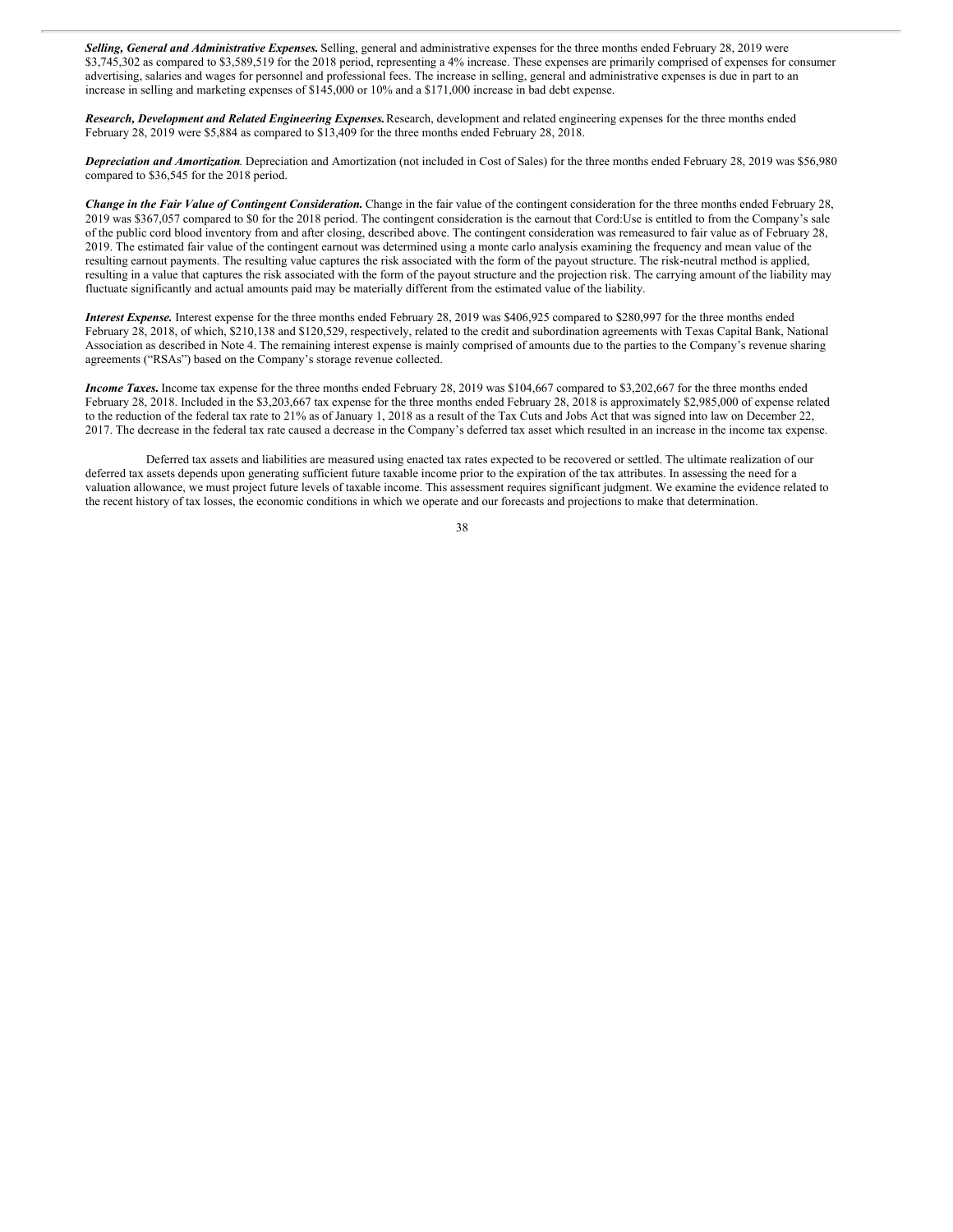The Company records foreign income taxes withheld from installment payments ofnon-refundable up-front license fees and royalty income earned on the processing and storage of cord blood stem cell specimens in geographic areas where the Company has license agreements. The Company recorded \$0 and \$0 for the three months ended February 28, 2019 and February 28, 2018, respectively, of foreign income tax expense, which is included in income tax expense in the accompanying consolidated statements of comprehensive loss.

#### **Liquidity and Capital Resources**

On May 20, 2016, the Company entered into a Credit Agreement ("Agreement") with Texas Capital Bank, National Association ("TCB") for a term loan of \$8.0 million in senior credit facilities. The proceeds of the term loan were used by the Company to fund repurchases of the Company's common stock. Subject to the terms of the Agreement, on May 20, 2016, TCB advanced the Company \$100.00. On July 1, 2016, TCB advanced the remaining principal amount of \$7,999,900 per a promissory note dated May 20, 2016 between the Company and TCB.

On August 26, 2016, the Company entered into a First Amendment to Credit Agreement with TCB. Pursuant to terms of the First Amendment to Credit Agreement, on August 26, 2016, TCB made an additional advance to the Company in principal amount of \$2,133,433 per an Amended and Restated Promissory Note dated August 26, 2016 between the Company and TCB. The additional proceeds of the term loan were used by the Company to fund the extinguishment of revenue sharing agreements.

On June 11, 2018, the Company entered into a Second Amendment to Credit Agreement with TCB. Pursuant to the terms of the Second Amendment to Credit Agreement, TCB made an additional advance to the Company in principal amount of \$9,000,000 per an Amended and Restated Promissory Note dated June 11, 2018 between the Company and TCB in the principal amount of \$15,500,000. The proceeds were used to finance a portion of the purchase price of the Cord:Use Purchase.

Prior to the loans, the Company's principal source of cash has been from sales of its umbilical cord blood program to customers and royalties from licensees.

At February 28, 2019, the Company had cash and cash equivalents of \$7,075,691 as compared to \$6,040,033 at November 30, 2018. The increase in cash and cash equivalents during the three months ended February 28, 2019 was primarily attributable to the following:

Net cash provided by operating activities for the three months ended February 28, 2019 was \$1,786,863 which was primarily attributable to the Company's operating results and an increase in the Company's new clients choosing the prepaid storage plans versus the annual storage fee plan.

Net cash provided by operating activities for the three months ended February 28, 2018 was \$1,691,863 which was primarily attributable to the Company's operating results and an increase in the Company's new clients choosing the prepaid storage plans versus the annual storage fee plan.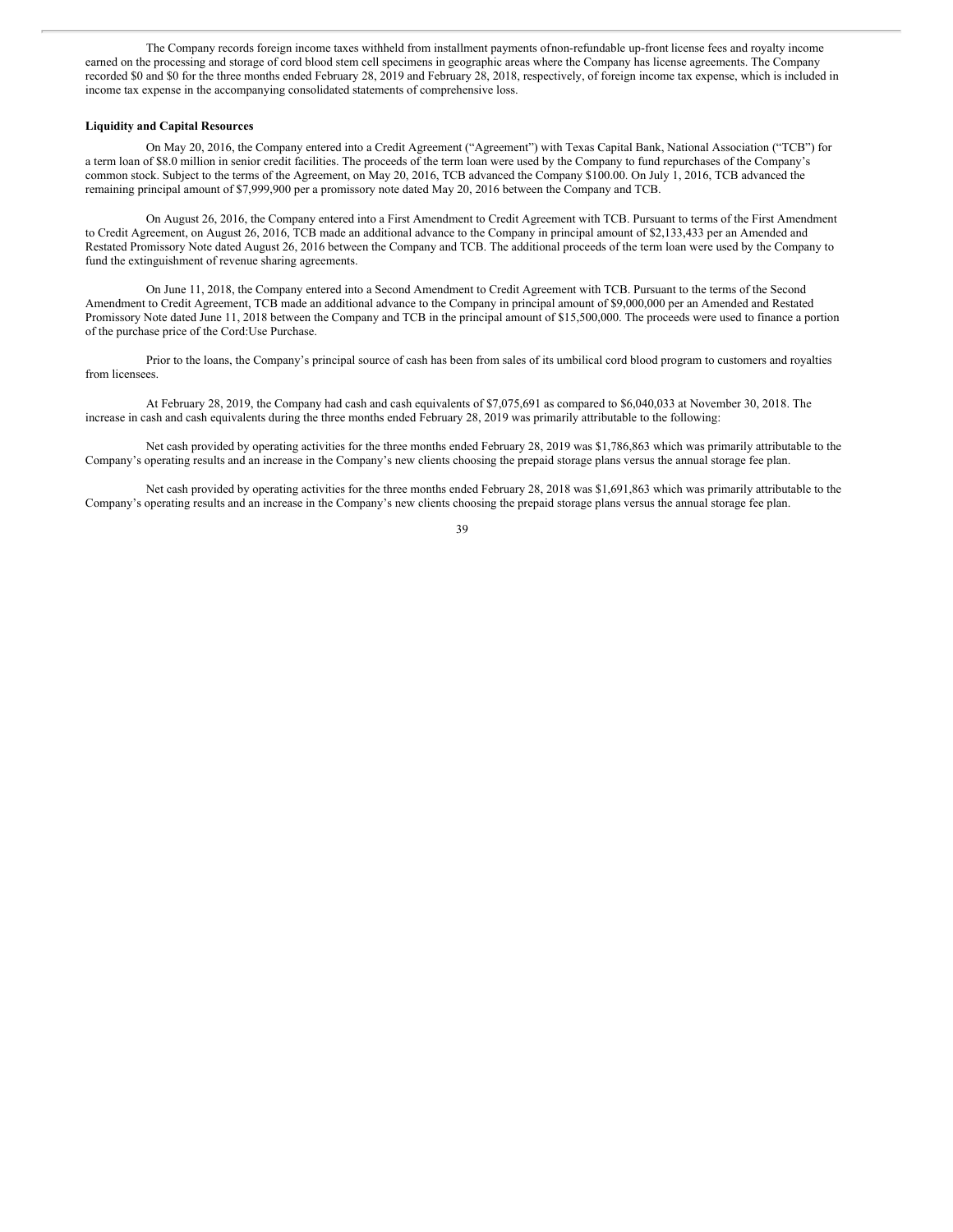Net cash provided by investing activities for the three months ended February 28, 2019 was \$18,094, which was primarily attributable to sales and purchases of marketable securities and other investments in the amount of \$67,179 offset by the purchases of property and equipment of \$49,085.

Net cash used in investing activities for the three months ended February 28, 2018 was \$481,866, which was primarily attributable to the purchases of property, equipment and intangibles of \$453,704 and by the sales and purchases of marketable securities and other investments in the amount of \$28,162.

Net cash used by financing activities for the three months ended February 28, 2019 was \$769,299 which was primarily attributable to the payments of \$774,999 to repay the note payable described above offset by the receipt of \$5,700 from the exercise of stock options.

Net cash used by financing activities for the three months ended February 28, 2018 was \$497,750 which was primarily attributable to the payments of \$500,000 to repay the note payable described above offset by the receipt of \$2,250 from the exercise of stock options.

The Company does not have a line of credit.

The Company anticipates making discretionary capital expenditures of approximately \$500,000 over the next twelve months for software enhancements and purchases of property and equipment. The Company anticipates funding future property and equipment purchases with cash-on-hand and cash flows from future operations.

The Company anticipates that its cash and cash equivalents, marketable securities and cash flows from future operations will be sufficient to fund its known cash needs for at least the next 12 months. Cash flows from operations will depend primarily upon increasing revenues from sales of its umbilical cord blood and cord tissue cellular storage services and managing discretionary expenses. If expected increases in revenues are not realized, or if expenses are higher than anticipated, the Company may be required to reduce or defer cash expenditures or otherwise manage its cash resources during the next 12 months so that they are sufficient to meet the Company's cash needs for that period. In addition, the Company may consider seeking equity or debt financing if deemed appropriate for its plan of operations, and if such financing can be obtained on acceptable terms. There is no assurance that any reductions in expenditures, if necessary, will not have an adverse effect on the Company's business operations, including sales activities and the development of new services and technology.

#### **Critical Accounting Policies**

This discussion and analysis of our financial condition and results of operations is based on our consolidated financial statements, which have been prepared in accordance with U.S. generally accepted accounting principles. The preparation of these financial statements requires us to make judgments, estimates, and assumptions that affect the reported amounts of assets, liabilities, revenues, expenses and disclosures of contingent assets and liabilities. For a full discussion of our accounting policies please refer to Note 1 to the Consolidated Financial Statements included in our 2018 Annual Report on Form 10-K filed with the SEC on February 28, 2019. Our most critical accounting policies and estimates include: recognition of revenue and the related allowance for doubtful accounts, stock-based compensation, income taxes and license and revenue sharing agreements. We continually evaluate our judgments, estimates and assumptions. We base our estimates on the terms of underlying agreements, historical experience and other factors that we believe are reasonable based on the circumstances, the results of which form our management's basis for making judgments about the carrying value of assets and liabilities that are not readily apparent from other sources. Actual results may differ from these estimates. There have been changes to our critical accounting policies and estimates from the information provided in Item 7, *Management's Discussion and Analysis of Financial Condition and Results of Operations* included in our 2018 Annual Report on Form10-K. Please refer to Note 1 to the Consolidated Financial Statements.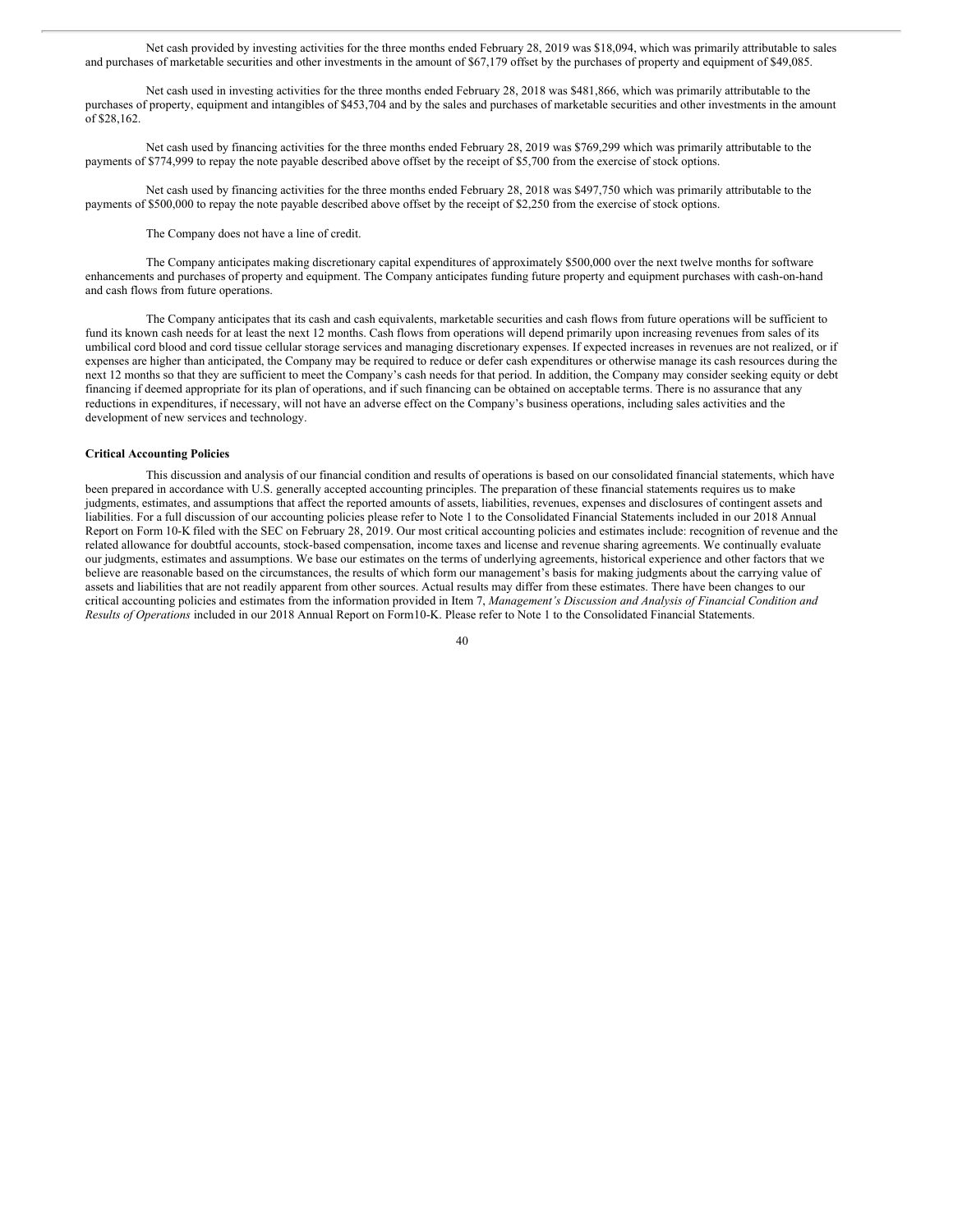#### **Recently Issued Accounting Pronouncements**

See Note 1 to the Consolidated Financial Statements.

#### **Off-Balance Sheet Arrangements**

The Company has no off-balance sheet arrangements that have or are reasonable likely to have a current or future effect on its financial condition, changes in financial condition, revenues or expenses, results of operations, liquidity, capital expenditures or capital resources that is material to investors.

#### <span id="page-40-0"></span>**Item 3. Quantitative and Qualitative Disclosures About Market Risk.**

Not applicable.

#### <span id="page-40-1"></span>**Item 4. Controls and Procedures**

#### **Evaluation of Disclosure Controls and Procedures**

Based on their most recent review, as of the end of the period covered by this report, the Company's principal executive officer and principal financial officer have concluded that the Company's disclosure controls and procedures are effective, and that information required to be disclosed by the Company in the reports that it files or submits under the Securities Exchange Act of 1934, as amended, is accumulated and communicated to the Company's management, including its principal executive officer and principal financial officer, as appropriate to allow timely decisions regarding required disclosure and are effective to ensure that such information is recorded, processed, summarized and reported within the time periods specified in the SEC's rules and forms. In March 2018, the Company received notice that shares of the Company's common stock issued to certain executive officers pursuant to the Company's 2012 Stock Incentive Plan had purportedly been issued in excess of the shares reserved for issuance under the Plan. The Company has established an independent committee of the Board of Directors to review this issue. As part of this research, management is reviewing the Company's disclosure controls and procedures.

As previously disclosed in the Company's 10-K filed February 28, 2019, the Company's principal executive officers and principal financial officer concluded that the Company's disclosure controls and procedures and internal controls over financial reporting were not effective, due to a material weakness surrounding the Company's identification and application of the appropriate accounting treatment for deferred discounts related to prepaid storage for customer contracts. The Company's control over the process was not conducive to identify the timeliness of recording the discounts. Management has undertaken steps to design and implement more effective internal controls, including the implementation of a more comprehensive review process of discount amortization procedures. Management will address in the Company's second quarter Form 10-Q.

The Company has not made an amended8-K filing with respect to the Current Reports on Form8-K that was filed on July 16, 2015 to announce the acquisition of Prepacyte. Accordingly, the Company is not deemed a timely filer. Management intends to subsequently make this amended 8-K filing to include the requiredpre-acquisition financial statements of Prepacyte as well as the required pro forma financial information.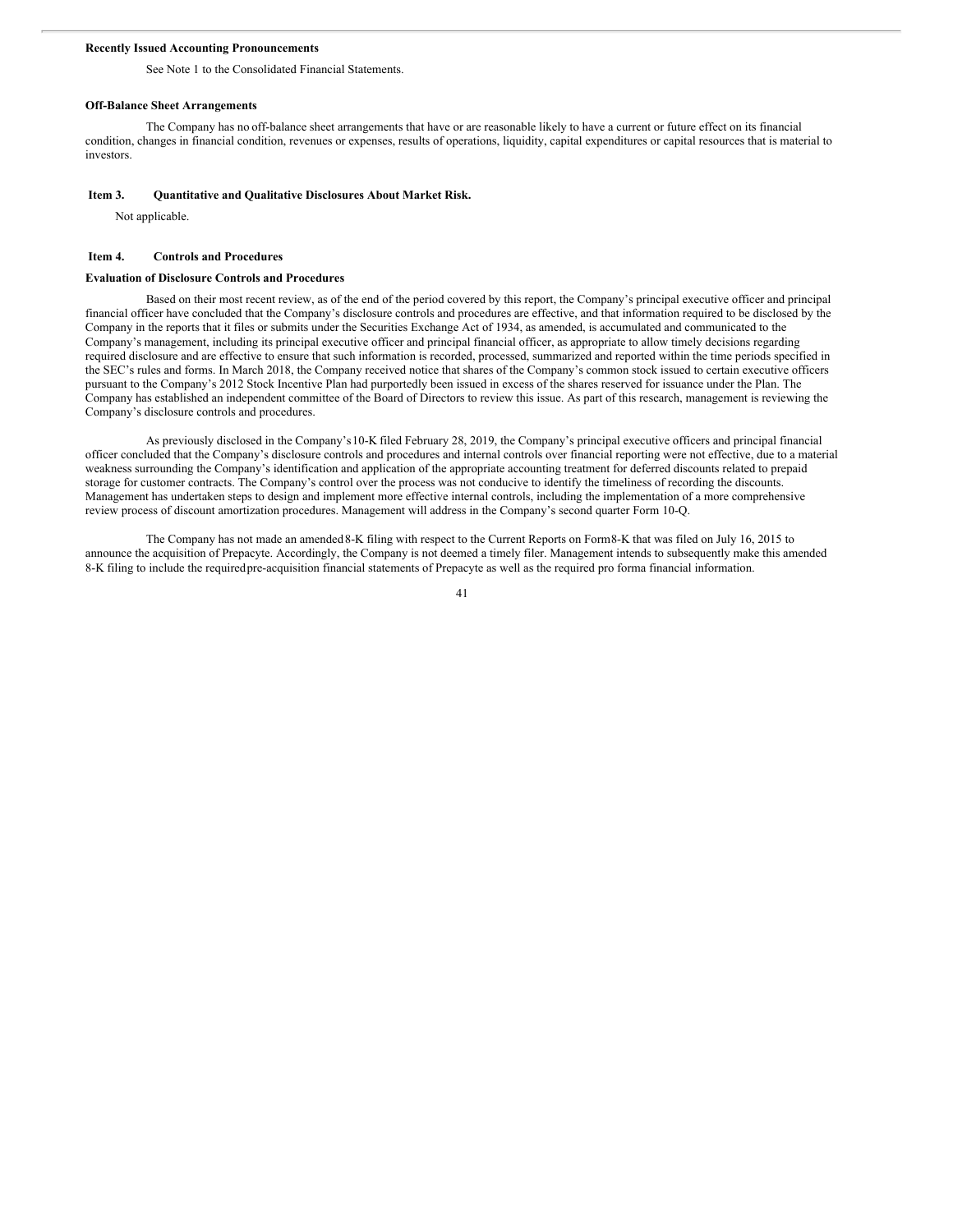#### **Changes in Internal Control Over Financial Reporting**

The changes in the Company's internal control over financial reporting described in the previous paragraph were implemented during the quarter ended November 30, 2018 and continued to be remediated during the quarter ended February 28, 2019.

Other than as disclosed in "Evaluation of Disclosure Controls and Procedures" above with the respect to the matters reviewed subsequent to the balance sheet date, there were no other changes in the Company's internal controls over financial reporting during the three months ended February 28, 2019 that have materially affected, or are reasonably likely to materially affect, the Company's internal control over financial reporting.

Beginning December 1, 2018, the Company implemented ASC 606,*Revenue from Contracts with Customers*. We are in the process of implementing changes to our processes related to revenue recognition and the control activities within them. These included the development of new policies based on the five-step model provided in the new revenue standard, new training, ongoing contract review requirements, and gathering of information provided for disclosures.

# **Limitations on the Effectiveness of Controls**

Our management, including our co-CEOs and CFO, does not expect that our disclosure controls and internal controls will prevent all error and all fraud. A control system, no matter how well conceived and operated, can provide only reasonable, not absolute, assurance that the objectives of the control system are met. Further, the design of a control system must reflect the fact that there are resource constraints, and the benefits of controls must be considered relative to their costs. Because of the inherent limitations in all control systems, no evaluation of controls can provide absolute assurance that all control issues and instances of fraud, if any, within the company have been detected. These inherent limitations include the realities that judgments in decision-making can be faulty, and that breakdowns can occur because of simple error or mistake. Additionally, controls can be circumvented by the individual acts of some persons, by collusion of two or more people, or by management or board override of the control.

The design of any system of controls also is based in part upon certain assumptions about the likelihood of future events, and there can be no assurance that any design will succeed in achieving its stated goals under all potential future conditions; over time, controls may become inadequate because of changes in conditions, or the degree of compliance with the policies or procedures may deteriorate. Because of the inherent limitations in a cost-effective control system, misstatements due to error or fraud may occur and not be detected.

# **CEO and CFO Certifications**

Appearing as exhibits 31.1, 31.2 and 31.3 to this report there are Certifications of theCo-CEOs and the CFO. The Certifications are required in accordance with Section 302 of the Sarbanes-Oxley Act of 2002 (the Section 302 Certifications). This Item of this report is the information concerning the evaluation referred to in the Section 302 Certifications and this information should be read in conjunction with the Section 302 Certifications for a more complete understanding of the topics presented.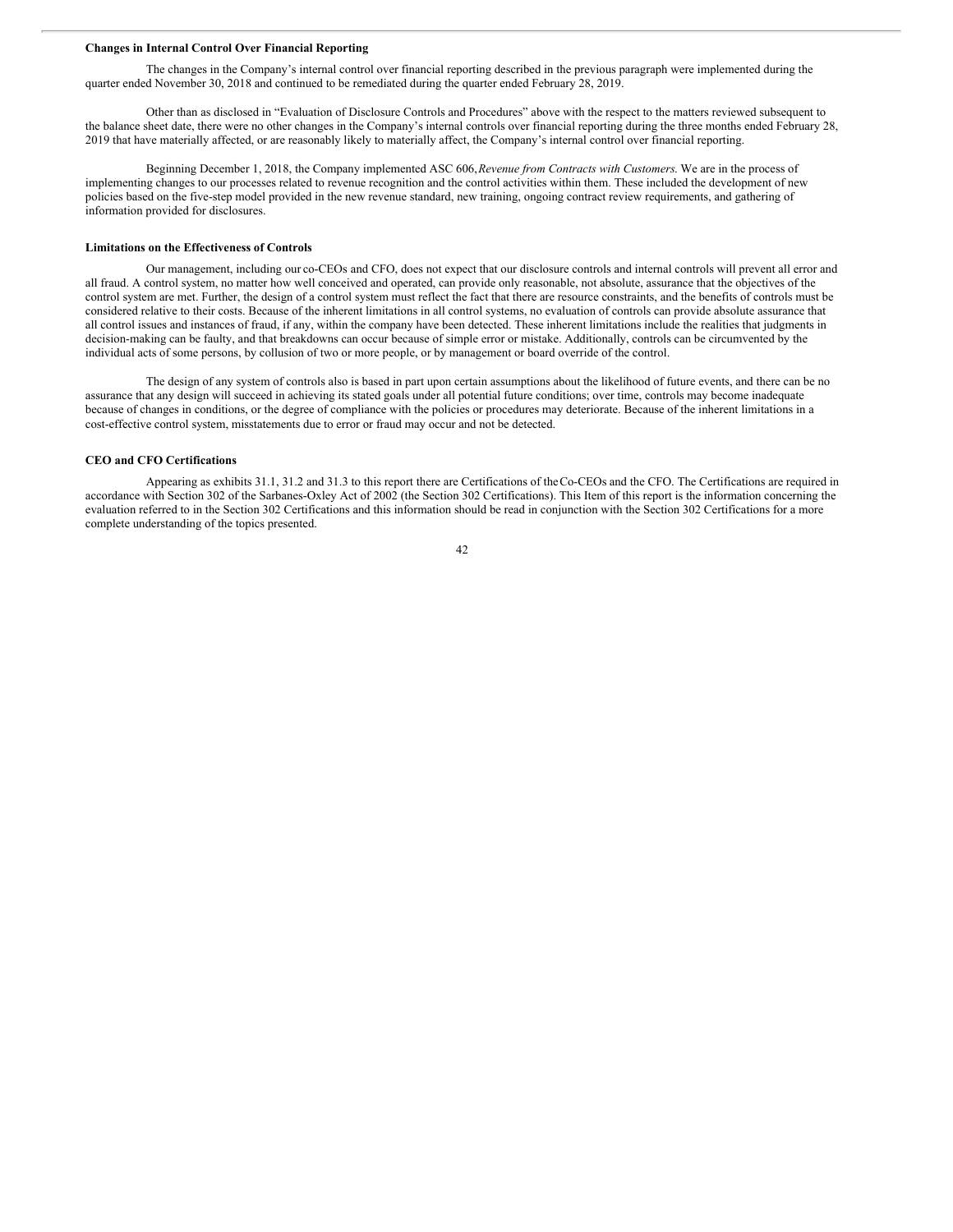#### <span id="page-42-0"></span>**PART II—OTHER INFORMATION**

#### <span id="page-42-1"></span>**ITEM 1. LEGAL PROCEEDINGS**

On December 3, 2015, a complaint styled*Gary T. Brotherson, M.D., et al. v. Cryo-Cell International, Inc.,*Case No. 15-007461-CI, Circuit Court, Sixth Judicial Circuit, Pinellas County, Florida, was served on the Company, naming it as defendant and alleging, among other things, that the Company breached certain agreements with plaintiffs and seeking damages in excess of \$15,000, the jurisdictional amount of the court in which the action is pending. On January 12, 2016, the Company served its answer, affirmative defenses, and counterclaim against the plaintiffs. The Company believes the plaintiffs' claims are without merit and it intends to contest the action vigorously. At this time, it is not possible for the Company to estimate the loss or the range of possible loss in the event of an unfavorable outcome, as the ultimate resolution of the complaint is uncertain at this time. No amounts have been accrued as of February 28, 2019.

In addition, from time to time the Company is subject to proceedings, lawsuits, contract disputes and other claims in the normal course of its business. The Company believes that the ultimate resolution of current matters should not have a material adverse effect on the Company's business, consolidated financial position or results of operations. It is possible, however, that there could be an unfavorable ultimate outcome for or resolution which could be material to the Company's results of operations for a particular quarterly reporting period. Litigation is inherently uncertain and there can be no assurance that the Company will prevail. The Company does not include an estimate of legal fees and other related defense costs in its estimate of loss contingencies.

# **ITEM 1A. RISK FACTORS**

Not applicable.

# <span id="page-42-2"></span>**ITEM 2. UNREGISTERED SALES OF EQUITY SECURITIES AND USE OF PROCEEDS**

# **ISSUER PURCHASE OF EQUITY SECURITIES**

|                          |                         |                          |                         | Maximum            |
|--------------------------|-------------------------|--------------------------|-------------------------|--------------------|
|                          |                         |                          |                         | Number (or         |
|                          |                         |                          |                         | Approximate        |
|                          |                         |                          | Total Number of         | Dollar Value) of   |
|                          |                         |                          | <b>Shares Purchased</b> | Shares that May    |
|                          |                         |                          | as Part of Publicly     | Yet Be Purchased   |
|                          | Total Number of         | Average Price            | <b>Announced Plans</b>  | Under the Plans or |
| Period                   | <b>Shares Purchased</b> | Paid per Share           | or Programs             | Programs           |
| December $1 - 31, 2018$  |                         | _                        |                         | 2,198,914          |
| January $1 - 31$ , 2019  |                         | $\overline{\phantom{a}}$ |                         | 2,198,914          |
| February $1 - 28$ , 2019 |                         | _                        |                         | 2,198,914          |
|                          |                         |                          |                         |                    |

# <span id="page-42-3"></span>**ITEM 3. DEFAULTS UPON SENIOR SECURITIES**

None.

#### <span id="page-42-4"></span>**ITEM 4. MINE SAFETY DISCLOSURES**

Not Applicable.

#### <span id="page-42-5"></span>**ITEM 5. OTHER INFORMATION**

None.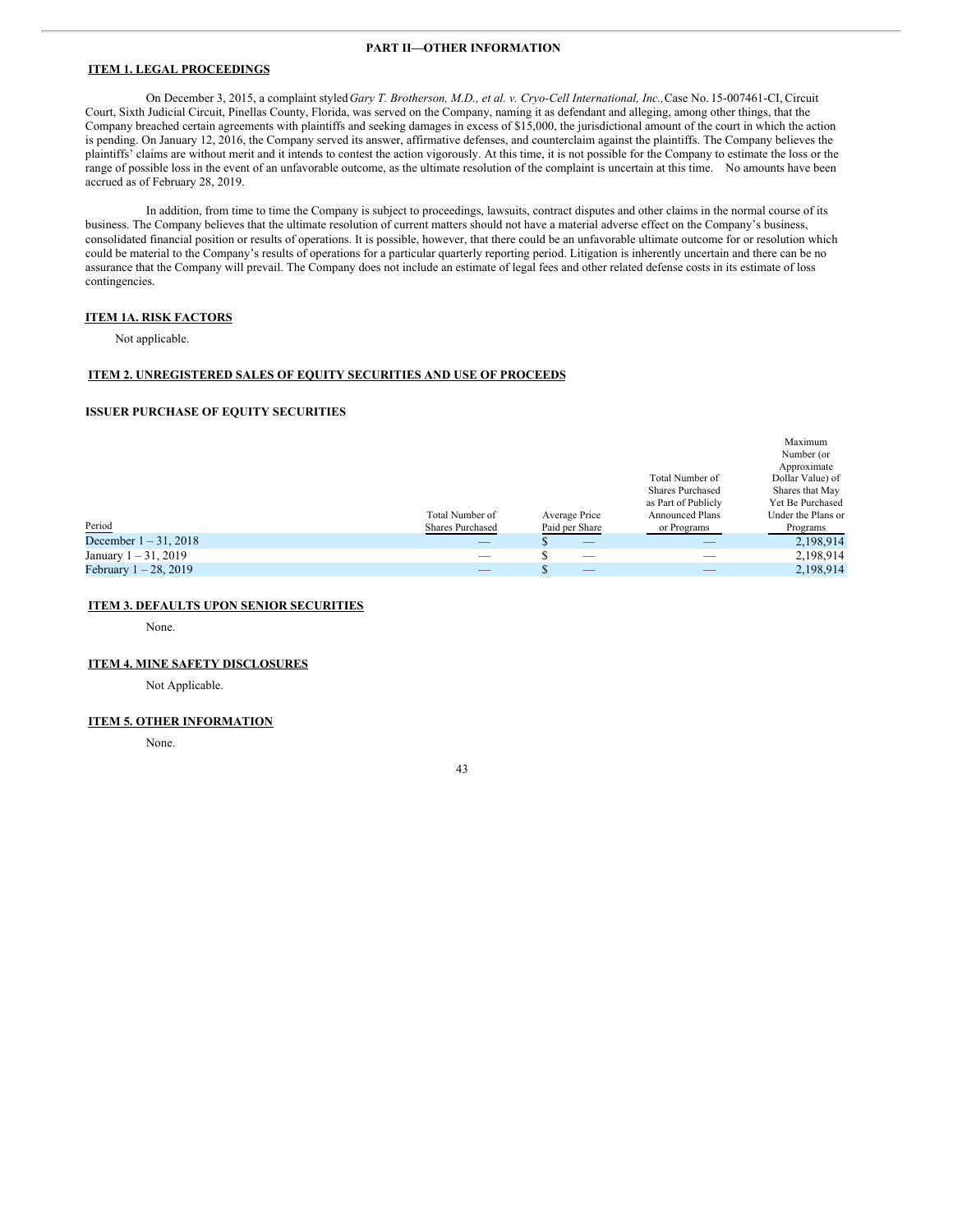# <span id="page-43-0"></span>**ITEM 6. EXHIBITS**

(a) Exhibits

31.1 Certification of Co-CEO Pursuant to Section 302 of the [Sarbanes-Oxley](#page-45-0) Act of 2002*(filed herewith)*.

31.2 Certification of Co-CEO Pursuant to Section 302 of the [Sarbanes-Oxley](#page-46-0) Act of 2002*(filed herewith)*.

31.3 Certification of CFO Pursuant to Section 302 of the [Sarbanes-Oxley](#page-47-0) Act of 2002*(filed herewith)*.

32 Certification Pursuant to 18 U.S.C. Section 1350, as Adopted Pursuant to Section 906 of the [Sarbanes-Oxley](#page-48-0) Act of 2002.

101.SCH XBRL Taxonomy Extension Schema Document

101.CAL XBRL Taxonomy Extension Calculation Linkbase Document

101.DEF XBRL Taxonomy Extension Definition Linkbase Document

101.LAB XBRL Taxonomy Extension Label Linkbase Document

101.PRE XBRL Taxonomy Extension Presentation Linkbase Document

<sup>101.</sup>INS XBRL Instance Document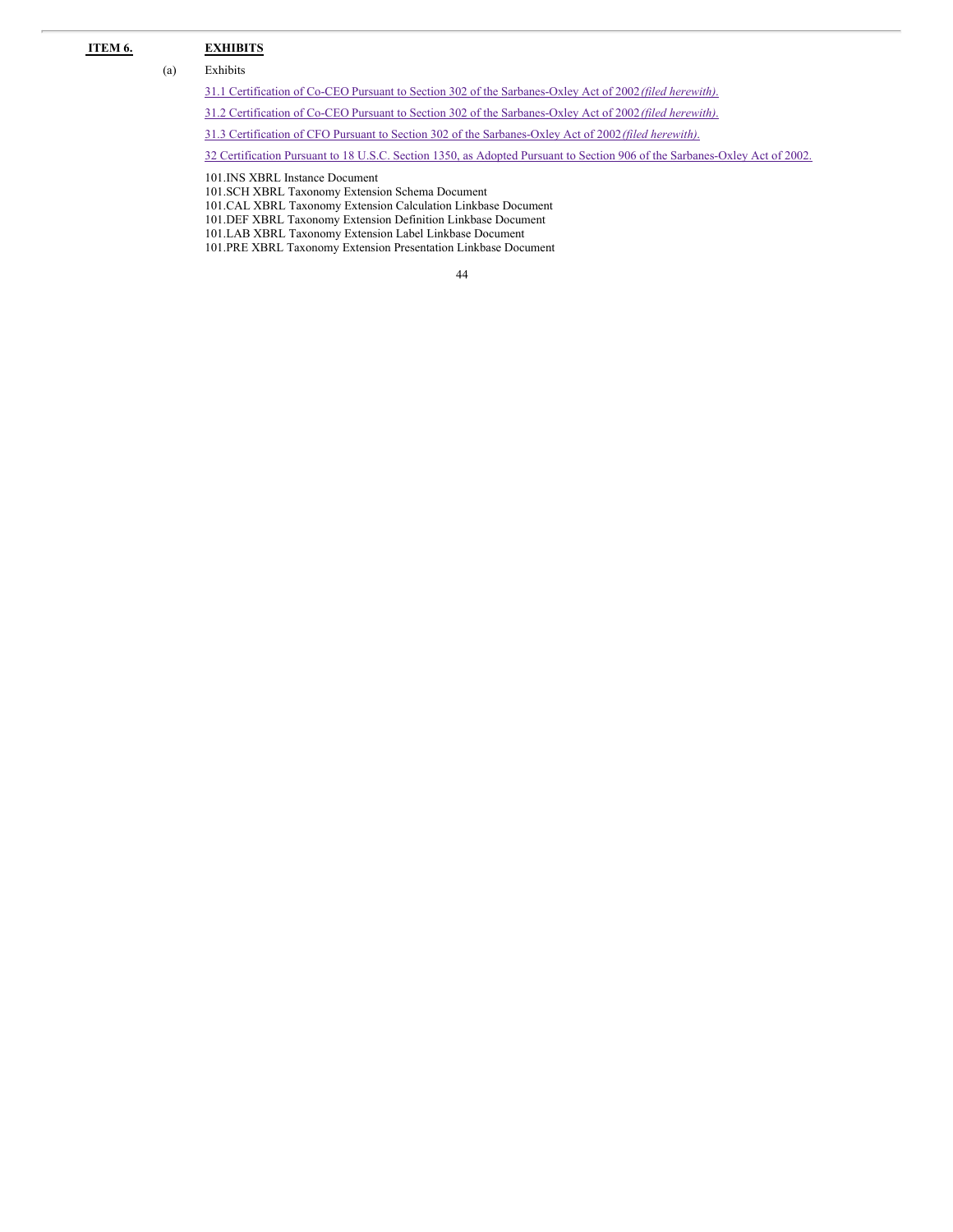# <span id="page-44-0"></span>**SIGNATURES**

In accordance with Section 13 or 15(d) of the Securities Exchange Act of 1934, the registrant has duly caused this report to be signed on its behalf by the undersigned thereunto duly authorized.

Cryo-Cell International, Inc.

/s/ DAVID PORTNOY

David Portnoy Co-Chief Executive Officer

Cryo-Cell International, Inc.

/s/ MARK PORTNOY

Mark Portnoy Co-Chief Executive Officer

Cryo-Cell International, Inc.

/s/ JILL M. TAYMANS

Jill M. Taymans Vice President, Finance, Chief Financial Officer

Date: April 15, 2019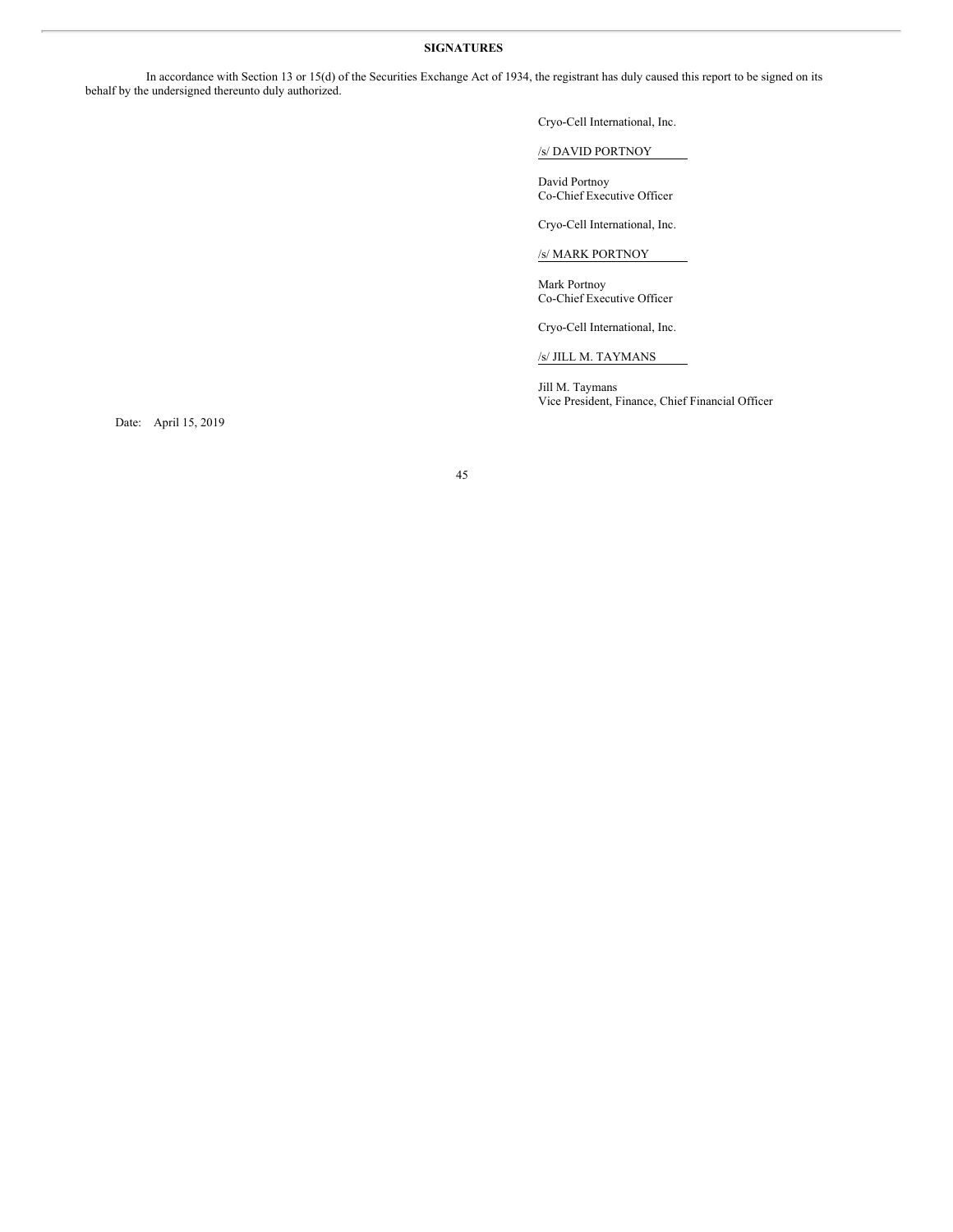# CERTIFICATION OF CO-CHIEF EXECUTIVE OFFICER

<span id="page-45-0"></span>I, David Portnoy, certify that:

- 1. I have reviewed this quarterly report on Form10-Q of Cryo-Cell International, Inc. (the "Registrant");
- 2. Based on my knowledge, this report does not contain any untrue statement of a material fact or omit to state a material fact necessary to make the statements made, in light of the circumstances under which such statements were made, not misleading with respect to the period covered by this report;
- 3. Based on my knowledge, the financial statements, and other financial information included in this report, fairly present in all material respects the financial condition, results of operations and cash flows of the registrant as of, and for, the periods presented in this report;
- 4. The Registrant's other certifying officer(s) and I are responsible for establishing and maintaining disclosure controls and procedures (as defined in Exchange Act Rules 13a-15(e) and 15d-15(e)) and internal control over financial reporting (as defined in Exchange Act Rules13a-15(f) for the Registrant and have:
- (a) Designed such disclosure controls and procedures, or caused such disclosure controls and procedures to be designed under our supervision, to ensure that material information relating to the Registrant, including its consolidated subsidiaries, is made known to us by others within those entities, particularly during the period in which this quarterly report is being prepared;
- (b) Designed such internal control over financial reporting, or caused such internal control over financial reporting to be designed under our supervision, to provide reasonable assurance regarding the reliability of financial reporting and the preparation of financial statements for external purposes in accordance with generally accepted accounting principles;
- (c) Evaluated the effectiveness of the Registrant's disclosure controls and procedures and presented in this report our conclusions about the effectiveness of the disclosure controls and procedures, as of the end of the period covered by this report based on such evaluation; and
- (d) disclosed in this report any change in the Registrant's internal control over financial reporting that occurred during the Registrant's most recent fiscal quarter that has materially affected, or is reasonably likely to materially affect, the Registrant's internal control over financial reporting;
- 5. The Registrant's other certifying officer(s) and I have disclosed, based on our most recent evaluation of internal control over financial reporting, to the Registrant's auditors and the audit committee of the Registrant's board of directors (or persons performing the equivalent functions):
- (a) All significant deficiencies and material weaknesses in the design or operation of internal control over financial reporting which are reasonably likely to adversely affect the Registrant's ability to record, process, summarize and report financial information; and
- (b) Any fraud, whether or not material, that involves management or other employees who have a significant role in the Registrant's internal control over financial reporting.

Dated: April 15, 2019 /s/ David Portnoy

David Portnoy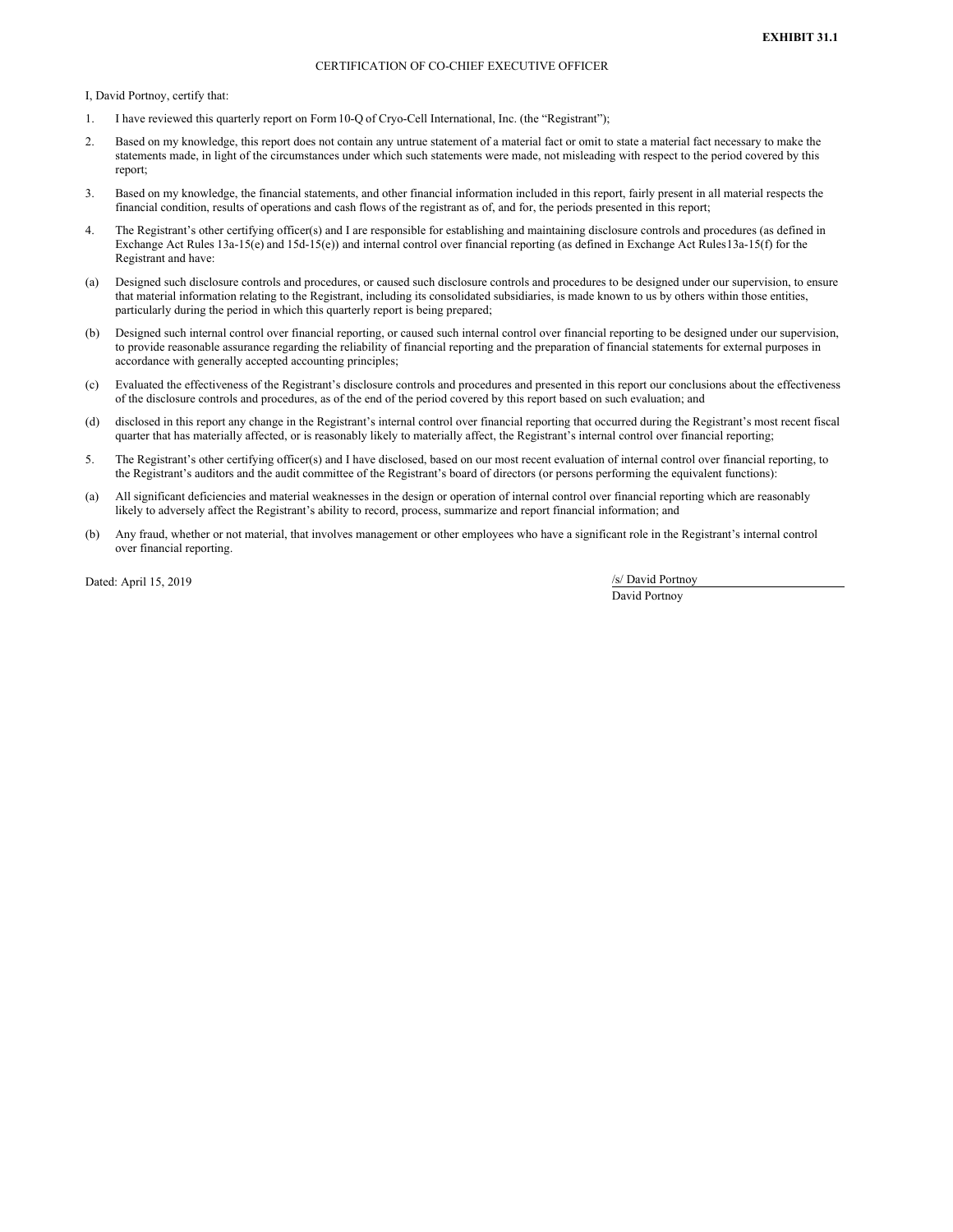# CERTIFICATION OF CO-CHIEF EXECUTIVE OFFICER

<span id="page-46-0"></span>I, Mark Portnoy, certify that:

- 1. I have reviewed this quarterly report on Form10-Q of Cryo-Cell International, Inc. (the "Registrant");
- 2. Based on my knowledge, this report does not contain any untrue statement of a material fact or omit to state a material fact necessary to make the statements made, in light of the circumstances under which such statements were made, not misleading with respect to the period covered by this report;
- 3. Based on my knowledge, the financial statements, and other financial information included in this report, fairly present in all material respects the financial condition, results of operations and cash flows of the registrant as of, and for, the periods presented in this report;
- 4. The Registrant's other certifying officer(s) and I are responsible for establishing and maintaining disclosure controls and procedures (as defined in Exchange Act Rules 13a-15(e) and 15d-15(e)) and internal control over financial reporting (as defined in Exchange Act Rules13a-15(f) for the Registrant and have:
- (a) Designed such disclosure controls and procedures, or caused such disclosure controls and procedures to be designed under our supervision, to ensure that material information relating to the Registrant, including its consolidated subsidiaries, is made known to us by others within those entities, particularly during the period in which this quarterly report is being prepared;
- (b) Designed such internal control over financial reporting, or caused such internal control over financial reporting to be designed under our supervision, to provide reasonable assurance regarding the reliability of financial reporting and the preparation of financial statements for external purposes in accordance with generally accepted accounting principles;
- (c) Evaluated the effectiveness of the Registrant's disclosure controls and procedures and presented in this report our conclusions about the effectiveness of the disclosure controls and procedures, as of the end of the period covered by this report based on such evaluation; and
- (d) disclosed in this report any change in the Registrant's internal control over financial reporting that occurred during the Registrant's most recent fiscal quarter that has materially affected, or is reasonably likely to materially affect, the Registrant's internal control over financial reporting;
- 5. The Registrant's other certifying officer(s) and I have disclosed, based on our most recent evaluation of internal control over financial reporting, to the Registrant's auditors and the audit committee of the Registrant's board of directors (or persons performing the equivalent functions):
- (a) All significant deficiencies and material weaknesses in the design or operation of internal control over financial reporting which are reasonably likely to adversely affect the Registrant's ability to record, process, summarize and report financial information; and
- (b) Any fraud, whether or not material, that involves management or other employees who have a significant role in the Registrant's internal control over financial reporting.

Dated: April 15, 2019 /s/ Mark Portnoy

Mark Portnoy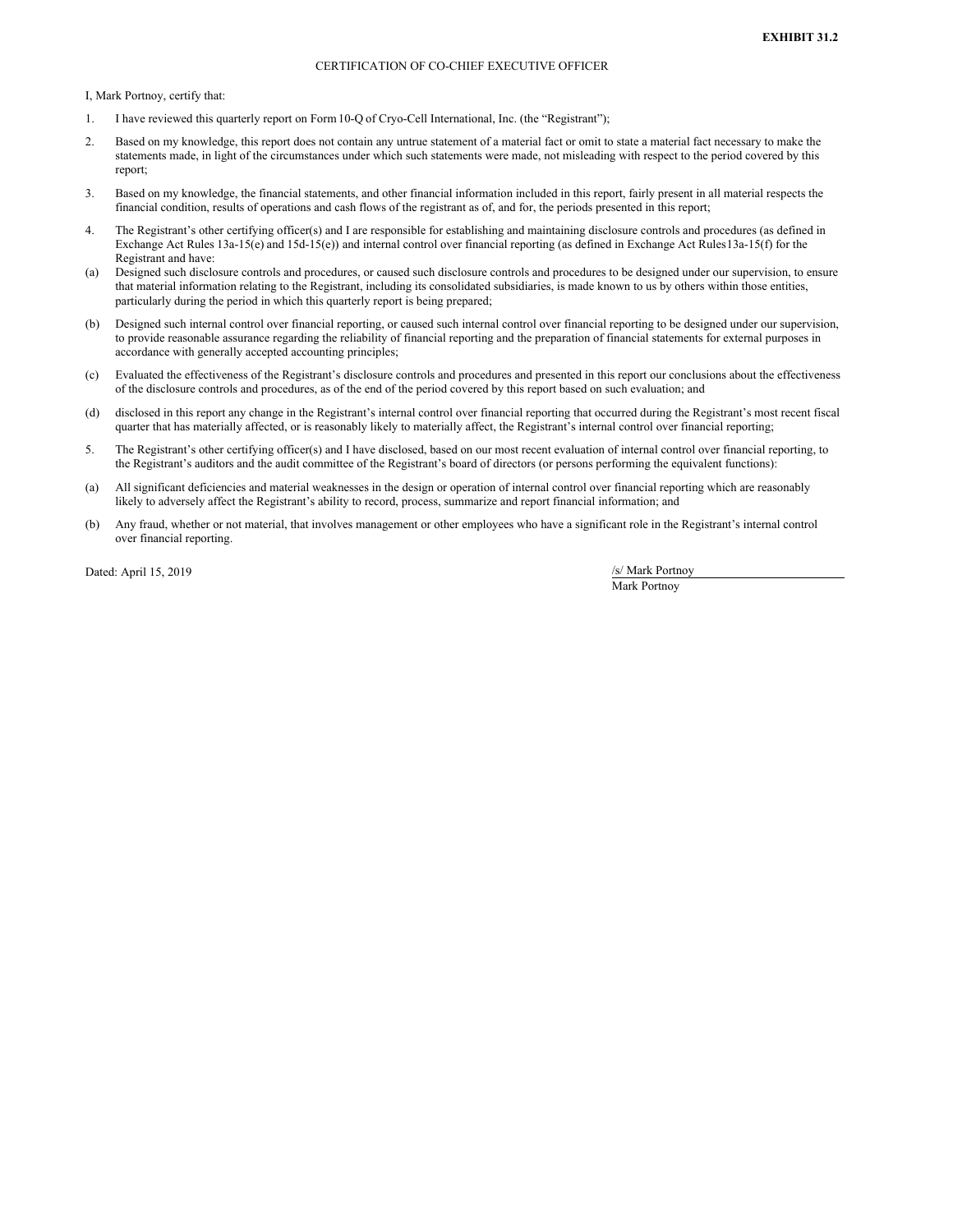# CERTIFICATION OF CHIEF FINANCIAL OFFICER

<span id="page-47-0"></span>I, Jill M. Taymans, certify that:

- 1. I have reviewed this quarterly report on Form10-Q of Cryo-Cell International, Inc. (the "Registrant");
- 2. Based on my knowledge, this report does not contain any untrue statement of a material fact or omit to state a material fact necessary to make the statements made, in light of the circumstances under which such statements were made, not misleading with respect to the period covered by this report;
- 3. Based on my knowledge, the financial statements, and other financial information included in this report, fairly present in all material respects the financial condition, results of operations and cash flows of the registrant as of, and for, the periods presented in this report;
- 4. The Registrant's other certifying officer(s) and I are responsible for establishing and maintaining disclosure controls and procedures (as defined in Exchange Act Rules 13a-15(e) and 15d-15(e)) and internal control over financial reporting (as defined in Exchange Act Rules13a-15(f) for the Registrant and have:
- (a) Designed such disclosure controls and procedures, or caused such disclosure controls and procedures to be designed under our supervision, to ensure that material information relating to the Registrant, including its consolidated subsidiaries, is made known to us by others within those entities, particularly during the period in which this quarterly report is being prepared;
- (b) Designed such internal control over financial reporting, or caused such internal control over financial reporting to be designed under our supervision, to provide reasonable assurance regarding the reliability of financial reporting and the preparation of financial statements for external purposes in accordance with generally accepted accounting principles;
- (c) Evaluated the effectiveness of the Registrant's disclosure controls and procedures and presented in this report our conclusions about the effectiveness of the disclosure controls and procedures, as of the end of the period covered by this report based on such evaluation; and
- (d) disclosed in this report any change in the Registrant's internal control over financial reporting that occurred during the Registrant's most recent fiscal quarter that has materially affected, or is reasonably likely to materially affect, the Registrant's internal control over financial reporting;
- 5. The Registrant's other certifying officer(s) and I have disclosed, based on our most recent evaluation of internal control over financial reporting, to the Registrant's auditors and the audit committee of the Registrant's board of directors (or persons performing the equivalent functions):
- (a) All significant deficiencies and material weaknesses in the design or operation of internal control over financial reporting which are reasonably likely to adversely affect the Registrant's ability to record, process, summarize and report financial information; and
- (b) Any fraud, whether or not material, that involves management or other employees who have a significant role in the Registrant's internal control over financial reporting.

Dated: April 15, 2019 /s/ Jill M. Taymans Jill M. Taymans